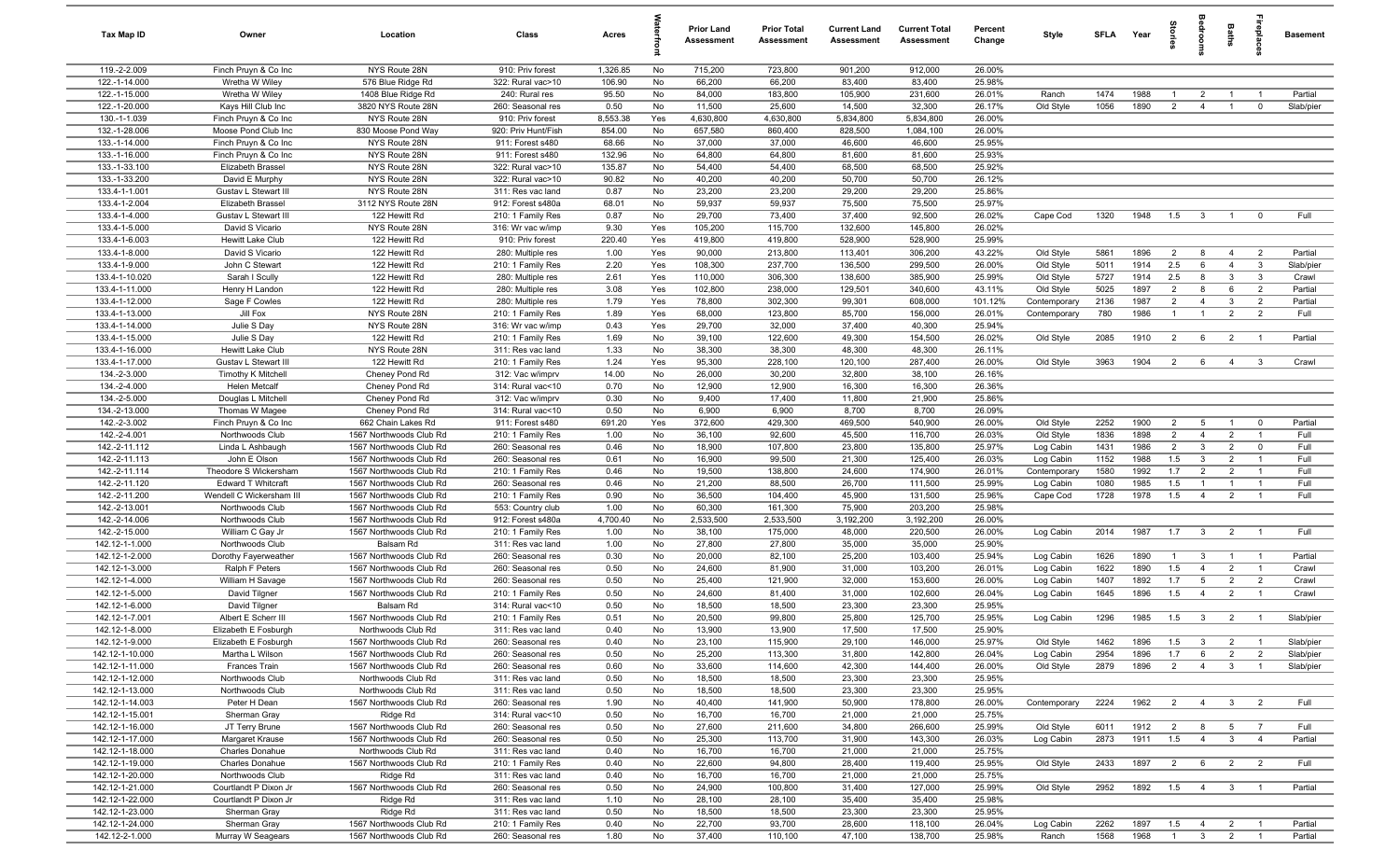| Tax Map ID                       | Owner                                         | Location                                         | Class                                  | Acres          |            | <b>Prior Land</b><br>Assessment | <b>Prior Total</b><br>Assessment | <b>Current Land</b><br>Assessment | <b>Current Total</b><br>Assessment | Percent<br>Change | Style              | SFLA         | Year         | ŝ                     | <b>OHOO</b>                      | Baths                            | ireplace                         | <b>Basement</b> |
|----------------------------------|-----------------------------------------------|--------------------------------------------------|----------------------------------------|----------------|------------|---------------------------------|----------------------------------|-----------------------------------|------------------------------------|-------------------|--------------------|--------------|--------------|-----------------------|----------------------------------|----------------------------------|----------------------------------|-----------------|
| 142.12-3-1.000                   | George W Lee Jr                               | 1567 Northwoods Club Rd                          | 210: 1 Family Res                      | 0.50           | No         | 25,500                          | 127,400                          | 32,100                            | 160,500                            | 25.98%            | Contemporary       | 1594         | 1988         | 1.7                   | $\overline{4}$                   | $\overline{2}$                   | $\overline{0}$                   | Slab/pier       |
| 143.-1-26.000                    | Daniel Golden                                 | Northwoods Club Rd                               | 312: Vac w/imprv                       | 60.00          | No         | 38,100                          | 43,200                           | 48,000                            | 54,400                             | 25.93%            |                    |              |              |                       |                                  |                                  |                                  |                 |
| 144.-1-6.000                     | Finch Pruyn & Co Inc                          | NYS Route 28N                                    | 911: Forest s480                       | 116.80         | No         | 63,100                          | 63,100                           | 79,500                            | 79,500                             | 25.99%            |                    |              |              |                       |                                  |                                  |                                  |                 |
| 144.-1-7.000                     | Helen J Barber                                | NYS Route 28N                                    | 910: Priv forest                       | 101.50         | No         | 36,200                          | 36,200                           | 45,600                            | 45,600                             | 25.97%            |                    |              |              |                       |                                  |                                  |                                  |                 |
| 144.-1-26.000                    | Warren C Litts                                | NYS Route 28N                                    | 910: Priv forest                       | 95.50          | No         | 39,500                          | 39,500                           | 49,800                            | 49,800                             | 26.08%            |                    |              |              |                       |                                  |                                  |                                  |                 |
| 144.-1-27.000                    | Warren C Litts                                | 2394 NYS Route 28N                               | 260: Seasonal res                      | 78.10          | Yes        | 187,600                         | 254,400                          | 236,300                           | 320,500                            | 25.98%            | Old Style          | 2390         | 1900         | $\overline{2}$        | $\mathbf{3}$                     | $\overline{1}$<br>$\overline{1}$ |                                  | Full<br>Partial |
| 144.-1-28.000<br>144.1-1-7.000   | Doris Rutz<br>Melru Realty Inc                | NYS Route 28N<br>NYS Route 28N                   | 280: Multiple res<br>313: Watrfrnt vac | 85.90<br>25.10 | No<br>Yes  | 79,500<br>116,400               | 142,600<br>116,400               | 100,200<br>146,700                | 179,700<br>146,700                 | 26.02%<br>26.03%  | Old Style          | 1116         | 1920         | 1.5                   | $\overline{4}$                   |                                  | $\overline{1}$                   |                 |
| 144.1-1-9.000                    | David M Cohen                                 | 2973 NYS Route 28N                               | 240: Rural res                         | 63.55          | Yes        | 200,900                         | 248,100                          | 253,100                           | 312,600                            | 26.00%            | Log Cabin          | 1974         | 1965         | $\overline{2}$        | $\overline{4}$                   | $\overline{2}$                   | $\overline{\mathbf{0}}$          | Crawl           |
| 144.1-1-13.002                   | Shirley S Armstrong                           | NYS Route 28N                                    | 260: Seasonal res                      | 1.00           | Yes        | 58,700                          | 60,500                           | 73,900                            | 76,200                             | 25.95%            | Old Style          | 764          | 1928         | 1.5                   | $\mathbf{3}$                     | $\overline{1}$                   | $\mathbf 0$                      | Slab/pier       |
| 144.1-1-14.000                   | Robert C Morrison                             | NYS Route 28N                                    | 313: Watrfrnt vac                      | 2.98           | Yes        | 80,600                          | 80,600                           | 101,600                           | 101,600                            | 26.05%            |                    |              |              |                       |                                  |                                  |                                  |                 |
| 144.1-1-15.110                   | Robert C Morrison                             | NYS Route 28N                                    | 322: Rural vac>10                      | 20.59          | No         | 28,400                          | 28,400                           | 35,800                            | 35,800                             | 26.06%            |                    |              |              |                       |                                  |                                  |                                  |                 |
| 144.1-1-15.200                   | Michael P Brassel                             | NYS Route 28N                                    | 313: Watrfrnt vac                      | 1.24           | Yes        | 84,600                          | 84,600                           | 106,600                           | 106,600                            | 26.00%            |                    |              |              |                       |                                  |                                  |                                  |                 |
| 144.1-1-15.603                   | Richard A Raymond                             | 2893 NYS Route 28N                               | 210: 1 Family Res                      | 4.95           | Yes        | 105,100                         | 263,200                          | 132,400                           | 331,600                            | 25.99%            | Contemporary       | 1856         | 1989         | 1.5                   | $\overline{2}$                   | $\overline{2}$                   | $\overline{1}$                   | Full            |
| 144.1-1-16.172                   | William M MacAllister                         | 2883 NYS Route 28N                               | 312: Vac w/imprv                       | 1.03           | Yes        | 70,300                          | 81,100                           | 88,600                            | 102,200                            | 26.02%            |                    |              |              |                       |                                  |                                  |                                  |                 |
| 144.1-1-17.182                   | Ronnie Silver                                 | 2873 NYS Route 28N                               | 210: 1 Family Res                      | 7.78           | Yes        | 124,600                         | 289,300                          | 157,000                           | 364,500                            | 25.99%            | Contemporary       | 3019         | 1985         | 1.7                   | $\overline{4}$                   | 3 <sup>3</sup>                   | $\overline{1}$                   | Full            |
| 144.1-1-18.100                   | Melru Realty Inc                              | 2823 NYS Route 28N                               | 581: Chd/adt camp                      | 16.74          | Yes        | 265,900                         | 1,000,000                        | 335,000                           | 1,260,000                          | 26.00%            |                    |              |              |                       |                                  |                                  |                                  |                 |
| 144.1-1-19.000                   | Michael P Brassell                            | 2783 NYS Route 28N                               | 260: Seasonal res                      | 6.61           | Yes        | 105,900                         | 146,300                          | 133,400                           | 184,300                            | 25.97%            | Log Cabin          | 936          | 1975         | 1.5                   | $\overline{2}$                   | $\overline{1}$                   | $\overline{0}$                   | Slab/pier       |
| 144.1-1-20.110                   | Elizabeth C Brassel                           | NYS Route 28N                                    | 313: Watrfrnt vac                      | 2.70           | Yes        | 31,500                          | 31,500                           | 39,700                            | 39,700                             | 26.03%            |                    |              |              |                       |                                  |                                  |                                  |                 |
| 144.1-1-20.120                   | <b>Richard Zack</b>                           | NYS Route 28N                                    | 311: Res vac land                      | 3.63           | No         | 22,300                          | 22,300                           | 28,100                            | 28,100                             | 26.01%            |                    |              |              |                       |                                  |                                  |                                  |                 |
| 144.1-1-20.200<br>144.1-1-20.300 | Elizabeth C Brassel<br>Elizabeth C Brassel    | NYS Route 28N<br>NYS Route 28N                   | 313: Watrfrnt vac<br>313: Watrfrnt vac | 6.33<br>8.05   | Yes<br>Yes | 64,700<br>52,000                | 64,700<br>52,000                 | 81,500<br>65,500                  | 81,500<br>65,500                   | 25.97%<br>25.96%  |                    |              |              |                       |                                  |                                  |                                  |                 |
| 144.1-1-21.000                   | Richard Zach                                  | NYS Route 28N                                    | 313: Watrfrnt vac                      | 1.32           | Yes        | 65,900                          | 65,900                           | 83,000                            | 83,000                             | 25.95%            |                    |              |              |                       |                                  |                                  |                                  |                 |
| 144.1-1-22.000                   | Adirondack Mountain Club                      | NYS Route 28N                                    | 313: Watrfrnt vac                      | 2.57           | Yes        | 89,300                          | 89,300                           | 112,500                           | 112,500                            | 25.98%            |                    |              |              |                       |                                  |                                  |                                  |                 |
| 144.1-1-23.000                   | Baco Camps Inc                                | 2723 NYS Route 28N                               | 581: Chd/adt camp                      | 47.25          | Yes        | 256,300                         | 1,000,000                        | 322,900                           | 1,260,000                          | 26.00%            |                    |              |              |                       |                                  |                                  |                                  |                 |
| 144.1-1-24.100                   | George A Hellawell                            | NYS Route 28N                                    | 322: Rural vac>10                      | 43.03          | No         | 31,900                          | 31,900                           | 40,200                            | 40,200                             | 26.02%            |                    |              |              |                       |                                  |                                  |                                  |                 |
| 144.1-1-24.200                   | John Ranz                                     | 2711 NYS Route 28N                               | 210: 1 Family Res                      | 9.31           | No         | 35,700                          | 76,300                           | 44,900                            | 96,100                             | 25.95%            | Old Style          | 1291         | 1896         | 2                     | $\overline{2}$                   | $\overline{1}$                   | $\overline{1}$                   | Crawl           |
| 144.1-1-24.300                   | George A Hellawell                            | NYS Route 28N                                    | 314: Rural vac<10                      | 0.73           | No         | 13,600                          | 13,600                           | 17,100                            | 17,100                             | 25.74%            |                    |              |              |                       |                                  |                                  |                                  |                 |
| 144.1-1-25.000                   | Joan M Powe-Dopwell                           | NYS Route 28N                                    | 314: Rural vac<10                      | 1.00           | No         | 16,700                          | 16,700                           | 21,000                            | 21,000                             | 25.75%            |                    |              |              |                       |                                  |                                  |                                  |                 |
| 144.1-1-26.000                   | Stephen D Bradley                             | 2667 NYS Route 28N                               | 210: 1 Family Res                      | 1.32           | No         | 24,800                          | 71,800                           | 31,300                            | 90,500                             | 26.04%            | Old Style          | 1390         | 1851         | $\overline{2}$        | $\mathbf{3}$                     |                                  | $\mathbf 0$                      | Partial         |
| 145.-1-12.000                    | Timothy K Mitchell                            | 306 Cheney Pond Rd                               | 240: Rural res                         | 163.10         | No         | 82,200                          | 146,400                          | 103,600                           | 184,500                            | 26.02%            | Contemporary       | 1704         | 1991         | 1.5                   | $\overline{2}$                   |                                  | $^{\circ}$                       | Full            |
| 145.-1-13.000                    | Timothy K Mitchell                            | Cheney Pond Rd                                   | 322: Rural vac>10                      | 11.10          | No         | 4,700                           | 4,700                            | 5,900                             | 5,900                              | 25.53%            |                    |              |              |                       |                                  |                                  |                                  |                 |
| 145.-1-14.100                    | Dennis Lundy                                  | Cheney Pond Rd                                   | 314: Rural vac<10                      | 8.24           | No         | 27,200                          | 27,200                           | 34,300                            | 34,300                             | 26.10%            |                    |              |              |                       |                                  |                                  |                                  |                 |
| 145.-1-14.200                    | Norman K Gervais                              | 260 Cheney Pond Rd                               | 312: Vac w/imprv                       | 23.44          | No         | 34,400                          | 34,400                           | 43,300                            | 44,300                             | 28.78%            |                    |              |              |                       |                                  |                                  |                                  |                 |
| 145.-1-14.300<br>145.-1-14.400   | <b>Thomas Harris</b><br><b>Edward Syvarth</b> | Cheney Pond Rd<br>Cheney Pond Rd                 | 311: Res vac land<br>322: Rural vac>10 | 11.12<br>25.50 | No<br>No   | 8,200<br>19,000                 | 8,200<br>19,000                  | 10,300<br>23,900                  | 10,300<br>23,900                   | 25.61%<br>25.79%  |                    |              |              |                       |                                  |                                  |                                  |                 |
| 145.-1-15.100                    | Dennis Lundy                                  | Cheney Pond Rd                                   | 322: Rural vac>10                      | 21.22          | No         | 15,500                          | 15,500                           | 19,500                            | 19,500                             | 25.81%            |                    |              |              |                       |                                  |                                  |                                  |                 |
| 145.-1-15.200                    | Norman K Gervais                              | Cheney Pond Rd                                   | 322: Rural vac>10                      | 23.54          | No         | 17,500                          | 17,500                           | 22,000                            | 22,000                             | 25.71%            |                    |              |              |                       |                                  |                                  |                                  |                 |
| 145.-1-15.300                    | Thomas Harris                                 | 232 Cheney Pond Rd                               | 270: Mfg housing                       | 25.43          | No         | 31,000                          | 33,200                           | 39,000                            | 41,800                             | 25.90%            |                    |              |              |                       |                                  |                                  |                                  |                 |
| 145.-1-15.400                    | <b>Edward Syvarth</b>                         | 191 Cheney Pond Rd                               | 312: Vac w/imprv                       | 23.30          | No         | 24,900                          | 27,100                           | 31,300                            | 34,100                             | 25.83%            |                    |              |              |                       |                                  |                                  |                                  |                 |
| 145.-1-16.000                    | Thomas Ullmann                                | Cheney Pond Rd                                   | 322: Rural vac>10                      | 18.00          | No         | 12,600                          | 12,600                           | 15,900                            | 15,900                             | 26.19%            |                    |              |              |                       |                                  |                                  |                                  |                 |
| 145.-1-17.000                    | Katherine S Halloran                          | Cheney Pond Rd                                   | 911: Forest s480                       | 18.00          | No         | 8,700                           | 8,700                            | 11,000                            | 11,000                             | 26.44%            |                    |              |              |                       |                                  |                                  |                                  |                 |
| 145.-1-19.000                    | Katherine S Halloran                          | Cheney Pond Rd                                   | 911: Forest s480                       | 24.00          | No         | 11,600                          | 11,600                           | 14,600                            | 14,600                             | 25.86%            |                    |              |              |                       |                                  |                                  |                                  |                 |
| 145.-1-23.000                    | Mary J Curran                                 | 56 Shevlin Rd                                    | 210: 1 Family Res                      | 160.00         | No         | 104,000                         | 151,200                          | 131,000                           | 190,500                            | 25.99%            | Old Style          | 1560         | 1858         | 1.5                   | 5                                | $\overline{1}$                   | $\overline{0}$                   | Partial         |
| 145.-1-24.000                    | Thomas Ullmann                                | 117 Cheney Pond Rd                               | 260: Seasonal res                      | 160.00         | No         | 140,500                         | 192,000                          | 177,000                           | 241,900                            | 25.99%            | Old Style          | 1592         | 1920         | 1.5                   | $\overline{4}$                   | $\overline{1}$                   | $\mathbf 0$                      | Partial         |
| 145.-1-25.000                    | Michael P Ardito Jr                           | 763 Irishtown Rd                                 | 270: Mfg housing                       | 4.13           | No         | 15,100                          | 19,000                           | 19,000                            | 23,900                             | 25.79%            |                    |              |              |                       |                                  |                                  |                                  |                 |
| 145.-1-26.000                    | Andrew Halloran                               | Cheney Pond Rd                                   | 911: Forest s480                       | 50.00          | No         | 32,300                          | 32,300                           | 40,700                            | 40,700                             | 26.01%            |                    |              |              |                       |                                  |                                  |                                  |                 |
| 145.-1-27.000                    | William H Ayers                               | 773 Irishtown Rd                                 | 911: Forest s480                       | 66.00          | No         | 34,800                          | 37,100                           | 19,300                            | 19,300                             | -47.98%           |                    |              |              |                       |                                  |                                  |                                  |                 |
| 154.-1-2.000                     | <b>Crowe Family Trust</b>                     | 349 Northwoods Club Rd                           | 270: Mfg housing                       | 28.40          | No         | 34,200                          | 35,300                           | 43,100                            | 44,500                             | 26.06%            |                    |              |              |                       |                                  |                                  |                                  |                 |
| 154.-1-3.000<br>154.-1-4.000     | Daniel R Barber<br>William T Larkin           | 324 Northwoods Club Rd<br>267 Northwoods Club Rd | 240: Rural res<br>260: Seasonal res    | 25.00          | No         | 39,500                          | 216,300<br>47,300                | 49,700<br>35,900                  | 272,500<br>59,600                  | 25.98%<br>26.00%  | Ranch              | 1560         | 2005<br>1880 | $\overline{1}$<br>1.5 | $\overline{3}$                   | $\mathbf{3}$<br>$\mathbf{0}$     | $\overline{0}$<br>$\overline{0}$ | Full            |
| 154.-1-5.110                     | Helen J Barber                                | 306 Northwoods Club Rd                           | 240: Rural res                         | 2.00<br>67.01  | No<br>No   | 28,500<br>43,500                | 121,700                          | 54,800                            | 153,300                            | 25.97%            | Old Style<br>Ranch | 1364<br>1728 | 2000         | $\overline{1}$        | $\overline{4}$<br>$\overline{4}$ | $\overline{2}$                   | $\overline{1}$                   | Crawl<br>Full   |
| 154.-1-5.120                     | Charles Barber                                | 248 Northwoods Club Rd                           | 210: 1 Family Res                      | 12.33          | No         | 29,600                          | 113,800                          | 37,300                            | 143,400                            | 26.01%            | Ranch              | 1590         | 1986         | $\overline{1}$        | $\mathbf{3}$                     | $\overline{2}$                   | $\mathbf 0$                      | Full            |
| 154.-1-5.200                     | <b>Edward Sharrow</b>                         | 277 Northwoods Club Rd                           | 210: 1 Family Res                      | 12.78          | No         | 31,800                          | 99,300                           | 40,100                            | 125,100                            | 25.98%            | Cape Cod           | 1680         | 1990         | 1.5                   | $\mathbf{3}$                     | $\overline{1}$                   | $\mathbf 0$                      | Full            |
| 154.-1-6.000                     | Ridge Runners Hntng Club Inc                  | 2261 NYS Route 28N                               | 260: Seasonal res                      | 50.00          | No         | 46,500                          | 73,700                           | 58,600                            | 92,900                             | 26.05%            | Ranch              | 1008         | 1978         | $\overline{1}$        | $\overline{2}$                   | $\overline{0}$                   | $\mathbf 0$                      | Crawl           |
| 154.-1-8.000                     | Northwoods Cottage Inc                        | 206 Northwoods Club Rd                           | 240: Rural res                         | 46.10          | No         | 53,300                          | 125,800                          | 67,100                            | 158,500                            | 25.99%            | Old Style          | 2293         | 1880         | $\overline{2}$        | $\overline{4}$                   | $\overline{1}$                   | $\mathbf 0$                      | Crawl           |
| 154.-1-9.000                     | Northwoods Cottage Inc                        | Northwoods Club Rd                               | 311: Res vac land                      | 3.80           | No         | 17,400                          | 17,400                           | 21,900                            | 21,900                             | 25.86%            |                    |              |              |                       |                                  |                                  |                                  |                 |
| 154.-1-10.000                    | Forrest S LaValley                            | 229 Northwoods Club Rd                           | 312: Vac w/imprv                       | 1.10           | No         | 20,700                          | 23,300                           | 26,100                            | 29,400                             | 26.18%            |                    |              |              |                       |                                  |                                  |                                  |                 |
| 154.-1-11.000                    | William T Larkin                              | Northwoods Club Rd                               | 314: Rural vac<10                      | 2.00           | No         | 3,800                           | 3,800                            | 4,800                             | 4,800                              | 26.32%            |                    |              |              |                       |                                  |                                  |                                  |                 |
| 154.-1-12.000                    | Joseph Rywelski                               | Northwoods Club Rd                               | 322: Rural vac>10                      | 47.70          | No         | 31,600                          | 31,600                           | 39,800                            | 39,800                             | 25.95%            |                    |              |              |                       |                                  |                                  |                                  |                 |
| 154.-1-18.002                    | Andrew Halloran                               | Northwoods Club Rd                               | 322: Rural vac>10                      | 56.40          | No         | 31,400                          | 31,400                           | 39,600                            | 39,600                             | 26.11%            |                    |              |              |                       |                                  |                                  |                                  |                 |
| 154.-1-20.074                    | Eric T Klippel                                | 790 Fourteenth Rd                                | 312: Vac w/imprv                       | 77.00          | No         | 56,500                          | 56,500                           | 69,300                            | 99,900                             | 76.81%            |                    |              |              |                       |                                  |                                  |                                  |                 |
| 154.-1-21.000                    | Jonathan S Linen                              | 2301 NYS Route 28N                               | 250: Estate                            | 403.04         | No         | 617,300                         | 1,264,900                        | 777,800                           | 1,593,800                          | 26.00%            | Contemporary       | 4362         | 2005         | $\overline{2}$        | 5                                | $\overline{4}$                   | $\overline{2}$                   | Full            |
| 154.-1-22.000                    | Peter Trimirka                                | 29 Bacon Rd                                      | 210: 1 Family Res                      | 44.00          | No         | 49,600                          | 77,200                           | 62,500                            | 97,300                             | 26.04%            | Old Style          | 1134         | 1920         | 1.5                   | $\overline{\mathbf{3}}$          | $\overline{1}$                   | $\overline{1}$                   | Partial         |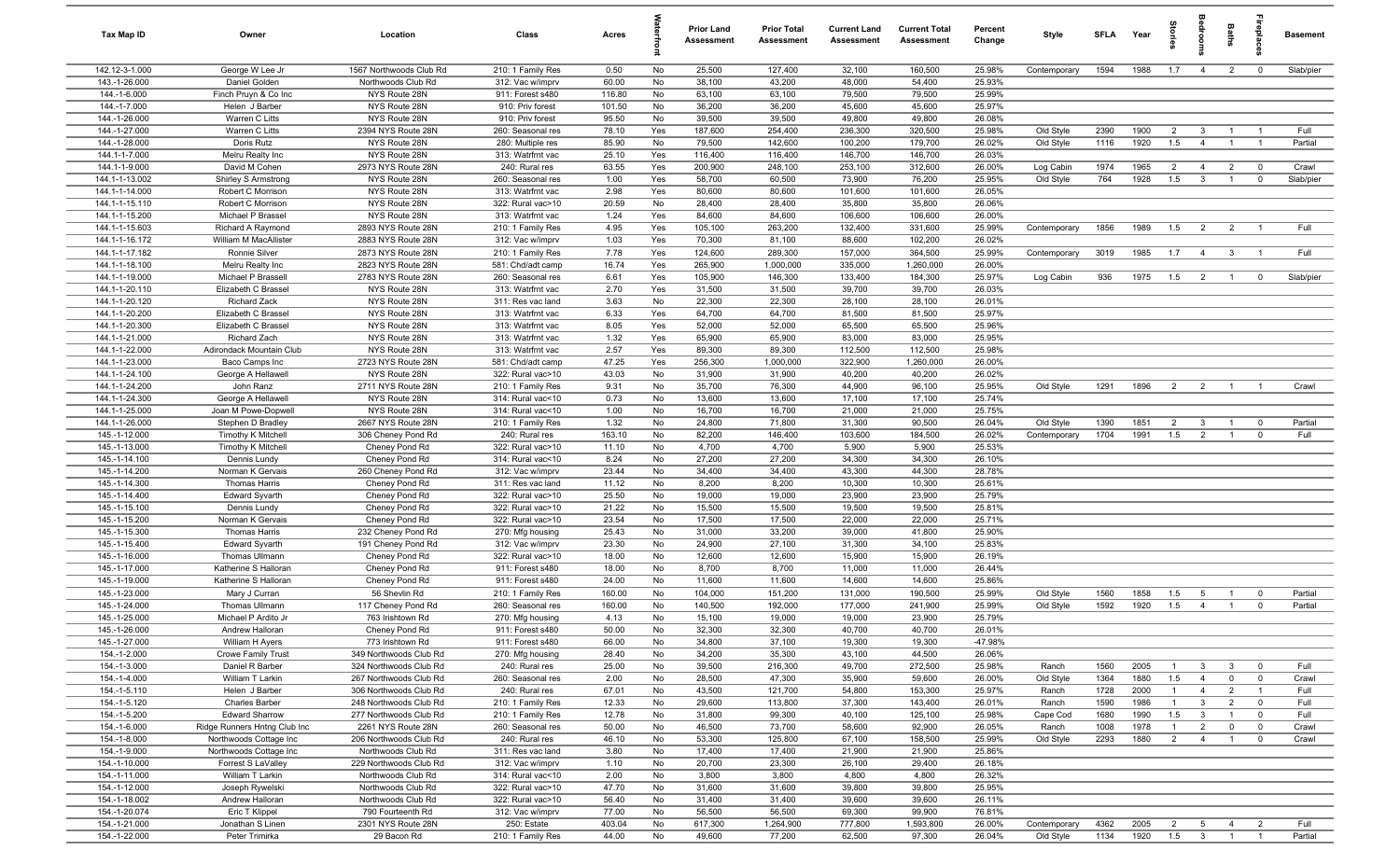| Tax Map ID                       | Owner                                   | Location                                 | Class                                  | Acres           |          | <b>Prior Land</b><br>Assessment | <b>Prior Total</b><br>Assessment | <b>Current Land</b><br><b>Assessment</b> | <b>Current Total</b><br>Assessment | Percent<br>Change | Style                    | <b>SFLA</b>  | Year          | prie                  | groo                                      | Baths                            | 융                                         | <b>Basement</b> |
|----------------------------------|-----------------------------------------|------------------------------------------|----------------------------------------|-----------------|----------|---------------------------------|----------------------------------|------------------------------------------|------------------------------------|-------------------|--------------------------|--------------|---------------|-----------------------|-------------------------------------------|----------------------------------|-------------------------------------------|-----------------|
| 154.-1-23.100                    | Daniel P Magee                          | 2216 NYS Route 28N                       | 240: Rural res                         | 49.00           | No       | 52,000                          | 146,900                          | 65,500                                   | 185,100                            | 26.00%            | Log Cabin                | 1232         | 2005          | $\overline{1}$        | $\overline{2}$                            | $\overline{2}$                   | $\overline{0}$                            | Full            |
| 154.-1-24.000                    | Daniel P Magee                          | NYS Route 28N                            | 322: Rural vac>10                      | 49.90           | No       | 21,100                          | 21,100                           | 26,600                                   | 26,600                             | 26.07%            |                          |              |               |                       |                                           |                                  |                                           |                 |
| 154.-1-26.001                    | Thomas B Johnson                        | Fourteenth Rd                            | 322: Rural vac>10                      | 91.50           | No       | 37,500                          | 37,500                           | 47,200                                   | 47,200                             | 25.87%            |                          |              |               |                       |                                           |                                  |                                           |                 |
| 154.-1-27.000<br>154.-1-28.000   | John J Feiden II<br>Jeffrey M Collett   | 2143 NYS Route 28N<br>Northwoods Club Rd | 210: 1 Family Res<br>210: 1 Family Res | 83.70<br>10.00  | No<br>No | 85,600<br>33,500                | 125,400<br>33,500                | 107,900<br>50,200                        | 158,000<br>231,400                 | 26.00%<br>590.75% | Cape Cod<br>Contemporary | 1386<br>1812 | 1965<br>2006  | 1.5<br>$\overline{2}$ | $\overline{\mathbf{3}}$<br>$\mathbf{3}$   | $\overline{1}$<br>$\overline{2}$ | $\overline{\mathbf{0}}$<br>$\mathbf{0}$   | Crawl<br>Full   |
| 154.-1-36.000                    | Jeffrey Winch                           | Northwoods Club Rd                       | 322: Rural vac>10                      | 54.10           | No       | 22,200                          | 22,200                           | 28,000                                   | 28,000                             | 26.13%            |                          |              |               |                       |                                           |                                  |                                           |                 |
| 154.-1-37.000                    | Frank Crowley                           | Ridge Rd                                 | 322: Rural vac>10                      | 112.00          | No       | 40,600                          | 40,600                           | 51,200                                   | 51,200                             | 26.11%            |                          |              |               |                       |                                           |                                  |                                           |                 |
| 154.-1-38.000                    | Gwen E Davidson                         | 182 Ridge Rd                             | 240: Rural res                         | 107.90          | No       | 56,000                          | 98,400                           | 70,600                                   | 124,000                            | 26.02%            | Old Style                | 1494         | 1880          | $\overline{2}$        | $\overline{\mathbf{3}}$                   | $\mathbf{0}$                     | $\overline{0}$                            | Partial         |
| 154.-1-39.000                    | Paul Daunheimer                         | NYS Route 28N                            | 322: Rural vac>10                      | 37.30           | No       | 17,500                          | 17,500                           | 22,000                                   | 22,000                             | 25.71%            |                          |              |               |                       |                                           |                                  |                                           |                 |
| 154.-1-40.000                    | <b>Robert Winter</b>                    | 31 Littlefield Rd                        | 210: 1 Family Res                      | 6.76            | No       | 31,900                          | 94,700                           | 40,200                                   | 119,300                            | 25.98%            | Old Style                | 2170         | 1924          | $\overline{1}$        | $\mathbf{3}$                              | $\overline{2}$                   | $\overline{1}$                            | Crawl           |
| 154.-1-41.001                    | Peter Trimirka                          | NYS Route 28N                            | 312: Vac w/imprv                       | 100.00          | No       | 58,600                          | 61,300                           | 73,800                                   | 77,200                             | 25.94%            |                          |              |               |                       |                                           |                                  |                                           |                 |
| 154.-1-42.000                    | Andrew J Roden                          | NYS Route 28N                            | 314: Rural vac<10                      | 1.50            | No       | 3,800                           | 3,800                            | 4,800                                    | 4,800                              | 26.32%            |                          |              |               |                       |                                           |                                  |                                           |                 |
| 154.-1-43.002                    | Kurt Brunn                              | 2076 NYS Route 28N                       | 418: Inn/lodge                         | 15.53           | No       | 62,200                          | 117,200                          | 78,400                                   | 147,700                            | 26.02%            |                          |              |               |                       |                                           |                                  |                                           |                 |
| 154.-1-44.000                    | Kurtiss Houghton                        | 2054 NYS Route 28N                       | 312: Vac w/imprv                       | 8.30            | No       | 28,000                          | 40,300                           | 35,300                                   | 50,800                             | 26.05%            |                          |              |               |                       |                                           |                                  |                                           |                 |
| 154.-1-45.001<br>154.-1-46.000   | Frederick H Morse Sr<br>Carol A Kenny   | Fourteenth Rd<br>2024 NYS Route 28N      | 322: Rural vac>10<br>312: Vac w/imprv  | 73.00<br>0.87   | No<br>No | 28,500<br>22,200                | 28,500<br>26,600                 | 35,900<br>28,000                         | 35,900<br>33,500                   | 25.96%<br>25.94%  |                          |              |               |                       |                                           |                                  |                                           |                 |
| 154.-1-47.100                    | Thomas Duffy                            | 43 Mallon Rd                             | 260: Seasonal res                      | 118.87          | No       |                                 |                                  | 93,900                                   | 138,900                            |                   | Old Style                | 1752         | 1870          | 2                     | $\overline{2}$                            | $\overline{1}$                   | $\overline{0}$                            | Partial         |
| 154.-1-47.200                    | <b>Thomas Duffy</b>                     | Mallon Rd                                | 311: Res vac land                      | 2.70            | No       |                                 |                                  | 17,800                                   | 17,800                             |                   |                          |              |               |                       |                                           |                                  |                                           |                 |
| 154.-1-48.000                    | Thomas Duffy                            | NYS Route 28N                            | 312: Vac w/imprv                       | 8.20            | No       | 29,700                          | 34,300                           | 37,400                                   | 43,200                             | 25.95%            |                          |              |               |                       |                                           |                                  |                                           |                 |
| 154.-1-49.000                    | Paul B Daunheimer                       | NYS Route 28N                            | 322: Rural vac>10                      | 9.44            | No       | 12,100                          | 12,100                           | 15,200                                   | 15,200                             | 25.62%            |                          |              |               |                       |                                           |                                  |                                           |                 |
| 154.-1-51.000                    | Frank Crowley                           | 348 Ridge Rd                             | 240: Rural res                         | 108.90          | No       | 93,200                          | 276,200                          | 117,400                                  | 348,000                            | 26.00%            | Colonial                 | 2240         | 2001          | $\overline{2}$        | $\overline{4}$                            | $\overline{2}$                   | $\overline{0}$                            | Crawl           |
| 154.-1-52.000                    | Marie H OBrien                          | Ridge Rd                                 | 314: Rural vac<10                      | 1.00            | No       | 2,400                           | 2,400                            | 3,000                                    | 3,000                              | 25.00%            |                          |              |               |                       |                                           |                                  |                                           |                 |
| 154.-1-53.000                    | Joseph Dillon                           | Northwoods Club Rd                       | 920: Priv Hunt/Fish                    | 52.30           | No       | 27,300                          | 27,300                           | 34,400                                   | 34,400                             | 26.01%            |                          |              |               |                       |                                           |                                  |                                           |                 |
| 154.-1-56.000                    | Katherine Spyro                         | Northwoods Club Rd                       | 322: Rural vac>10                      | 170.10          | No       | 78,200                          | 78,200                           | 98,500                                   | 98,500                             | 25.96%            |                          |              |               |                       |                                           |                                  |                                           |                 |
| 154.-1-58.000                    | Callihan Family Trust                   | 420 Ridge Rd                             | 240: Rural res                         | 107.50          | No       | 75,000                          | 154,000                          | 94,500                                   | 202,900                            | 31.75%            | Old Style                | 1365         | 1855          | 1.5                   | $\overline{4}$                            | $\overline{1}$                   | $\overline{1}$                            | Full            |
| 154.-1-59.200<br>154.-1-60.003   | Jeffrey Winch<br>Robert E Rook          | 384 Ridge Rd<br>359 Ridge Rd             | 311: Res vac land<br>910: Priv forest  | 3.75<br>155.76  | No<br>No | 19,800<br>102,400               | 19,800<br>148,100                | 24,900<br>129,000                        | 24,900<br>186,600                  | 25.76%<br>26.00%  | Ranch                    | 960          | 1959          | $\overline{1}$        | $\overline{1}$                            | $\overline{1}$                   | $\overline{1}$                            | Slab/pier       |
| 154.-1-61.000                    | Gary M Lovett                           | 285 Ridge Rd                             | 312: Vac w/imprv                       | 53.99           | No       | 54,600                          | 60,700                           | 68,800                                   | 76,500                             | 26.03%            |                          |              |               |                       |                                           |                                  |                                           |                 |
| 154.-1-62.000                    | <b>Timothy OBrien</b>                   | NYS Route 28N                            | 322: Rural vac>10                      | 105.10          | No       | 50,700                          | 50,700                           | 63,900                                   | 63,900                             | 26.04%            |                          |              |               |                       |                                           |                                  |                                           |                 |
| 154.-1-63.000                    | Roger I Tyler                           | NYS Route 28N                            | 322: Rural vac>10                      | 27.90           | No       | 20,600                          | 20,600                           | 26,000                                   | 26,000                             | 26.21%            |                          |              |               |                       |                                           |                                  |                                           |                 |
| 154.-1-64.000                    | Staten Island Outdrs Inc                | 283 Ridge Rd                             | 312: Vac w/imprv                       | 35.80           | No       | 41,900                          | 50,600                           | 52,800                                   | 63,800                             | 26.09%            |                          |              |               |                       |                                           |                                  |                                           |                 |
| 154.-1-66.000                    | Callihan Family Trust                   | Ridge Rd                                 | 322: Rural vac>10                      | 108.10          | No       | 40,200                          | 40,200                           | 50,700                                   | 50,700                             | 26.12%            |                          |              |               |                       |                                           |                                  |                                           |                 |
| 154.2-1-1.000                    | Kenneth E Clark                         | 2010 NYS Route 28N                       | 312: Vac w/imprv                       | 2.69            | No       | 29,500                          | 36,400                           | 37,200                                   | 45,900                             | 26.10%            |                          |              |               |                       |                                           |                                  |                                           |                 |
| 154.2-1-2.000                    | Patrick J Buckley Jr                    | 49 Sawmill Way                           | 210: 1 Family Res                      | 2.73            | No       | 29,500                          | 108,500                          | 37,200                                   | 136,700                            | 25.99%            | Contemporary             | 1185         | 1975          | 1.5                   | $\overline{4}$                            | $\overline{2}$                   | $\mathbf{0}$                              | Full            |
| 154.2-1-3.000                    | Patrick J Buckley Sr                    | NYS Route 28N                            | 322: Rural vac>10                      | 113.80          | No       | 72,100                          | 72,100                           | 90,800                                   | 90,800                             | 25.94%            |                          |              |               |                       |                                           |                                  |                                           |                 |
| 154.2-1-4.000<br>154.2-1-8.000   | Christina Latella<br>Beaver Meadow Club | 2022 NYS Route 28N<br>NYS Route 28N      | 312: Vac w/imprv<br>312: Vac w/imprv   | 51.75<br>24.79  | No<br>No | 40,400<br>32,300                | 50,500<br>35,500                 | 50,900<br>40,700                         | 63,600<br>44,700                   | 25.94%<br>25.92%  |                          |              |               |                       |                                           |                                  |                                           |                 |
| 154.2-1-10.000                   | Thomas F Healey                         | NYS Route 28N                            | 322: Rural vac>10                      | 30.00           | No       | 13,400                          | 13,400                           | 16,900                                   | 16,900                             | 26.12%            |                          |              |               |                       |                                           |                                  |                                           |                 |
| 154.2-1-12.000                   | Thomas F Healey                         | Healey Rd                                | 322: Rural vac>10                      | 77.90           | No       | 40,600                          | 40,600                           | 51,200                                   | 51,200                             | 26.11%            |                          |              |               |                       |                                           |                                  |                                           |                 |
| 154.2-1-13.000                   | Thomas F Healey Jr                      | 251 Healey Rd                            | 210: 1 Family Res                      | 16.60           | No       | 31,700                          | 81,400                           | 40,000                                   | 102,600                            | 26.04%            | Old Style                | 1232         | 1914          | $\overline{2}$        | $\overline{2}$                            | $\overline{1}$                   | $\overline{1}$                            | Partial         |
| 154.2-1-14.000                   | <b>Essex County</b>                     | Healey Rd                                | 942: Co. reforest                      | 188.00          | No       | 87,600                          | 87,600                           | 110,400                                  | 110,400                            | 26.03%            |                          |              |               |                       |                                           |                                  |                                           |                 |
| 154.2-1-15.000                   | Andrew Halloran                         | Healey Rd                                | 910: Priv forest                       | 12.20           | No       | 5,300                           | 5,300                            | 6,700                                    | 6,700                              | 26.42%            |                          |              |               |                       |                                           |                                  |                                           |                 |
| 154.2-1-16.000                   | Thomas F Healey                         | Healey Rd                                | 322: Rural vac>10                      | 100.00          | No       | 61,700                          | 61,700                           | 77,700                                   | 77,700                             | 25.93%            |                          |              |               |                       |                                           |                                  |                                           |                 |
| 154.2-1-18.000                   | Thomas F Healey                         | NYS Route 28N                            | 910: Priv forest                       | 53.20           | No       | 21,900                          | 21,900                           | 27,600                                   | 27,600                             | 26.03%            |                          |              |               |                       |                                           |                                  |                                           |                 |
| 154.2-1-20.000                   | Daniel D Wallace                        | 12 Sawmill Way                           | 240: Rural res                         | 100.20          | No       | 86,900                          | 94,400                           | 109,500                                  | 118,900                            | 25.95%            | Cottage                  | 581          | 1978          | $\overline{1}$        | $\overline{1}$                            | $\overline{1}$                   | $^{\circ}$                                | Crawl           |
| 154.2-1-21.000<br>154.2-1-23.000 | John Murray<br>Robert R Thul            | NYS Route 28N<br>Murphy Jones Rd         | 322: Rural vac>10<br>240: Rural res    | 50.00<br>109.06 | No<br>No | 23,400<br>94,700                | 23,400<br>179,000                | 29,500<br>86,800                         | 29,500<br>237,900                  | 26.07%<br>32.91%  | Cape Cod                 | 1862         | 2003          | $1.7 \t 2$            |                                           | $\overline{1}$                   |                                           | Full            |
| 154.2-1-24.000                   | Thomas F Healey                         | Healey Rd                                | 311: Res vac land                      | 0.50            | No       | 6,900                           | 6,900                            | 8,700                                    | 8,700                              | 26.09%            |                          |              |               |                       |                                           |                                  |                                           |                 |
| 154.2-1-27.000                   | John T Murray                           | 1868 NYS Route 28N                       | 240: Rural res                         | 26.00           | No       | 29,100                          | 102,800                          | 36,600                                   | 129,500                            | 25.97%            | Cape Cod                 | 1387         | 1970          | 1.5                   | $\overline{2}$                            | $\overline{1}$                   | $\overline{1}$                            | Crawl           |
| 154.2-1-28.000                   | Gregory Decker                          | 1853 NYS Route 28N                       | 210: 1 Family Res                      | 3.66            | No       | 33,400                          | 77,100                           | 42,000                                   | 97,100                             | 25.94%            | Old Style                | 1302         | 1910          | $\overline{2}$        | $\mathbf{3}$                              | $\overline{1}$                   | $\overline{1}$                            | Partial         |
| 154.2-1-29.000                   | James Montgomery                        | NYS Route 28N                            | 314: Rural vac<10                      | 10.00           | No       | 27,700                          | 27,700                           | 34,900                                   | 34,900                             | 25.99%            |                          |              |               |                       |                                           |                                  |                                           |                 |
| 154.2-1-30.000                   | Barbara P Curtis                        | 1858 NYS Route 28N                       | 210: 1 Family Res                      | 0.50            | No       | 11,900                          | 58,000                           | 15,000                                   | 73,100                             | 26.03%            | Old Style                | 1793         | 1900          | $\overline{2}$        | $\overline{4}$                            | $\overline{1}$                   | $\overline{\mathbf{0}}$                   | Full            |
| 154.2-1-31.000                   | Daniel E Turcotte                       | 1878 NYS Route 28N                       | 210: 1 Family Res                      | 0.68            | No       | 18,600                          | 72,400                           | 23,400                                   | 91,200                             | 25.97%            | Ranch                    | 1334         | 1970          | $\overline{1}$        | $\mathbf{3}$                              | $\overline{1}$                   | $\mathbf 0$                               | Full            |
| 154.2-1-32.000                   | <b>Bryan Bruce</b>                      | 1892 NYS Route 28N                       | 210: 1 Family Res                      | 0.90            | No       | 21,300                          | 65,100                           | 26,800                                   | 82,000                             | 25.96%            | Old Style                | 1962         | 1912          | 1.5                   | $\overline{2}$                            | $\overline{1}$                   | $\overline{1}$                            | Partial         |
| 154.2-1-34.110                   | Bryan Bruce                             | NYS Route 28N                            | 322: Rural vac>10<br>210: 1 Family Res | 95.30           | No       | 56,400                          | 56,400                           | 71,100                                   | 71,100                             | 26.06%            |                          |              |               |                       |                                           |                                  |                                           |                 |
| 154.2-1-34.120<br>154.2-1-35.100 | Joseph B Bickford<br>Jack L Underwood   | 25 Ridge Rd<br>2008 NYS Route 28N        | 210: 1 Family Res                      | 5.00<br>8.26    | No<br>No | 33,500<br>29,100                | 50,300<br>124,500                | 42,200<br>36,700                         | 63,400<br>156,900                  | 26.04%<br>26.02%  | Cottage<br>Contemporary  | 720<br>2352  | 1987<br>1981  | $\overline{2}$        | $\overline{2}$<br>$\overline{\mathbf{3}}$ | $\overline{1}$<br>$\overline{2}$ | $\overline{\mathbf{0}}$<br>$\overline{0}$ | Full<br>Crawl   |
| 154.2-1-35.200                   | Edmond Hagen                            | NYS Route 28N                            | 322: Rural vac>10                      | 31.70           | No       | 23,700                          | 23,700                           | 29,900                                   | 29,900                             | 26.16%            |                          |              |               |                       |                                           |                                  |                                           |                 |
| 154.2-1-36.000                   | Edwin S Wilkins                         | 2012 NYS Route 28N                       | 312: Vac w/imprv                       | 0.80            | No       | 15,400                          | 17,900                           | 19,400                                   | 22,600                             | 26.26%            |                          |              |               |                       |                                           |                                  |                                           |                 |
| 154.2-1-37.000                   | Daunheimer Family Trust                 | NYS Route 28N                            | 910: Priv forest                       | 45.00           | No       | 17,200                          | 17,200                           | 21,700                                   | 21,700                             | 26.16%            |                          |              |               |                       |                                           |                                  |                                           |                 |
| 154.2-1-38.000                   | Juanita Allen                           | 1794 NYS Route 28N                       | 270: Mfg housing                       | 0.50            | No       | 13,100                          | 30,700                           | 16,500                                   | 38,700                             | 26.06%            |                          |              |               |                       |                                           |                                  |                                           |                 |
| 154.4-1-1.000                    | Thomas B Johnson                        | Fourteenth Rd                            | 322: Rural vac>10                      | 92.50           | No       | 38,100                          | 38,100                           | 48,000                                   | 48,000                             | 25.98%            |                          |              |               |                       |                                           |                                  |                                           |                 |
| 154.4-1-2.000                    | Thomas B Johnson                        | Fourteenth Rd                            | 314: Rural vac<10                      | 6.90            | No       | 8,800                           | 8,800                            | 11,100                                   | 11,100                             | 26.14%            |                          |              |               |                       |                                           |                                  |                                           |                 |
| 154.4-1-3.000                    | Thomas B Johnson                        | 77 Stewart Rd                            | 210: 1 Family Res                      | 25.00           | No       | 42,200                          | 77,000                           | 53,200                                   | 97,000                             | 25.97%            | Old Style                | 1440         | 1880  2  4  1 |                       |                                           |                                  | $\overline{\mathbf{0}}$                   | Partial         |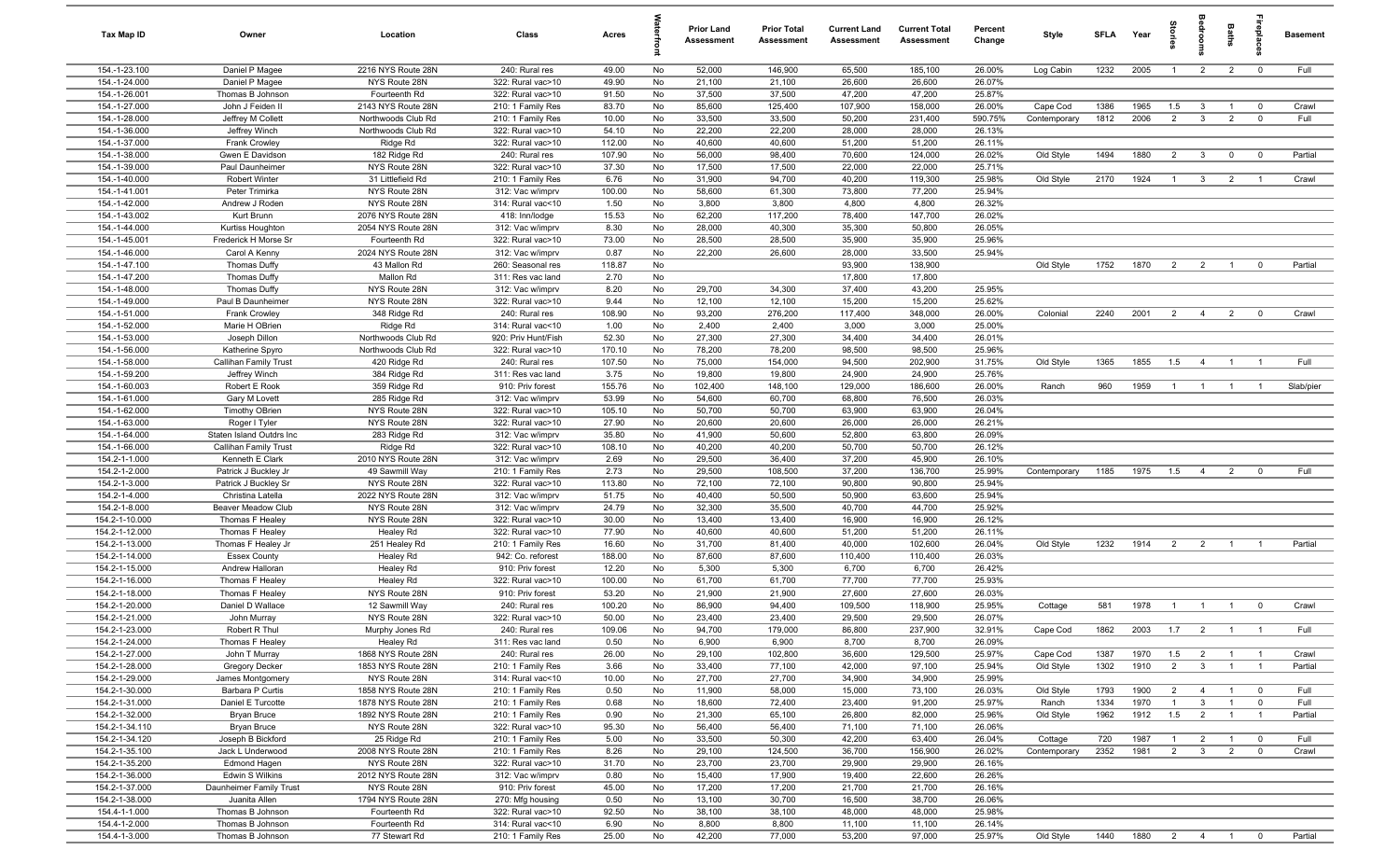| Tax Map ID                     | Owner                           | Location                           | Class                                 | Acres        |          | <b>Prior Land</b><br>Assessment | <b>Prior Total</b><br><b>Assessment</b> | <b>Current Land</b><br><b>Assessment</b> | <b>Current Total</b><br>Assessment | Percent<br>Change | Style        | SFLA        | Year         | tories                           | groo                    | Baths                            | <b>E</b>                         | <b>Basement</b>   |
|--------------------------------|---------------------------------|------------------------------------|---------------------------------------|--------------|----------|---------------------------------|-----------------------------------------|------------------------------------------|------------------------------------|-------------------|--------------|-------------|--------------|----------------------------------|-------------------------|----------------------------------|----------------------------------|-------------------|
| 154.4-1-4.000                  | Christopher A LaBar             | Fourteenth Rd                      | 910: Priv forest                      | 74.61        | No       | 51,100                          | 51,100                                  | 64,400                                   | 64,400                             | 26.03%            |              |             |              |                                  |                         |                                  |                                  |                   |
| 154.4-1-5.000                  | Robert T Kotula Jr              | NYS Route 28N                      | 321: Abandoned ag                     | 68.20        | No       | 35,400                          | 35,400                                  | 44,600                                   | 44,600                             | 25.99%            |              |             |              |                                  |                         |                                  |                                  |                   |
| 154.4-1-6.000                  | Robert T Kotula Jr              | 1649 NYS Route 28N                 | 210: 1 Family Res                     | 2.90         | No       | 28,300                          | 100,300                                 | 35,700                                   | 126,400                            | 26.02%            | Old Style    | 3496        | 1838         | 2.5                              | $\overline{7}$          | $\overline{2}$                   | $\overline{0}$                   | Partial           |
| 154.4-1-7.000                  | Robert T Kotula Jr              | NYS Route 28N                      | 322: Rural vac>10                     | 30.93        | No       | 15,800                          | 15,800                                  | 19,900                                   | 19,900                             | 25.95%            |              |             |              |                                  |                         |                                  |                                  |                   |
| 154.4-1-9.000                  | Marilyn R Pribish               | NYS Route 28N                      | 311: Res vac land                     | 4.60         | No       | 29,500                          | 29,500                                  | 37,200                                   | 37,200                             | 26.10%            |              |             |              |                                  |                         |                                  |                                  |                   |
| 154.4-1-10.000                 | <b>Richard Giovine</b>          | Fourteenth Rd                      | 311: Res vac land                     | 0.30         | No       | 8,100                           | 8,100                                   | 10,200                                   | 10,200                             | 25.93%            |              |             |              |                                  |                         |                                  |                                  |                   |
| 154.4-1-11.002                 | Rodney J Tucker                 | 1599 NYS Route 28N                 | 210: 1 Family Res                     | 0.96         | No       | 23,800                          | 71,200                                  | 30,000                                   | 89,700                             | 25.98%            | Ranch        | 1008        | 1963         | $\overline{1}$                   | $\overline{3}$          | $\overline{1}$                   | $\mathbf 0$                      | Full              |
| 154.4-1-12.000                 | <b>Steve Stavracos</b>          | 1595 NYS Route 28N                 | 220: 2 Family Res                     | 0.70         | No       | 17,900                          | 71,100                                  | 22,600                                   | 93,000                             | 30.80%            | Old Style    | 2184        | 1940         | $\overline{2}$                   | $\overline{4}$          | $\overline{2}$                   | $\Omega$                         | Partial           |
| 154.4-1-13.000                 | Alfred S Barilli                | 1591 NYS Route 28N                 | 210: 1 Family Res                     | 0.90         | No       | 22,600                          | 80,500                                  | 28,400                                   | 101,400                            | 25.96%            | Old Style    | 1836        | 1920         | $\overline{2}$                   | $\overline{4}$          | $\overline{1}$                   | $\overline{\mathbf{0}}$          | Partial           |
| 154.4-1-14.100                 | Ronald Nadeau                   | Fourteenth Rd                      | 322: Rural vac>10                     | 17.72        | No       |                                 |                                         | 39,500                                   | 39,500                             |                   |              |             |              |                                  |                         |                                  |                                  |                   |
| 154.4-1-15.000                 | Edward P Martuscello            | 1577 NYS Route 28N                 | 210: 1 Family Res                     | 0.60         | No       | 16,500                          | 64,400                                  | 20,700                                   | 81,100                             | 25.93%            | Old Style    | 1612        | 1930         | $\overline{2}$                   | $\mathbf{3}$            | $\overline{1}$                   | $\overline{\mathbf{0}}$          | Full              |
| 154.4-1-16.000                 | <b>Ernest Conklin</b>           | 1569 NYS Route 28N                 | 210: 1 Family Res                     | 1.10         | No       | 23,900                          | 84,500                                  | 30,100                                   | 106,500                            | 26.04%            | Ranch        | 1137        | 1975         | $\overline{1}$                   | $\overline{2}$          | $\overline{1}$                   | $\overline{1}$                   | Full              |
| 154.4-1-17.000                 | Christopher P Vignola           | 614 Fourteenth Rd                  | 312: Vac w/imprv                      | 1.39         | No       | 23,100                          | 47,500                                  | 29,100                                   | 59,800                             | 25.89%            |              |             |              |                                  |                         |                                  |                                  |                   |
| 154.4-1-18.000                 | Ronald Nadeau                   | 634 Fourteenth Rd                  | 311: Res vac land                     | 0.95         | No       | 9,000                           | 9,000                                   | 11,300                                   | 11,300                             | 25.56%            |              |             |              |                                  |                         |                                  |                                  |                   |
| 154.4-2-7.110                  | Leonard Schulz                  | 611 Fourteenth Rd                  | 270: Mfg housing                      | 3.60         | No       | 32,200                          | 39,000                                  | 40,500                                   | 49,100                             | 25.90%            |              |             |              |                                  |                         |                                  |                                  |                   |
| 154.4-2-7.120                  | Gregory J Fresca Sr             | 26 Cable Access Way                | 271: Mfg housings                     | 1.30         | No       | 27,400                          | 73,800                                  | 34,500                                   | 93,000                             | 26.02%            |              |             |              |                                  |                         |                                  |                                  |                   |
| 154.4-2-7.200                  | James Feeney                    | 14 Cable Access Way                | 312: Vac w/imprv                      | 0.52         | No       | 13,300                          | 19,100                                  | 16,800                                   | 24,100                             | 26.18%            |              |             |              |                                  |                         |                                  |                                  |                   |
| 154.4-2-8.000                  | Donald T Plumley                | 619 Fourteenth Rd                  | 270: Mfg housing                      | 1.10         | No       | 26,600                          | 70,000                                  | 33,500                                   | 88,200                             | 26.00%            |              |             |              |                                  |                         |                                  |                                  |                   |
| 154.4-2-9.000                  | Margaret Coyle                  | 615 Fourteenth Rd                  | 260: Seasonal res                     | 1.00         | No       | 24,700                          | 66,800                                  | 31,200                                   | 84,200                             | 26.05%            | Ranch        | 1259        | 1954         | $\overline{1}$                   | $\overline{2}$          | $\overline{1}$                   | $\mathbf 0$                      | Crawl             |
| 154.4-2-10.100                 | John P Ratigan                  | 1557 NYS Route 28N                 | 210: 1 Family Res                     | 0.49         | No       | 12,400                          | 43,200                                  | 15,600                                   | 54,400                             | 25.93%            | Ranch        | 1024        | 1960         | $\overline{1}$                   | $\overline{1}$          | $\overline{1}$                   | $\mathbf 0$                      | Slab/pier         |
| 154.4-2-10.200                 | Douglas J Murphy                | Fourteenth Rd                      | 311: Res vac land                     | 0.39         | No       | 8,200                           | 8,200                                   | 10,300                                   | 10,300                             | 25.61%            |              |             |              |                                  |                         |                                  |                                  |                   |
| 154.4-2-11.000                 | <b>Bernard Boyd</b>             | NYS Route 28N                      | 311: Res vac land                     | 1.10         | No       | 18,800                          | 18,800                                  | 23,700                                   | 23,700                             | 26.06%            |              |             |              |                                  |                         |                                  |                                  |                   |
| 154.4-2-12.000                 | Leonard Schulz                  | Fourteenth Rd                      | 311: Res vac land                     | 1.10         | No       | 8,300                           | 8,300                                   | 10,500                                   | 10,500                             | 26.51%            |              |             |              |                                  |                         |                                  |                                  |                   |
| 154.4-2-13.000                 | Richard H Purdy                 | 1545 NYS Route 28N                 | 270: Mfg housing                      | 1.16         | No       | 26,200                          | 48,300                                  | 33,100                                   | 60,900                             | 26.09%            |              |             |              |                                  |                         |                                  |                                  |                   |
| 154.4-2-14.000                 | Robert Merrithew                | 1533 NYS Route 28N                 | 270: Mfg housing                      | 1.10         | No       | 24,100                          | 34,600                                  | 30,400                                   | 43,600                             | 26.01%            |              |             |              |                                  |                         |                                  |                                  |                   |
| 154.4-2-15.000                 | Mitchell Dudley                 | 1505 NYS Route 28N                 | 210: 1 Family Res                     | 0.50         | No       | 13,600                          | 86,800                                  | 17,200                                   | 109,400                            | 26.04%            | Log Cabin    | 1195        | 1988         | $\overline{1}$                   | $\overline{\mathbf{3}}$ | $\overline{1}$                   | $\mathbf{0}$                     | Slab/pier         |
| 154.4-2-16.000                 | Thomas R Picone                 | 1499 NYS Route 28N                 | 270: Mfg housing                      | 0.40         | No       | 11,900                          | 29,100                                  | 15,000                                   | 36,700                             | 26.12%            |              |             |              |                                  |                         |                                  |                                  |                   |
| 154.4-2-18.000                 | Keith Tucker                    | 1481 NYS Route 28N                 | 210: 1 Family Res                     | 1.54         | No       | 25,900                          | 68,900                                  | 32,600                                   | 86,800                             | 25.98%            | Old Style    | 1576        | 1940         | 1.5                              | $\mathbf{3}$            | $\overline{1}$                   | $\overline{\mathbf{0}}$          | Partial           |
| 154.4-2-20.021                 | Eric E Griffen                  | 1423 NYS Route 28N                 | 210: 1 Family Res                     | 0.92         | No       | 22,800                          | 67,200                                  | 28,800                                   | 84,700                             | 26.04%            | Cape Cod     | 1548        | 1978         | 1.5                              | $\overline{2}$          | $\overline{1}$                   | $\overline{0}$                   | Slab/pier         |
| 154.4-2-22.110                 | Gregory J Fresca Sr             | 11 Cable Access Way                | 322: Rural vac>10                     | 28.15        | No       | 20,600                          | 20,600                                  | 26,000                                   | 26,000                             | 26.21%            |              |             |              |                                  |                         |                                  |                                  |                   |
| 154.4-2-22.200                 | William N Daley Sr              | Cable Access Way                   | 312: Vac w/imprv                      | 10.00        | No       | 31,900                          | 34,200                                  | 40,200                                   | 43,100                             | 26.02%            |              |             |              |                                  |                         |                                  |                                  |                   |
| 154.4-2-22.300                 | Eric E Griffen                  | Cable Access Way                   | 322: Rural vac>10                     | 30.40        | No       | 22,200                          | 22,200                                  | 28,000                                   | 28,000                             | 26.13%            |              |             |              |                                  |                         |                                  |                                  |                   |
| 154.4-3-1.000                  | Mark Shea                       | Fourteenth Rd                      | 312: Vac w/imprv                      | 0.65         | No       | 12,300                          | 12,600                                  | 15,500                                   | 15,900                             | 26.19%            |              |             |              |                                  |                         |                                  |                                  |                   |
| 154.4-3-2.000                  | Arnold L Olden                  | 647 Fourteenth Rd                  | 210: 1 Family Res                     | 1.10         | No       | 24,800                          | 66,100                                  | 31,300                                   | 83,300                             | 26.02%            | Old Style    | 1053        | 1921         | 1.5                              | $\overline{2}$          | $\overline{1}$                   | $\overline{0}$                   | Full              |
| 154.4-3-3.000<br>154.4-3-4.000 | William J Lee<br>Ethel Main     | 8 Plumley Way                      | 270: Mfg housing                      | 0.27         | No       | 9,700                           | 18,900                                  | 12,200                                   | 23,800                             | 25.93%            |              |             |              |                                  |                         |                                  |                                  |                   |
| 154.4-3-5.000                  |                                 | 641 Fourteenth Rd                  | 260: Seasonal res                     | 0.20<br>0.22 | No       | 7,100<br>7,200                  | 29,600<br>68,600                        | 8,900                                    | 37,300<br>68,600                   | 26.01%<br>0.00%   | Log Cabin    | 624<br>1200 | 1930<br>1965 | $\overline{1}$<br>$\overline{1}$ | - 1<br>$\mathbf{3}$     | $\overline{1}$<br>$\overline{1}$ | $\overline{1}$<br>$\overline{0}$ | Slab/pier<br>Full |
| 154.4-3-6.000                  | Gary C Lanphear<br>Caroline Lee | 637 Fourteenth Rd<br>6 Plumley Way | 210: 1 Family Res<br>312: Vac w/imprv | 0.20         | No<br>No | 7,500                           | 25,800                                  | 9,300<br>9,400                           | 32,500                             | 25.97%            | Ranch        |             |              |                                  |                         |                                  |                                  |                   |
| 154.4-3-7.000                  | Scott Taylor                    | 633 Fourteenth Rd                  | 270: Mfg housing                      | 0.31         | No       |                                 |                                         | 11,800                                   | 57,800                             |                   |              |             |              |                                  |                         |                                  |                                  |                   |
| 154.4-3-8.000                  | Alan Michelsen                  | 625 Fourteenth Rd                  | 270: Mfg housing                      | 1.01         | No       |                                 |                                         | 33,100                                   | 54,900                             |                   |              |             |              |                                  |                         |                                  |                                  |                   |
| 154.4-3-9.000                  | <b>Ethel Main</b>               | Fourteenth Rd                      | 311: Res vac land                     | 2.40         | No       |                                 |                                         | 20,700                                   | 20,700                             |                   |              |             |              |                                  |                         |                                  |                                  |                   |
| 154.4-3-10.000                 | Paul Moulton                    | <b>Plumley Way</b>                 | 210: 1 Family Res                     | 5.48         | No       |                                 |                                         | 30,500                                   | 140,500                            |                   | Ranch        | 1344        | 2006         | $\overline{1}$                   | $\overline{\mathbf{3}}$ | $\overline{2}$                   | $\mathbf 0$                      | Full              |
| 154.4-3-11.000                 |                                 | 30 Plumley Way                     | 270: Mfg housing                      | 5.20         | No       |                                 |                                         | 39,500                                   | 50,500                             |                   |              |             |              |                                  |                         |                                  |                                  |                   |
| 154.4-3-12.000                 | Robert J Kohrman Jr             | 32 Plumley Way                     | 210: 1 Family Res                     | 1.20         | No       |                                 |                                         | 27,500                                   | 67,900                             |                   | Ranch        | 1392        | 1976         | $\overline{1}$                   | $\mathbf{3}$            | $\overline{1}$                   | $\overline{\mathbf{0}}$          | Full              |
| 154.4-3-13.000                 | Joseph D Kohrman                | 44 Plumley Way                     | 260: Seasonal res                     | 1.20         | No       |                                 |                                         | 32,000                                   | 105,000                            |                   | Ranch        | 1341        | 1951         | $\overline{1}$                   | $\overline{2}$          |                                  |                                  | Crawl             |
| 154.4-3-14.000                 | Cynthia Dougherty               | Fourteenth Rd                      | 314: Rural vac<10                     | 1.90         | No       |                                 |                                         | 28,600                                   | 28,600                             |                   |              |             |              |                                  |                         |                                  |                                  |                   |
| 154.4-3-15.000                 | Donald R Dowitsch               | 51 Plumley Way                     | 312: Vac w/imprv                      | 3.67         | No       |                                 |                                         | 41,500                                   | 70,100                             |                   |              |             |              |                                  |                         |                                  |                                  |                   |
| 154.4-3-16.000                 | William R Cowden Jr             | 63 Plumley Way                     | 210: 1 Family Res                     | 0.90         | No       |                                 |                                         | 30,300                                   | 89,100                             |                   | Cottage      | 840         | 1978         | 1.5                              | $\overline{2}$          | $\overline{1}$                   | $\overline{\mathbf{0}}$          | Full              |
| 154.4-3-17.000                 | <b>Richard Bredeck</b>          | 67 Plumley Way                     | 210: 1 Family Res                     | 2.30         | No       |                                 |                                         | 34,800                                   | 100,400                            |                   | Cape Cod     | 1067        | 1962         | 1.5                              | $\mathbf{3}$            | $\overline{1}$                   | $\overline{0}$                   | Crawl             |
| 154.4-3-18.000                 | Marian Coyle                    | 76 Plumley Way                     | 210: 1 Family Res                     | 1.20         | No       |                                 |                                         | 31,100                                   | 63,900                             |                   | Ranch        | 1386        | 1975         | $\overline{1}$                   | $\overline{4}$          | $\overline{1}$                   | $\overline{0}$                   | Crawl             |
| 154.4-3-19.000                 | Samuel C Jerome                 | 64 Plumley Way                     | 210: 1 Family Res                     | 1.10         | No       |                                 |                                         | 33,700                                   | 98,000                             |                   | Log Cabin    | 1234        | 1930         | $\overline{1}$                   | $\overline{2}$          | $\overline{1}$                   | $\overline{1}$                   | Slab/pier         |
| 154.4-3-20.000                 | Joseph D Kohrman                | Fourteenth Rd                      | 311: Res vac land                     | 9.00         | No       |                                 |                                         | 16,300                                   | 16,300                             |                   |              |             |              |                                  |                         |                                  |                                  |                   |
| 154.4-3-21.000                 | Sara Stevens                    | McKee Rd                           | 311: Res vac land                     | 17.63        | No       |                                 |                                         | 30,400                                   | 30,400                             |                   |              |             |              |                                  |                         |                                  |                                  |                   |
| 154.4-3-22.000                 | Daniel J Nicholson              | 37 McKee Rd                        | 312: Vac w/imprv                      | 0.50         | No       |                                 |                                         | 15,400                                   | 33,900                             |                   |              |             |              |                                  |                         |                                  |                                  |                   |
| 154.4-3-23.000                 | David J Marshall                | 11 McKee Rd                        | 210: 1 Family Res                     | 4.90         | No       |                                 |                                         | 29,700                                   | 170,000                            |                   | Ranch        | 1612        | 2006         | $\overline{1}$                   | $3\qquad2$              |                                  | $\overline{0}$                   | Full              |
| 154.4-3-24.000                 | Frederick Galt                  | McKee Rd                           | 311: Res vac land                     | 0.90         | No       |                                 |                                         | 20,900                                   | 20,900                             |                   |              |             |              |                                  |                         |                                  |                                  |                   |
| 154.4-3-25.000                 | Elizabeth Nicholson             | McKee Rd                           | 311: Res vac land                     | 0.90         | No       |                                 |                                         | 21,500                                   | 21,500                             |                   |              |             |              |                                  |                         |                                  |                                  |                   |
| 154.4-3-26.000                 | <b>William Exner</b>            | McKee Rd                           | 311: Res vac land                     | 0.23         | No       |                                 |                                         | 9,700                                    | 9,700                              |                   |              |             |              |                                  |                         |                                  |                                  |                   |
| 154.4-3-27.000                 | Michael J Sheldon               | McKee Rd                           | 311: Res vac land                     | 0.23         | No       |                                 |                                         | 8,900                                    | 8,900                              |                   |              |             |              |                                  |                         |                                  |                                  |                   |
| 154.4-3-28.000                 | John E Feldsine                 | 697 Fourteenth Rd                  | 260: Seasonal res                     | 2.06         | No       |                                 |                                         | 34,900                                   | 56,800                             |                   | Cottage      | 624         | 1930         | $\overline{1}$                   | $\overline{2}$          | $\overline{1}$                   | $\overline{\mathbf{0}}$          | Slab/pier         |
| 154.4-3-29.000                 | William E Stevens               | 673 Fourteenth Rd                  | 312: Vac w/imprv                      | 9.20         | No       |                                 |                                         | 52,400                                   | 61,500                             |                   |              |             |              |                                  |                         |                                  |                                  |                   |
| 154.4-3-30.000                 | James Ball                      | 665 Fourteenth Rd                  | 270: Mfg housing                      | 1.30         | No       |                                 |                                         | 30,900                                   | 43,000                             |                   |              |             |              |                                  |                         |                                  |                                  |                   |
| 154.4-3-31.000                 | Agnes Mather                    | 659 Fourteenth Rd                  | 210: 1 Family Res                     | 1.50         | No       |                                 |                                         | 34,400                                   | 66,800                             |                   | Old Style    | 969         | 1930         | 1.5                              | $\overline{\mathbf{3}}$ | $\overline{1}$                   | $\mathbf 0$                      | Full              |
| 154.4-3-32.000                 | Donald T Plumley                | 17 Plumley Way                     | 210: 1 Family Res                     | 49.57        | No       |                                 |                                         | 48,400                                   | 138,000                            |                   | Contemporary | 1260        | 1986         | 1.5                              | $\overline{\mathbf{3}}$ | $\overline{1}$                   | $\overline{0}$                   | Full              |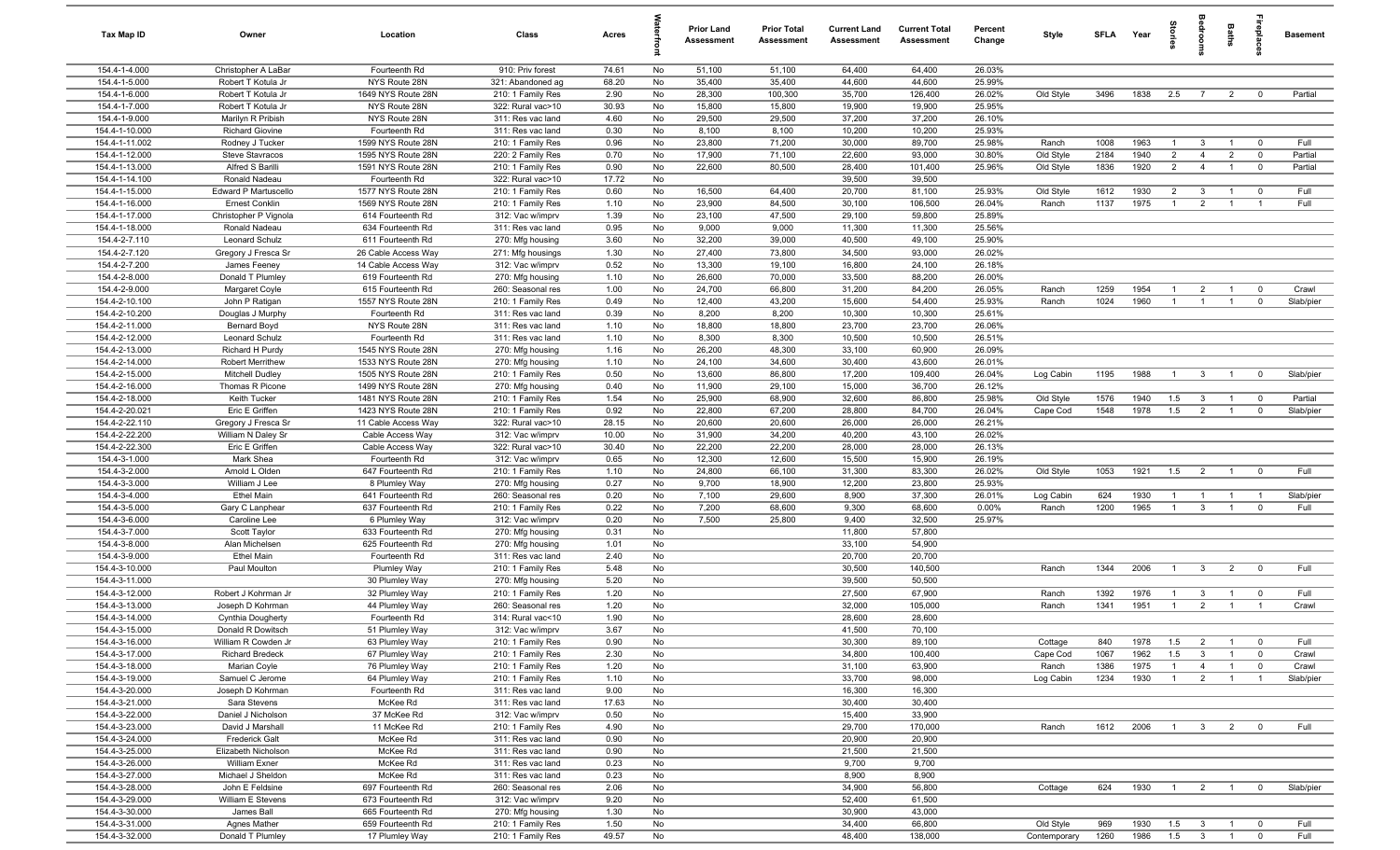| Tax Map ID                       | Owner                                   | Location                                         | Class                                  | Acres         |          | <b>Prior Land</b><br>Assessment | <b>Prior Total</b><br>Assessment | <b>Current Land</b><br><b>Assessment</b> | <b>Current Total</b><br>Assessment | Percent<br>Change | Style                 | <b>SFLA</b>  | Year            | ā                               | groo                           | Baths                          | 융                       | <b>Basement</b> |
|----------------------------------|-----------------------------------------|--------------------------------------------------|----------------------------------------|---------------|----------|---------------------------------|----------------------------------|------------------------------------------|------------------------------------|-------------------|-----------------------|--------------|-----------------|---------------------------------|--------------------------------|--------------------------------|-------------------------|-----------------|
| 154.4-4-3.000                    | Daniel L Palmer                         | 85 Morse Memorial Hwy                            | 210: 1 Family Res                      | 0.80          | No       | 21,300                          | 118,600                          | 26,800                                   | 149,400                            | 25.97%            | Old Style             | 2077         | 1880            | $\overline{2}$                  | $\overline{4}$                 | $\overline{1}$                 | $^{\circ}$              | Full            |
| 154.4-4-4.002                    | Labar Family Ltd Lblty Co               | 67 Longs Hill Rd                                 | 280: Multiple res                      | 52.60         | Yes      | 149,600                         | 333,900                          | 188,500                                  | 420,700                            | 26.00%            | Old Style             | 3944         | 1840            | $\overline{2}$                  | 8                              | $\mathbf{3}$                   | $\overline{1}$          | Full            |
| 154.4-4-5.000                    | Labar Family Ltd Lblty Co               | 67 Beach Rd                                      | 417: Cottages                          | 6.00          | Yes      | 80,000                          | 245,600                          | 100,800                                  | 309,500                            | 26.02%            |                       |              |                 |                                 |                                |                                |                         |                 |
| 154.4-4-6.000<br>154.4-4-7.000   | Labar Family Ltd Lblty Co               | 67 Beach Rd                                      | 417: Cottages                          | 3.00          | Yes      | 87,700                          | 194,800                          | 110,500                                  | 245,400                            | 25.98%            |                       |              |                 |                                 |                                |                                |                         |                 |
| 154.4-4-8.000                    | James MacBrien<br>Harold Mangold        | 75 Beach Rd<br>71 Beach Rd                       | 312: Vac w/imprv<br>312: Vac w/imprv   | 0.30<br>0.31  | No<br>No | 15,700<br>16,200                | 37,600<br>31,600                 | 19,800<br>20,400                         | 47,400<br>39,800                   | 26.06%<br>25.95%  |                       |              |                 |                                 |                                |                                |                         |                 |
| 154.4-4-9.000                    | <b>Gregory Gorges</b>                   | 69 Beach Rd                                      | 260: Seasonal res                      | 0.20          | No       | 12,400                          | 49,200                           | 15,600                                   | 62,000                             | 26.02%            | Cottage               | 1200         | 2002            | -1                              | $\overline{2}$                 | $\overline{1}$                 | $\Omega$                | Crawl           |
| 154.4-4-10.000                   | <b>Francis McNally</b>                  | 65 Beach Rd                                      | 260: Seasonal res                      | 0.29          | No       | 11,100                          | 28,400                           | 14,000                                   | 35,800                             | 26.06%            | Cottage               | 812          | 1950            | $\overline{1}$                  | $\overline{2}$                 | $\overline{1}$                 | $\mathbf 0$             | Crawl           |
| 154.4-4-11.000                   | James Sigler                            | 61 Beach Rd                                      | 260: Seasonal res                      | 0.30          | No       | 10,900                          | 63,700                           | 13,800                                   | 80,300                             | 26.06%            | Ranch                 | 1117         | 1980            | $\overline{1}$                  | $\mathbf{3}$                   | $\overline{1}$                 | $\overline{\mathbf{0}}$ | Slab/pier       |
| 154.4-4-12.000                   | Donald E Austin                         | 53 Beach Rd                                      | 312: Vac w/imprv                       | 0.40          | No       | 18,700                          | 39,000                           | 23,500                                   | 49,100                             | 25.90%            |                       |              |                 |                                 |                                |                                |                         |                 |
| 154.4-4-13.000                   | Clifford W Hein                         | 51 Beach Rd                                      | 312: Vac w/imprv                       | 0.30          | No       | 15,800                          | 23,600                           | 19,900                                   | 29,700                             | 25.85%            |                       |              |                 |                                 |                                |                                |                         |                 |
| 154.4-4-14.000                   | Ralph L Archer                          | 47 Beach Rd                                      | 312: Vac w/imprv                       | 0.30          | No       | 15,800                          | 27,700                           | 19,900                                   | 34,900                             | 25.99%            |                       |              |                 |                                 |                                |                                |                         |                 |
| 154.4-4-15.002                   | <b>Liston Family Trust</b>              | 43 Beach Rd                                      | 260: Seasonal res                      | 0.46          | No       | 20,400                          | 35,000                           | 25,700                                   | 44,100                             | 26.00%            | Cottage               | 806          | 1958            | $\mathbf{1}$                    | $\overline{2}$                 | -1                             |                         | Slab/pier       |
| 154.4-4-17.000                   | John W Graziano                         | 39 Beach Rd                                      | 260: Seasonal res                      | 0.50          | No       | 14,400                          | 45,600                           | 18,200                                   | 72,800                             | 59.65%            | Cottage               | 762          | 1972            | $\overline{1}$                  | $\mathbf{3}$                   | $\overline{1}$                 | $\mathbf 0$             | Slab/pier       |
| 154.4-4-18.000                   | Harry T Coughlin                        | Beach Rd                                         | 311: Res vac land                      | 0.50          | No       | 10,200                          | 10,200                           | 12,900                                   | 12,900                             | 26.47%            |                       |              |                 |                                 |                                |                                |                         |                 |
| 154.4-4-19.000                   | Paul F Dowd                             | 31 Beach Rd                                      | 210: 1 Family Res                      | 0.80          | No       | 20,200                          | 52,200                           | 25,500                                   | 65,800                             | 26.05%            | Cottage               | 858          | 1965            | $\overline{1}$                  | $\overline{2}$                 | $\overline{1}$                 | $\overline{1}$          | Full            |
| 154.4-4-20.000                   | Mary K Fiorello                         | Beach Rd                                         | 311: Res vac land                      | 0.90          | No       | 27,600                          | 27,600                           | 34,800                                   | 34,800                             | 26.09%            |                       |              |                 |                                 |                                |                                |                         |                 |
| 154.4-4-21.000<br>154.4-4-22.000 | Candace Cohen                           | 21 Beach Rd<br>13 Beach Rd                       | 260: Seasonal res                      | 0.70<br>0.60  | No<br>No | 18,800<br>15,700                | 55,700<br>33,200                 | 23,700<br>19,800                         | 70,200<br>41,800                   | 26.03%<br>25.90%  | Log Cabin             | 1092         | 1965            | 1.5                             | $\overline{2}$                 | $\overline{1}$                 | $\overline{\mathbf{0}}$ | Slab/pier       |
| 154.4-4-27.000                   | Hugh R Stott<br>Mary J Curran           | Healey Rd                                        | 312: Vac w/imprv<br>911: Forest s480   | 53.40         | Yes      | 273,100                         | 273,100                          | 344,100                                  | 344,100                            | 26.00%            | Cape Cod              | 1319         | 1935            | 1.7                             | $\mathbf{3}$                   | $\overline{0}$                 | $\overline{1}$          | Slab/pier       |
| 154.4-4-28.000                   | Vernon H Smith                          | 132 Healey Rd                                    | 312: Vac w/imprv                       | 2.00          | No       | 19,500                          | 22,300                           | 24,600                                   | 28,100                             | 26.01%            |                       |              |                 |                                 |                                |                                |                         |                 |
| 154.4-4-29.000                   | <b>Essex County</b>                     | Healey Rd                                        | 942: Co. reforest                      | 98.00         | Yes      | 165,800                         | 165,800                          | 208,900                                  | 208,900                            | 26.00%            |                       |              |                 |                                 |                                |                                |                         |                 |
| 154.4-4-30.000                   | Peter L Milford                         | 14 Healey Rd                                     | 312: Vac w/imprv                       | 24.20         | No       | 33,800                          | 41,500                           | 42,600                                   | 52,300                             | 26.02%            |                       |              |                 |                                 |                                |                                |                         |                 |
| 154.4-4-31.000                   | <b>Essex County</b>                     | Longs Hill Rd                                    | 942: Co. reforest                      | 50.80         | No       | 28,200                          | 28,200                           | 35,500                                   | 35,500                             | 25.89%            |                       |              |                 |                                 |                                |                                |                         |                 |
| 154.4-4-32.000                   | James Bayse                             | 184 Longs Hill Rd                                | 210: 1 Family Res                      | 13.30         | No       | 30,300                          | 148,500                          | 30,300                                   | 148,500                            | 0.00%             | Cape Cod              | 1498         | 2005            | 1.5                             | $\overline{2}$                 | $\overline{2}$                 | $\overline{1}$          | Full            |
| 154.4-4-33.000                   | Douglas E Morse Sr                      | 150 Longs Hill Rd                                | 270: Mfg housing                       | 30.00         | No       | 39,600                          | 44,600                           | 49,900                                   | 56,200                             | 26.01%            |                       |              |                 |                                 |                                |                                |                         |                 |
| 154.4-4-34.000                   | Diane McDonald                          | Morse Memorial Hwy                               | 120: Field crops                       | 96.70         | No       | 65,300                          | 65,300                           | 66,300                                   | 66,300                             | 1.53%             |                       |              |                 |                                 |                                |                                |                         |                 |
| 154.4-4-35.000                   | Dominick Maita                          | Morse Memorial Hwy                               | 311: Res vac land                      | 10.00         | No       | 35,900                          | 35,900                           | 45,200                                   | 45,200                             | 25.91%            |                       |              |                 |                                 |                                |                                |                         |                 |
| 154.4-4-36.000                   | Dominick Maita                          | 255 Morse Memorial Hwy                           | 210: 1 Family Res                      | 2.20          | No       | 26,600                          | 151,400                          | 33,600                                   | 190,800                            | 26.02%            | Log Cabin             | 2157         | 1984            | $\overline{2}$                  | $\mathbf{3}$                   | $\overline{1}$                 | $\overline{1}$          | Full            |
| 154.4-4-37.000                   | Orlando Rinaldi                         | 243 Morse Memorial Hwy                           | 210: 1 Family Res                      | 4.00          | No       | 30,800                          | 96,600                           | 38,800                                   | 121,700                            | 25.98%            | Log Cabin             | 1228         | 1990            | $\overline{1}$                  | $\overline{2}$                 | $\overline{1}$                 | $^{\circ}$              | Full            |
| 154.4-4-38.100                   | Jane E Seaman                           | 225 Morse Memorial Hwy                           | 240: Rural res                         | 10.23         | No       | 40,400                          | 91,300                           | 50,900                                   | 115,000                            | 25.96%            | Contemporary          | 962          | 1972            | $\overline{2}$                  | $\mathbf{3}$                   | $\overline{2}$                 | $\mathbf 0$             | Partial         |
| 154.4-4-38.200<br>154.4-4-39.000 | Tad J Seaman<br>Roland Ashcroft         | Morse Memorial Hwy<br>Morse Memorial Hwy         | 311: Res vac land                      | 8.46<br>5.20  | No<br>No | 39,500<br>24,300                | 39,500<br>24,300                 | 49,800<br>30,600                         | 49,800<br>30,600                   | 26.08%<br>25.93%  |                       |              |                 |                                 |                                |                                |                         |                 |
| 154.4-4-40.000                   | Roland Ashcroft                         | 179 Morse Memorial Hwy                           | 311: Res vac land<br>210: 1 Family Res | 7.40          | No       | 34,300                          | 72,200                           | 43,200                                   | 91,000                             | 26.04%            | Old Style             | 1440         | 1870            | 2                               | $\mathbf{3}$                   | $\overline{1}$                 | $\overline{\mathbf{0}}$ | Crawl           |
| 154.4-4-41.000                   | Frederick H Morse Sr                    | 151 Morse Memorial Hwy                           | 210: 1 Family Res                      | 8.30          | No       | 35,500                          | 63,900                           | 44,700                                   | 80,500                             | 25.98%            | Old Style             | 1296         | 1890            | 1.5                             | $\overline{4}$                 | $\overline{1}$                 | $\mathbf 0$             | Partial         |
| 154.4-4-42.120                   | Ellen L OBrien                          | 136 Longs Hill Rd                                | 311: Res vac land                      | 3.13          | No       | 22,500                          | 22,500                           | 28,400                                   | 28,400                             | 26.22%            |                       |              |                 |                                 |                                |                                |                         |                 |
| 154.4-4-42.130                   | Richard J Bobowick                      | Longs Hill Rd                                    | 311: Res vac land                      | 2.91          | No       | 35,500                          | 35,500                           | 44,700                                   | 44,700                             | 25.92%            |                       |              |                 |                                 |                                |                                |                         |                 |
| 154.4-4-42.140                   | C Daniel Keegan                         | Longs Hill Rd                                    | 311: Res vac land                      | 2.80          | No       | 35,100                          | 35,100                           | 44,200                                   | 44,200                             | 25.93%            |                       |              |                 |                                 |                                |                                |                         |                 |
| 154.4-4-42.150                   | C Daniel Keegan                         | 49 Woodlot Rd                                    | 210: 1 Family Res                      | 2.80          | No       | 39,900                          | 188,100                          | 50,300                                   | 237,000                            | 26.00%            | Log Cabin             | 1232         | 1991            | 1.7                             | $\overline{\mathbf{3}}$        | $\overline{2}$                 |                         | Full            |
| 154.4-4-42.160                   | Richard J Bobowick                      | Longs Hill Rd                                    | 311: Res vac land                      | 3.02          | No       | 35,700                          | 35,700                           | 45,000                                   | 45,000                             | 26.05%            |                       |              |                 |                                 |                                |                                |                         |                 |
| 154.4-4-42.170                   | Richard duMoulin                        | Longs Hill Rd                                    | 311: Res vac land                      | 2.80          | No       | 35,300                          | 35,300                           | 44,500                                   | 44,500                             | 26.06%            |                       |              |                 |                                 |                                |                                |                         |                 |
| 154.4-4-42.180                   | Marc X Radulovic                        | Longs Hill Rd                                    | 311: Res vac land                      | 7.30          | No       | 29,400                          | 29,400                           | 37,000                                   | 37,000                             | 25.85%            |                       |              |                 |                                 |                                |                                |                         |                 |
| 154.4-4-42.190                   | <b>William Paisley</b>                  | 11 Woodlot Rd                                    | 210: 1 Family Res                      | 2.80          | No       | 32,700                          | 101,200                          | 41,200                                   | 127,500                            | 25.99%            | Cape Cod              | 1120         | 2004            | 1.7                             | $\overline{2}$                 | $\overline{1}$                 | $\mathbf 0$             | Full            |
| 154.4-4-42.210                   | Kathleen DeGuilme                       | 128 Morse Memorial Hwy                           | 210: 1 Family Res                      | 3.59          | No       | 30,900                          | 80,700                           | 39,000                                   | 110,700                            | 37.17%            | Cape Cod              | 1332         | 1988            | 1.5                             | $\overline{2}$                 | $\overline{1}$                 | $\mathbf 0$             | Slab/pier       |
| 154.4-4-42.220                   | Randy M VanderWalker                    | Morse Memorial Hwy                               | 270: Mfg housing                       | 1.96          | No       | 23,700                          | 31,100                           | 23,700                                   | 31,100                             | 0.00%             |                       |              |                 |                                 |                                |                                |                         |                 |
| 154.4-4-43.002<br>154.4-4-45.000 | Timothy R Kellogg<br>Walter A Kaskewsky | 106 Morse Memorial Hwy<br>148 Morse Memorial Hwy | 210: 1 Family Res<br>210: 1 Family Res | 1.80<br>4.50  | No<br>No | 27,000<br>33,000                | 87,800<br>68,900                 | 34,000<br>41,600                         | 110,600<br>86,800                  | 25.97%<br>25.98%  | Colonial<br>Old Style | 1950<br>2492 | 1831<br>1880    | $\overline{2}$<br>$\mathcal{P}$ | $\overline{4}$<br>$\mathbf{A}$ | $\overline{1}$<br>$\mathbf{1}$ | 0                       | Partial<br>Full |
| 154.4-4-46.000                   | Robert A Foote                          | 162 Morse Memorial Hwy                           | 210: 1 Family Res                      | 2.60          | No       | 28,900                          | 90,100                           | 36,400                                   | 113,500                            | 25.97%            | Cape Cod              | 1404         | 1950            | 1.5                             | $\overline{2}$                 | $\overline{1}$                 | $\overline{1}$          | Full            |
| 154.4-4-47.000                   | Andrew Halloran                         | 168 Morse Memorial Hwy                           | 210: 1 Family Res                      | 3.83          | No       | 31,700                          | 89,800                           | 39,900                                   | 113,100                            | 25.95%            | Cape Cod              | 1782         | 1950            | 1.5                             | $\overline{4}$                 | $\overline{1}$                 | $\overline{1}$          | Full            |
| 154.4-4-48.000                   | Jacob D Norton                          | 186 Morse Memorial Hwy                           | 210: 1 Family Res                      | 8.60          | No       | 42,900                          | 100,900                          | 54,000                                   | 127,100                            | 25.97%            | Old Style             | 2527         | 1949            | 1.5                             | $\mathbf{3}$                   | $\overline{1}$                 | $\mathbf 0$             | Full            |
| 154.4-4-49.002                   | Matthew J Kelly                         | 107 Wilson Rd                                    | 210: 1 Family Res                      | 10.46         | No       | 48,400                          | 145,700                          | 61,000                                   | 183,600                            | 26.01%            | Contemporary          | 1780         | 1991            | $\overline{2}$                  | 3                              | $\overline{2}$                 | $\overline{0}$          | Full            |
| 154.4-4-49.110                   | Michael R Kelly                         | 280 Morse Memorial Hwy                           | 210: 1 Family Res                      | 14.96         | No       | 50,500                          | 105,500                          | 63,600                                   | 132,900                            | 25.97%            | Old Style             | 1833         | 1935            | 1.5                             | $5\overline{)}$                | $\overline{2}$                 | $\mathbf 0$             | Partial         |
| 154.4-4-49.130                   | Joseph W Kelly                          | 56 Lynn Rd                                       | 210: 1 Family Res                      | 5.19          | No       | 31,400                          | 150,000                          | 39,600                                   | 201,500                            | 34.33%            | Colonial              | 2529         | 1991            | $\overline{2}$                  | $\overline{4}$                 | $\mathbf{3}$                   | $\mathbf 0$             | Full            |
| 154.4-4-49.170                   | <b>Thomas Kelly</b>                     | Wilson Rd                                        | 311: Res vac land                      | 5.23          | No       | 20,500                          | 20,500                           | 25,800                                   | 25,800                             | 25.85%            |                       |              |                 |                                 |                                |                                |                         |                 |
| 154.4-4-49.180                   | <b>Bridget Gallagher</b>                | Wilson Rd                                        | 311: Res vac land                      | 5.23          | No       | 26,100                          | 26,100                           | 32,900                                   | 32,900                             | 26.05%            |                       |              |                 |                                 |                                |                                |                         |                 |
| 154.4-4-49.190                   | Matthew J Kelly                         | Morse Memorial Hwy                               | 311: Res vac land                      | 5.07          | No       | 25,800                          | 25,800                           | 32,500                                   | 32,500                             | 25.97%            |                       |              |                 |                                 |                                |                                |                         |                 |
| 154.4-4-49.200                   | Charles P Jordan Sr                     | 110 Wilson Rd                                    | 210: 1 Family Res                      | 0.30          | No       | 10,700                          | 62,700                           | 13,500                                   | 79,000                             | 26.00%            | Cottage               | 720          | 1985            | $\mathbf{1}$                    | $\overline{2}$                 | $\overline{1}$                 | $\overline{\mathbf{0}}$ | Full            |
| 154.4-4-50.000                   | Bernard P Lynn                          | 37 Lynn Rd                                       | 210: 1 Family Res                      | 81.20         | No       | 66,200                          | 101,200                          | 83,400                                   | 127,500                            | 25.99%            | Old Style             | 1237         | 1850            | 1.5                             | $\overline{4}$                 | $\overline{1}$                 | $\overline{0}$          | Partial         |
| 154.4-4-51.100                   | Michele L Roberts                       | 1454 NYS Route 28N                               | 210: 1 Family Res                      | 8.33          | No       | 34,200                          | 90,700                           | 43,100                                   | 114,300                            | 26.02%            | Raised Ranch          | 1845         | 1962            | $\overline{1}$                  | $\overline{4}$                 | $\overline{2}$                 | $\mathbf 0$             | Full            |
| 154.4-4-51.200                   | Mary I Lee                              | 1430 NYS Route 28N                               | 210: 1 Family Res                      | 1.36          | No       | 26,100                          | 91,600                           | 32,900                                   | 115,400                            | 25.98%            | Log Cabin             | 1200         | 1980            | 1.5                             | $\overline{2}$                 | $\overline{1}$                 | $\overline{1}$          | Full            |
| 154.4-4-52.000                   | Terrance A Lynn                         | 1486 NYS Route 28N                               | 210: 1 Family Res<br>911: Forest s480  | 0.40          | No       | 10,600                          | 31,000                           | 13,400                                   | 39,100                             | 26.13%            | Cottage               | 748          | 1930            | $\overline{1}$                  | $\overline{1}$                 | $\overline{1}$                 | $\mathbf 0$             | Partial         |
| 154.4-4-53.000<br>154.4-4-54.000 | Katherine S Halloran<br>Neal Campbell   | NYS Route 28N<br>1538 NYS Route 28N              | 270: Mfg housing                       | 37.70<br>2.50 | No<br>No | 31,000<br>19,200                | 31,000<br>19,200                 | 39,100<br>24,200                         | 39,100<br>30,300                   | 26.13%<br>57.81%  |                       |              |                 |                                 |                                |                                |                         |                 |
| 154.4-4-55.000                   | <b>Todd Persons</b>                     | 6 Town Shed Rd                                   | 210: 1 Family Res                      | 0.90          | No       | 23,600                          | 64,700                           | 29,700                                   | 81,500                             | 25.97%            | Old Style             | 1443         | 1808  1.5  2  1 |                                 |                                |                                | $\overline{0}$          | Partial         |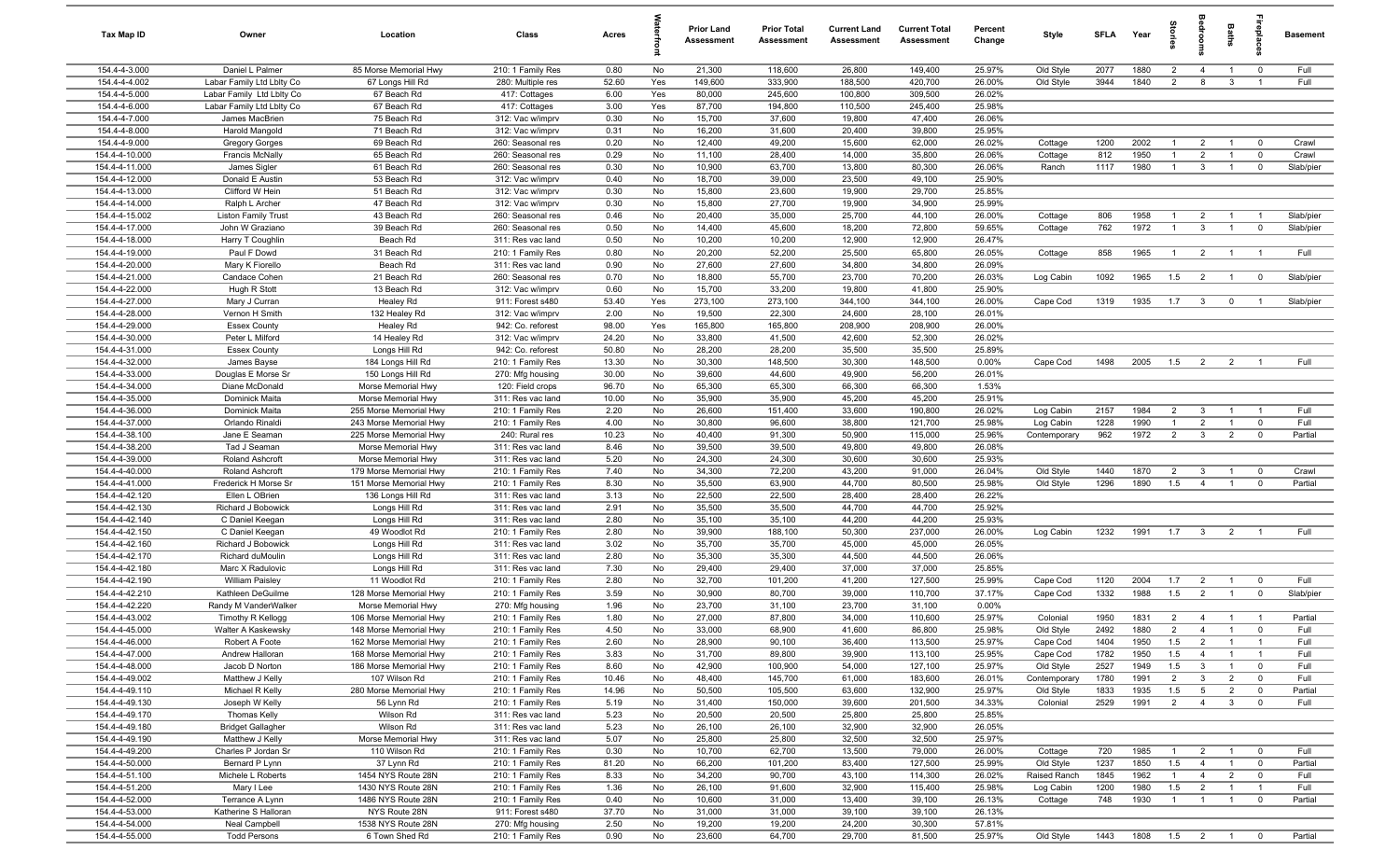| Tax Map ID                       | Owner                                       | Location                               | Class                                     | Acres         |          | <b>Prior Land</b><br>Assessment | <b>Prior Total</b><br>Assessment | <b>Current Land</b><br><b>Assessment</b> | <b>Current Total</b><br>Assessment | Percent<br>Change | Style              | <b>SFLA</b>  | Year         | tories                           | droom                            | Baths                            | Lebia                   | <b>Basement</b> |
|----------------------------------|---------------------------------------------|----------------------------------------|-------------------------------------------|---------------|----------|---------------------------------|----------------------------------|------------------------------------------|------------------------------------|-------------------|--------------------|--------------|--------------|----------------------------------|----------------------------------|----------------------------------|-------------------------|-----------------|
| 154.4-4-56.100                   | Thomas H Savarie                            | 16 Town Shed Rd                        | 270: Mfg housing                          | 0.55          | No       | 14,800                          | 28,600                           | 18,600                                   | 36,000                             | 25.87%            |                    |              |              |                                  |                                  |                                  |                         |                 |
| 154.4-4-56.200                   | F Richard Bosch                             | 12 Town Shed Rd                        | 210: 1 Family Res                         | 0.57          | No       | 15,700                          | 61,100                           | 19,800                                   | 77,000                             | 26.02%            | Ranch              | 1008         | 2005         | $\mathbf{1}$                     | $\overline{2}$                   | $\overline{1}$                   | $^{\circ}$              | Full            |
| 154.4-4-59.000                   | Henry A Bariteau Jr                         | 38 Town Shed Rd                        | 210: 1 Family Res                         | 9.00          | No       | 43,400                          | 76,900                           | 54,700                                   | 96,900                             | 26.01%            | Ranch              | 960          | 1961         | -1                               | $\overline{2}$                   | $\overline{1}$                   | $\mathbf 0$             | Partial         |
| 154.4-4-60.000                   | Heather L Butler                            | 54 Town Shed Rd                        | 210: 1 Family Res                         | 0.50          | No       | 11,900                          | 49,300                           | 15,000                                   | 62,100                             | 25.96%            | Cottage            | 819          | 1930         | 1.5                              | $\mathbf{3}$                     | $\overline{1}$                   | $\mathbf 0$             | Full            |
| 154.4-5-1.000                    | Roy E Holmes                                | Fourteenth Rd                          | 311: Res vac land                         | 7.20          | No       | 27,200                          | 27,200                           | 34,300                                   | 34,300                             | 26.10%            |                    |              |              |                                  |                                  |                                  |                         |                 |
| 154.4-5-2.000                    | Ronnie N Pratt                              | 17 Stewart Rd                          | 270: Mfg housing                          | 0.80          | No       | 19,900                          | 61,400                           | 25,100                                   | 77,400                             | 26.06%            |                    |              |              |                                  |                                  |                                  |                         |                 |
| 154.4-5-3.000                    | Larry Lanphear                              | 11 Stewart Rd                          | 210: 1 Family Res                         | 0.80          | No       | 19,000                          | 74,200                           | 23,900                                   | 93,500                             | 26.01%            | Ranch              | 1314         | 1969         | $\overline{1}$                   | $\mathbf{3}$                     | $\overline{1}$                   | $\mathbf{0}$            | Full            |
| 154.4-5-4.000                    | James M Hanley                              | 69 Stewart Rd                          | 210: 1 Family Res                         | 0.50          | No       | 12,100                          | 36,100                           | 15,300                                   | 45,500                             | 26.04%            | Bungalow           | 1032         | 1930         | $\overline{1}$                   | $\overline{2}$                   | $\overline{1}$                   | $\mathbf 0$             | Crawl           |
| 154.4-5-5.000<br>154.4-5-6.000   | Dennis A Lucia                              | 652 Fourteenth Rd                      | 270: Mfg housing                          | 0.70          | No       | 13,700<br>30,900                | 21,500<br>99,300                 | 17,300<br>38,900                         | 27,100<br>125,100                  | 26.05%<br>25.98%  |                    | 1222         | 1970         |                                  |                                  |                                  | $\overline{0}$          | Full            |
| 154.4-5-7.000                    | Gerard Daly<br>John T Meehan                | 656 Fourteenth Rd<br>668 Fourteenth Rd | 210: 1 Family Res<br>210: 1 Family Res    | 2.50<br>2.30  | No<br>No | 24,800                          | 67,300                           | 31,200                                   | 84,800                             | 26.00%            | Ranch<br>Log Cabin | 880          | 1977         | $\overline{1}$<br>$\overline{1}$ | $\overline{4}$<br>$\overline{2}$ | $\overline{2}$<br>$\overline{1}$ | $\mathbf 0$             | Full            |
| 154.4-5-8.000                    | John LeMay                                  | 676 Fourteenth Rd                      | 210: 1 Family Res                         | 2.30          | No       | 25,000                          | 77,600                           | 31,500                                   | 97,800                             | 26.03%            | Ranch              | 1278         | 1963         | $\overline{1}$                   | $\overline{2}$                   | $\overline{1}$                   | $\mathbf 0$             | Partial         |
| 154.4-5-9.000                    | John C Feldsine                             | Fourteenth Rd                          | 311: Res vac land                         | 4.60          | No       | 3,000                           | 3,000                            | 3,800                                    | 3,800                              | 26.67%            |                    |              |              |                                  |                                  |                                  |                         |                 |
| 154.4-5-10.000                   | Sara Stevens                                | Fourteenth Rd                          | 311: Res vac land                         | 8.40          | No       | 24,400                          | 24,400                           | 30,700                                   | 30,700                             | 25.82%            |                    |              |              |                                  |                                  |                                  |                         |                 |
| 154.4-5-11.000                   | Mary K Hensel                               | Fourteenth Rd                          | 311: Res vac land                         | 4.30          | No       | 3,000                           | 3,000                            | 3,800                                    | 3,800                              | 26.67%            |                    |              |              |                                  |                                  |                                  |                         |                 |
| 154.4-5-12.000                   | Sara T Stevens                              | Fourteenth Rd                          | 311: Res vac land                         | 4.30          | No       | 18,500                          | 18,500                           | 23,300                                   | 23,300                             | 25.95%            |                    |              |              |                                  |                                  |                                  |                         |                 |
| 154.4-5-13.000                   | Michael J Sheldon                           | Fourteenth Rd                          | 311: Res vac land                         | 4.82          | No       | 30,200                          | 30,200                           | 38,100                                   | 38,100                             | 26.16%            |                    |              |              |                                  |                                  |                                  |                         |                 |
| 154.4-5-14.000                   | Mark Soloski                                | Fourteenth Rd                          | 311: Res vac land                         | 4.82          | No       | 27,700                          | 27,700                           | 34,900                                   | 34,900                             | 25.99%            |                    |              |              |                                  |                                  |                                  |                         |                 |
| 154.4-5-15.000                   | Sara Stevens                                | Fourteenth Rd                          | 311: Res vac land                         | 8.86          | No       | 35,500                          | 35,500                           | 44,700                                   | 44,700                             | 25.92%            |                    |              |              |                                  |                                  |                                  |                         |                 |
| 154.4-5-16.000                   | Elio R Bueno                                | Fourteenth Rd                          | 311: Res vac land                         | 0.98          | No       | 4,600                           | 4,600                            | 5,800                                    | 5,800                              | 26.09%            |                    |              |              |                                  |                                  |                                  |                         |                 |
| 154.4-5-17.000                   | Janice A Eicher                             | 772 Fourteenth Rd                      | 210: 1 Family Res                         | 9.66          | No       | 30,100                          | 96,600                           | 37,900                                   | 121,700                            | 25.98%            | Log Cabin          | 1320         | 1988         | $\overline{1}$                   | $\overline{2}$                   | $\overline{1}$                   | $\overline{0}$          | Full            |
| 154.4-6-1.000                    | LaBar Family LLC                            | 23 Morse Memorial Hwy                  | 322: Rural vac>10                         | 21.20         | No       | 36,000                          | 36,000                           | 45,400                                   | 45,400                             | 26.11%            |                    |              |              |                                  |                                  |                                  |                         |                 |
| 154.4-6-3.000                    | Frank A Labar                               | 15 Morse Memorial Hwy                  | 210: 1 Family Res                         | 2.00          | No       | 31,700                          | 176,800                          | 40,000                                   | 222,800                            | 26.02%            | Cape Cod           | 2000         | 2001         | 1.7                              | $\mathbf{3}$                     | $\mathbf{3}$                     | $\overline{1}$          | Full            |
| 154.4-6-4.000                    | Eric T Klippel                              | 23 Morse Memorial Hwy                  | 210: 1 Family Res                         | 5.50          | No       | 38,100                          | 247,200                          | 48,000                                   | 270,800                            | 9.55%             | Colonial           | 2478         | 2000         | $\overline{2}$                   | $\mathbf{3}$                     | $\mathbf{3}$                     | $\overline{1}$          | Full            |
| 154.4-6-7.000                    | <b>Bruce G Wells</b>                        | Town Shed Rd                           | 314: Rural vac<10                         | 2.49          | No       | 12,100                          | 12,100                           | 15,200                                   | 15,200                             | 25.62%            |                    |              |              | $\overline{1}$                   |                                  |                                  | $\mathbf{0}$            | Partial         |
| 154.4-6-8.000<br>154.4-6-9.000   | <b>Bruce G Wells</b><br>Margaret Villeneuve | 41 Town Shed Rd<br>33 Town Shed Rd     | 215: 1 Fam Res w/Apt<br>210: 1 Family Res | 1.55<br>0.90  | No<br>No | 28,400<br>21,300                | 119,200<br>85,900                | 35,800<br>26,800                         | 150,200<br>108,200                 | 26.01%<br>25.96%  | Ranch<br>Ranch     | 2040<br>1356 | 1959<br>1963 | $\overline{1}$                   | $\overline{4}$<br>$\overline{2}$ | $\overline{2}$<br>$\overline{1}$ | $\overline{1}$          | Full            |
| 154.4-6-10.000                   | Thomas D McNally                            | 1566 NYS Route 28N                     | 240: Rural res                            | 16.63         | No       | 38,500                          | 136,800                          | 48,500                                   | 172,400                            | 26.02%            | Colonial           | 1728         | 1995         | $\overline{2}$                   | $\mathbf{3}$                     | $\overline{2}$                   | $\overline{1}$          | Full            |
| 154.4-6-11.000                   | Kathryn A McCormick                         | 72 Morse Memorial Hwy                  | 210: 1 Family Res                         | 3.00          | No       | 28,500                          | 46,200                           | 35,900                                   | 58,200                             | 25.97%            | Cape Cod           | 900          | 2004         | 1.5                              | $\overline{1}$                   | $\overline{1}$                   | $\mathbf 0$             | Full            |
| 154.4-6-12.000                   | Paul D Lampson                              | 1590 NYS Route 28N                     | 210: 1 Family Res                         | 1.10          | No       | 23,900                          | 71,000                           | 30,200                                   | 89,500                             | 26.06%            | Old Style          | 1525         | 1940         | $\overline{1}$                   | $\overline{2}$                   | $\overline{1}$                   | $\overline{1}$          | Full            |
| 154.4-6-13.000                   | Harold R Kruger                             | 1594 NYS Route 28N                     | 210: 1 Family Res                         | 1.00          | No       | 23,700                          | 65,800                           | 29,900                                   | 82,900                             | 25.99%            | Ranch              | 943          | 1970         | $\overline{1}$                   | $\overline{2}$                   | $\overline{1}$                   | $\mathbf 0$             | Full            |
| 154.4-6-14.000                   | Ralph Deshetsky Jr                          | 56 Morse Memorial Hwy                  | 210: 1 Family Res                         | 2.86          | No       | 28,200                          | 157,300                          | 35,500                                   | 198,200                            | 26.00%            | Ranch              | 1560         | 2002         | $\overline{1}$                   | 3                                | $\overline{2}$                   | $\mathbf{0}$            | Full            |
| 154.4-6-15.000                   | E Westcott Mangine                          | 64 Morse Memorial Hwy                  | 210: 1 Family Res                         | 0.86          | No       | 21,500                          | 71,400                           | 27,100                                   | 90,000                             | 26.05%            | Ranch              | 1140         | 1978         | $\mathbf{1}$                     | $\overline{1}$                   | $\overline{1}$                   | $\mathbf 0$             | Full            |
| 154.4-6-16.000                   | Kurt Whipple                                | 58 Morse Memorial Hwy                  | 210: 1 Family Res                         | 0.42          | No       | 13,000                          | 70,800                           | 16,400                                   | 89,200                             | 25.99%            | Old Style          | 1196         | 1930         | $\overline{2}$                   | 3                                | $\overline{1}$                   | $\Omega$                | Full            |
| 154.4-6-17.000                   | Heli LM Bassham                             | 48 Morse Memorial Hwy                  | 210: 1 Family Res                         | 0.89          | No       | 22,100                          | 133,400                          | 27,900                                   | 168,100                            | 26.01%            | Contemporary       | 1456         | 1990         | 1.7                              | $\overline{2}$                   | $\overline{2}$                   | $\overline{1}$          | Full            |
| 154.4-6-18.000                   | <b>Timothy Eger</b>                         | 1602 NYS Route 28N                     | 210: 1 Family Res                         | 1.31          | No       | 22,700                          | 90,300                           | 28,600                                   | 113,800                            | 26.02%            | Ranch              | 1352         | 2005         | $\overline{1}$                   | $\mathbf{3}$                     | $\overline{2}$                   | $\mathbf 0$             | Full            |
| 154.4-6-19.000                   | Ralph Mitchell                              | NYS Route 28N                          | 311: Res vac land                         | 0.50          | No       | 10,200                          | 10,200                           | 12,900                                   | 12,900                             | 26.47%            |                    |              |              |                                  |                                  |                                  |                         |                 |
| 154.4-6-20.000                   | Chester L McLain                            | 1610 NYS Route 28N                     | 210: 1 Family Res                         | 1.34          | No       | 24,500                          | 110,000                          | 30,900                                   | 138,600                            | 26.00%            | Ranch              | 1600         | 1987         | $\overline{1}$                   | $\overline{2}$                   | $\overline{2}$                   | $\overline{\mathbf{0}}$ | Full            |
| 154.4-6-21.000                   | William C Smith                             | 38 Morse Memorial Hwy                  | 210: 1 Family Res                         | 1.70          | No       | 25,300                          | 101,400                          | 31,900                                   | 127,800                            | 26.04%            | Contemporary       | 896          | 1990         | 1.5                              | $\overline{2}$                   | $\overline{1}$                   | $\overline{1}$          | Full            |
| 154.4-6-22.000<br>154.4-6-23.000 | Patricia Chambers                           | 1614 NYS Route 28N<br>NYS Route 28N    | 210: 1 Family Res                         | 0.97<br>1.39  | No       | 25,400<br>16,000                | 77,400                           | 32,000                                   | 97,500<br>20,200                   | 25.97%<br>26.25%  | Ranch              | 1040         | 2004         | $\overline{1}$                   | $\mathbf{3}$                     | $\overline{1}$                   | $\mathbf 0$             | Full            |
| 154.4-6-26.000                   | <b>Bruce A Labar</b><br>Thomas N Wade       | 52 Morse Memorial Hwy                  | 311: Res vac land<br>210: 1 Family Res    | 0.81          | No<br>No | 21,500                          | 16,000<br>120,800                | 20,200<br>27,100                         | 152,200                            | 25.99%            | Ranch              | 1860         | 2001         | $\overline{1}$                   | $\mathbf{3}$                     | $\mathbf{3}$                     | $\overline{0}$          | Full            |
| 154.4-7-1.000                    | Juanco LLC                                  | 109 Morse Memorial Hwy                 | 210: 1 Family Res                         | 1.07          | No       |                                 |                                  | 32,900                                   | 107,900                            |                   |                    |              |              |                                  |                                  |                                  |                         |                 |
| 154.4-7-2.000                    | Patrick C Strohmeyer                        | 137 Morse Memorial Hwy                 | 210: 1 Family Res                         | 12.02         | No       |                                 |                                  | 44,200                                   | 204,500                            |                   | Cape Cod           | 2172         | 2003         | 1.5                              | $\overline{1}$                   | $\overline{1}$                   | $\mathbf 0$             | Full            |
| 154.4-7-3.000                    | <b>Theresa Kelly</b>                        | 129 Morse Memorial Hwy                 | 210: 1 Family Res                         | 2.00          | No       |                                 |                                  | 33,300                                   | 145,800                            |                   | Cape Cod           | 1771         | 2004         | 1.7                              | $\mathbf{3}$                     | $\overline{2}$                   | $\mathbf 0$             | Full            |
| 154.4-7-4.000                    | Michael R Kelly                             | 117 Morse Memorial Hwy                 | 311: Res vac land                         | 2.00          | No       |                                 |                                  | 21,100                                   | 21,100                             |                   |                    |              |              |                                  |                                  |                                  |                         |                 |
| 154.4-7-5.000                    | Matthew Kelly                               | Morse Memorial Hwy                     | 210: 1 Family Res                         | 1.50          | No       |                                 |                                  | 28,100                                   | 137,500                            |                   | Colonial           | 2280         | 2005         | $\mathcal{L}$                    |                                  |                                  |                         | Full            |
| 154.10-1-1.000                   | Joseph J Verderber                          | 248 Ridge Rd                           | 312: Vac w/imprv                          | 15.40         | No       | 58,300                          | 82,800                           | 73,400                                   | 104,300                            | 25.97%            |                    |              |              |                                  |                                  |                                  |                         |                 |
| 154.10-1-2.000                   | Harold J Bristol                            | 240 Ridge Rd                           | 210: 1 Family Res                         | 1.70          | No       | 26,000                          | 56,900                           | 32,800                                   | 71,700                             | 26.01%            | Old Style          | 1248         | 1900         | $\overline{2}$                   | $\overline{\mathbf{3}}$          | $\overline{1}$                   | $\overline{0}$          | Partial         |
| 154.10-1-3.000                   | Daniel Hackett                              | 212 Ridge Rd                           | 312: Vac w/imprv                          | 12.90         | No       | 36,500                          | 37,500                           | 45,900                                   | 47,200                             | 25.87%            |                    |              |              |                                  |                                  |                                  |                         |                 |
| 154.10-1-4.000                   | William Moody                               | 244 Ridge Rd                           | 270: Mfg housing                          | 0.30          | No       | 9,500                           | 20,400                           | 12,000                                   | 25,700                             | 25.98%            |                    |              |              |                                  |                                  |                                  |                         |                 |
| 154.10-1-5.000                   | Michael K Palmateer                         | 174 Ridge Rd                           | 312: Vac w/imprv                          | 1.20          | No       | 24,200                          | 30,500                           | 30,500                                   | 38,400                             | 25.90%            |                    |              |              |                                  |                                  |                                  |                         |                 |
| 154.10-1-6.001                   | Alan B Olmstead                             | 259 Ridge Rd                           | 210: 1 Family Res                         | 4.40          | No       | 31,800                          | 77,000                           | 40,000                                   | 97,000                             | 25.97%            | Ranch              | 1018         | 1960         | $\overline{1}$                   | $\overline{1}$                   | $\overline{1}$                   | $\overline{0}$          | Slab/pier       |
| 154.10-1-7.002<br>154.10-1-8.000 | Richard D Crammond                          | 132 Ridge Rd<br>203 Ridge Rd           | 312: Vac w/imprv                          | 1.28<br>48.80 | No       | 19,700<br>59,800                | 24,100                           | 24,900<br>75,300                         | 30,400<br>168,700                  | 26.14%<br>25.99%  | Old Style          | 1700         | 1900         |                                  |                                  | $\overline{1}$                   | $\overline{0}$          |                 |
| 154.10-1-9.000                   | <b>Timothy OBrien</b><br>Kevin Costello     | 215 Ridge Rd                           | 240: Rural res<br>312: Vac w/imprv        | 9.40          | No<br>No | 47,100                          | 133,900<br>48,800                | 59,400                                   | 61,500                             | 26.02%            |                    |              |              |                                  | $2 \overline{7}$                 |                                  |                         | Partial         |
| 154.10-1-10.000                  | Kevin Costello                              | Ridge Rd                               | 314: Rural vac<10                         | 0.70          | No       | 14,200                          | 14,200                           | 17,900                                   | 17,900                             | 26.06%            |                    |              |              |                                  |                                  |                                  |                         |                 |
| 154.10-1-11.000                  | George M Carlin                             | 239 Ridge Rd                           | 210: 1 Family Res                         | 3.00          | No       | 31,400                          | 65,400                           | 39,600                                   | 82,400                             | 25.99%            | Cottage            | 936          | 1960         | $\overline{1}$                   | $\overline{2}$                   | $\overline{1}$                   |                         | Slab/pier       |
| 154.10-1-12.000                  | John W Hagemann                             | 249 Ridge Rd                           | 312: Vac w/imprv                          | 3.50          | No       | 32,400                          | 56,300                           | 40,800                                   | 70,900                             | 25.93%            |                    |              |              |                                  |                                  |                                  |                         |                 |
| 154.15-1-1.000                   | Phyllis Trimirka                            | NYS Route 28N                          | 313: Watrfrnt vac                         | 33.30         | No       | 22,900                          | 22,900                           | 28,900                                   | 28,900                             | 26.20%            |                    |              |              |                                  |                                  |                                  |                         |                 |
| 154.15-1-2.000                   | Thomas R Vaughan                            | NYS Route 28N                          | 312: Vac w/imprv                          | 9.60          | No       | 33,100                          | 61,300                           | 41,700                                   | 77,200                             | 25.94%            |                    |              |              |                                  |                                  |                                  |                         |                 |
| 154.15-1-3.000                   | Frederick C Barss Sr                        | NYS Route 28N                          | 312: Vac w/imprv                          | 33.60         | No       | 48,000                          | 51,000                           | 60,500                                   | 64,300                             | 26.08%            |                    |              |              |                                  |                                  |                                  |                         |                 |
| 154.15-1-4.000                   | Katherine Feiden                            | 1835 NYS Route 28N                     | 210: 1 Family Res                         | 1.10          | No       | 25,100                          | 77,900                           | 31,700                                   | 94,100                             | 20.80%            | Ranch              | 1420         | 1951         | $\overline{1}$                   | $\overline{\mathbf{3}}$          | $\overline{1}$                   |                         | Full            |
| 154.15-1-5.000                   | Harold E Dimick                             | 1823 NYS Route 28N                     | 270: Mfg housing                          | 0.40          | No       | 11,800                          | 26,500                           | 14,900                                   | 35,400                             | 33.58%            |                    |              |              |                                  |                                  |                                  |                         |                 |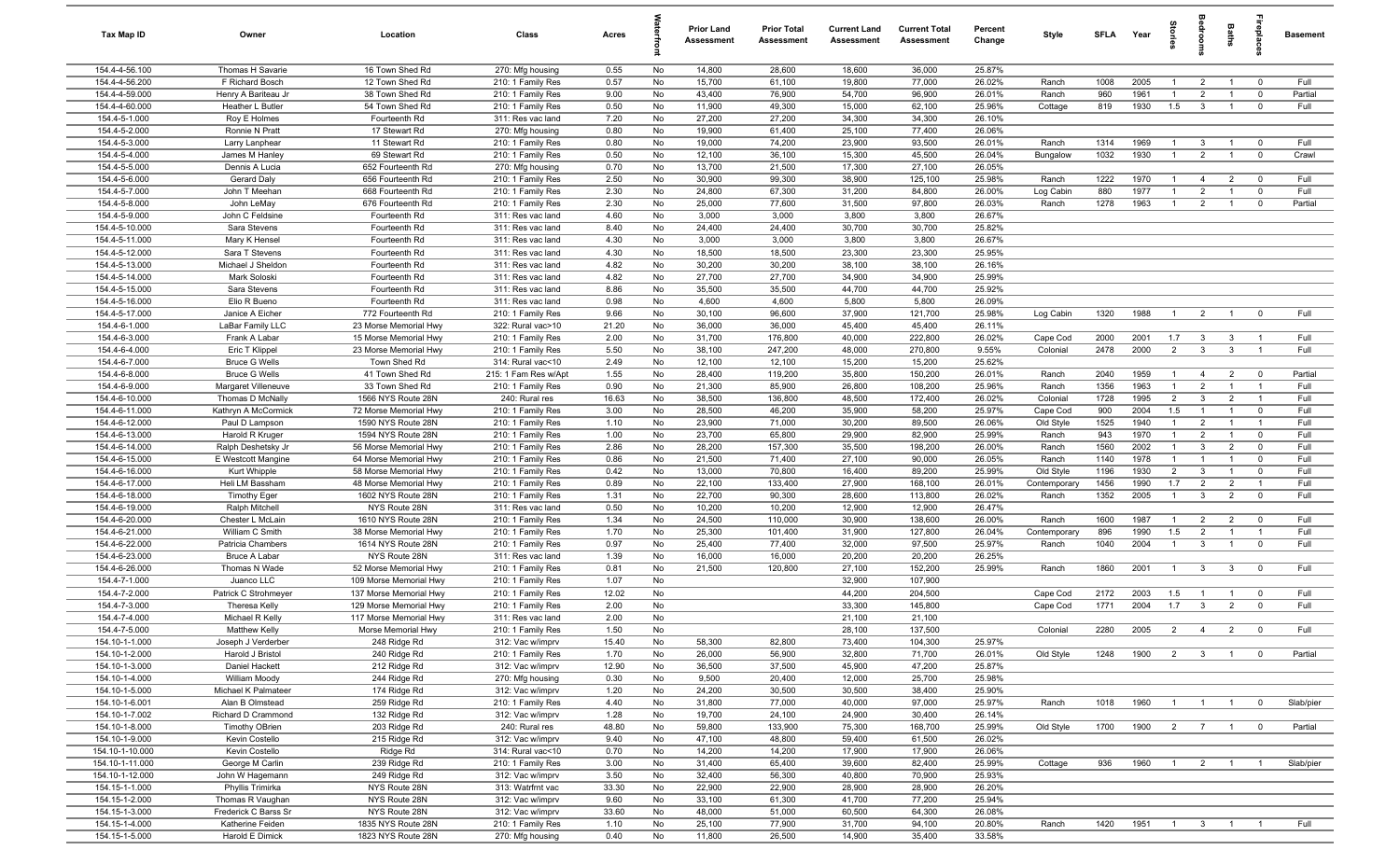| Tax Map ID                         | Owner                           | Location                             | Class                                  | Acres         |           | <b>Prior Land</b><br>Assessment | <b>Prior Total</b><br><b>Assessment</b> | <b>Current Land</b><br><b>Assessment</b> | <b>Current Total</b><br>Assessment | Percent<br>Change | Style             | <b>SFLA</b>  | Year         | 훜              | <b>B</b>                     | Baths                            | Lebia                   | <b>Basement</b> |
|------------------------------------|---------------------------------|--------------------------------------|----------------------------------------|---------------|-----------|---------------------------------|-----------------------------------------|------------------------------------------|------------------------------------|-------------------|-------------------|--------------|--------------|----------------|------------------------------|----------------------------------|-------------------------|-----------------|
| 154.15-1-6.000                     | Gordon E Dimick                 | 1817 NYS Route 28N                   | 210: 1 Family Res                      | 0.50          | No        | 13,300                          | 74,200                                  | 16,800                                   | 93,500                             | 26.01%            | Cape Cod          | 1152         | 1988         | 1.5            | $\mathbf{3}$                 | $\overline{2}$                   | $\overline{0}$          | Full            |
| 154.15-1-7.001                     | James Lynn                      | 1703 NYS Route 28N                   | 210: 1 Family Res                      | 1.00          | No        | 24,500                          | 61,400                                  | 30,900                                   | 77,400                             | 26.06%            | Bungalow          | 780          | 1937         | $\overline{1}$ | $\overline{2}$               | $\overline{1}$                   | $^{\circ}$              | Full            |
| 154.15-1-8.002                     | <b>Richard R Bennett</b>        | 1811 NYS Route 28N                   | 210: 1 Family Res                      | 1.60          | No        | 24,700                          | 94,800                                  | 31,100                                   | 119,400                            | 25.95%            | Old Style         | 2195         | 1920         | $\overline{2}$ | $\overline{4}$               | $\overline{1}$                   | $\overline{1}$          | Partial         |
| 154.15-1-9.000                     | Douglas R Green                 | 1799 NYS Route 28N                   | 210: 1 Family Res                      | 0.90          | No        | 21,700                          | 40,100                                  | 27,300                                   | 50,500                             | 25.94%            | Cottage           | 892          | 1950         | $\overline{1}$ | $\mathbf{3}$                 | $\overline{1}$                   | $\mathbf 0$             | Slab/pier       |
| 154.15-1-10.000                    | Phyllis Trimirka                | NYS Route 28N                        | 313: Watrfrnt vac                      | 21.50         | No        | 1,300                           | 1,300                                   | 1,600                                    | 1,600                              | 23.08%            |                   |              |              |                |                              |                                  |                         |                 |
| 154.15-1-11.000                    | Phyllis Trimirka                | NYS Route 28N                        | 322: Rural vac>10                      | 27.60         | No        | 8,600                           | 8,600                                   | 10,800                                   | 10,800                             | 25.58%            |                   |              |              |                |                              |                                  |                         |                 |
| 154.15-1-12.000                    | Timothy K Green                 | 1797 NYS Route 28N                   | 270: Mfg housing                       | 0.80          | No        | 19,000                          | 28,700                                  | 24,000                                   | 36,200                             | 26.13%            |                   |              |              |                |                              |                                  |                         |                 |
| 154.15-1-14.002                    | Lance J Barnett                 | 1787 NYS Route 28N                   | 210: 1 Family Res                      | 1.47          | No        | 26,800                          | 73,400                                  | 33,800                                   | 92,500                             | 26.02%            | Cape Cod          | 1617         | 1950         | 1.7            | $\overline{4}$               | $\overline{1}$                   | $^{\circ}$              | Full            |
| 154.15-1-15.000                    | Marcia M Raymond                | 1779 NYS Route 28N                   | 210: 1 Family Res                      | 1.00          | No        | 24,500                          | 58,500                                  | 30,900                                   | 73,700                             | 25.98%            | Old Style         | 1803         | 1900         | $\overline{2}$ | $\mathbf{3}$                 | $\overline{1}$                   | $\Omega$                | Partial         |
| 154.15-1-16.000                    | Stanley E Wildes                | 1773 NYS Route 28N                   | 210: 1 Family Res                      | 0.90          | No        | 21,300                          | 76,000                                  | 26,900                                   | 95,800                             | 26.05%            | Old Style         | 2360         | 1930         | $\overline{2}$ | $\mathbf{3}$                 | $\overline{1}$                   | $\overline{0}$          | Full            |
| 154.15-1-17.000                    | Keith Hofler                    | 1769 NYS Route 28N                   | 210: 1 Family Res                      | 1.28          | No        | 25,200                          | 64,800                                  | 31,700                                   | 81,600                             | 25.93%            | Old Style         | 1400         | 1930         | 1.5            | $\overline{2}$               | $\overline{1}$                   | $\overline{\mathbf{0}}$ | Crawl           |
| 154.15-1-18.110                    | Michael E Corey                 | 1749 NYS Route 28N                   | 210: 1 Family Res                      | 1.93          | No        | 27,400                          | 94,800                                  | 34,500                                   | 119,400                            | 25.95%            | Old Style         | 1842         | 1927         | 1.7            | $\overline{4}$               | 2                                | $\overline{1}$          | Full            |
| 154.15-1-18.120<br>154.15-1-18.200 | Daniel DS Wallace               | NYS Route 28N                        | 311: Res vac land                      | 15.28         | No<br>No  | 20,600<br>23,600                | 20,600                                  | 26,000                                   | 26,000                             | 26.21%<br>25.85%  |                   |              |              |                |                              |                                  |                         |                 |
|                                    | Daniel DS Wallace               | NYS Route 28N                        | 311: Res vac land                      | 12.38         |           | 26,300                          | 23,600                                  | 29,700                                   | 29,700                             |                   |                   |              |              | $\overline{1}$ |                              |                                  | $\overline{1}$          |                 |
| 154.15-1-19.000<br>154.15-1-21.002 | Simon Gardner<br>Norman Frazier | 1743 NYS Route 28N<br>22 Frazier Way | 210: 1 Family Res<br>210: 1 Family Res | 2.22<br>11.84 | No<br>No  | 29,700                          | 60,500<br>81,200                        | 33,100<br>37,400                         | 76,200<br>102,300                  | 25.95%<br>25.99%  | Bungalow<br>Ranch | 1000<br>1256 | 1925<br>1960 | $\overline{1}$ | $\mathbf{3}$<br>$\mathbf{3}$ | $\overline{1}$<br>$\overline{1}$ | $\mathbf{0}$            | Partial<br>Full |
| 154.15-1-23.022                    | John Monroe                     | 1737 NYS Route 28N                   | 210: 1 Family Res                      | 0.75          | No        | 22,700                          | 89,900                                  | 28,600                                   | 113,300                            | 26.03%            | Old Style         | 2382         | 1920         | $\overline{1}$ | $\overline{2}$               | $\overline{2}$                   | $\overline{1}$          | Partial         |
| 154.15-1-24.000                    | Kenneth W Smith Jr              | 10 Frazier Way                       | 210: 1 Family Res                      | 0.22          | No        | 7,300                           | 20,000                                  | 9,200                                    | 25,200                             | 26.00%            | Cottage           | 714          | 1950         | $\overline{1}$ | $\overline{2}$               | $\overline{1}$                   | $\mathbf 0$             | Slab/pier       |
| 154.15-1-25.000                    | David Beale                     | 9 Frazier Way                        | 312: Vac w/imprv                       | 0.10          | No        | 3,900                           | 8,100                                   | 4,900                                    | 10,200                             | 25.93%            |                   |              |              |                |                              |                                  |                         |                 |
| 154.15-1-26.000                    | Donna J Sanders                 | 1723 NYS Route 28N                   | 425: Bar                               | 26.00         | No        | 48,400                          | 165,900                                 | 61,000                                   | 209,000                            | 25.98%            |                   |              |              |                |                              |                                  |                         |                 |
| 154.15-1-27.000                    | Jeffrey Murdie                  | 1715 NYS Route 28N                   | 433: Auto body                         | 0.30          | No        | 12,200                          | 30,300                                  | 15,400                                   | 38,200                             | 26.07%            |                   |              |              |                |                              |                                  |                         |                 |
| 154.15-1-28.000                    | Vernon H Smith Sr               | 1713 NYS Route 28N                   | 210: 1 Family Res                      | 0.80          | No        | 17,600                          | 63,100                                  | 22,200                                   | 79,500                             | 25.99%            | Ranch             | 1848         | 1951         | $\overline{1}$ | $\mathbf{3}$                 | $\overline{1}$                   | $\overline{1}$          | Partial         |
| 154.15-1-29.000                    | Laneta B Gallagher              | 1709 NYS Route 28N                   | 484: 1 use sm bld                      | 0.70          | No        | 25,800                          | 61,400                                  | 32,500                                   | 77,400                             | 26.06%            |                   |              |              |                |                              |                                  |                         |                 |
| 154.15-2-1.000                     | Donna J Sanders                 | 1697 NYS Route 28N                   | 210: 1 Family Res                      | 0.82          | No        | 20,500                          | 113,400                                 | 25,800                                   | 142,900                            | 26.01%            | Ranch             | 1536         | 1951         | $\overline{1}$ | $\mathbf{3}$                 | $\overline{1}$                   | $^{\circ}$              | Full            |
| 154.15-2-2.000                     | <b>Thomas Badgley</b>           | 1693 NYS Route 28N                   | 210: 1 Family Res                      | 0.90          | No        | 22,100                          | 93,200                                  | 27,800                                   | 117,400                            | 25.97%            | Cape Cod          | 1332         | 1960         | 1.5            | $\overline{2}$               | $\overline{1}$                   | $\overline{1}$          | Full            |
| 154.15-2-3.000                     | Mark Anderson                   | 1687 NYS Route 28N                   | 210: 1 Family Res                      | 1.10          | No        | 25,800                          | 96,800                                  | 32,500                                   | 122,000                            | 26.03%            | Ranch             | 1564         | 1963         | $\overline{1}$ | $\mathbf{3}$                 | $\overline{1}$                   | $\overline{1}$          | Full            |
| 154.15-2-4.000                     | John B Sheehan                  | 1679 NYS Route 28N                   | 210: 1 Family Res                      | 1.10          | No        | 24,900                          | 68,700                                  | 31,400                                   | 86,600                             | 26.06%            | Ranch             | 1075         | 1963         | $\overline{1}$ | $\mathbf{3}$                 | $\overline{1}$                   | $\mathbf 0$             | Full            |
| 154.15-3-1.000                     | Theresa A Galusha               | 1842 NYS Route 28N                   | 210: 1 Family Res                      | 2.00          | No        | 27,900                          | 86,900                                  | 35,200                                   | 109,500                            | 26.01%            | Old Style         | 1804         | 1906         | $\overline{2}$ | $\mathbf{3}$                 | $\overline{1}$                   | $\mathbf 0$             | Partial         |
| 154.15-4-1.000                     | Hilda Collard                   | 1820 NYS Route 28N                   | 210: 1 Family Res                      | 1.00          | No        | 24,400                          | 53,800                                  | 30,800                                   | 67,800                             | 26.02%            | Old Style         | 850          | 1905         | 1.5            | $\overline{2}$               | $\overline{1}$                   | $\mathbf 0$             | Full            |
| 154.15-5-1.000                     | Day Family Trust                | 1632 NYS Route 28N                   | 311: Res vac land                      | 1.16          | No        | 18,500                          | 18,500                                  | 23,300                                   | 23,300                             | 25.95%            |                   |              |              |                |                              |                                  |                         |                 |
| 154.15-5-2.002                     | Day Family Trust                | 1634 NYS Route 28N                   | 280: Multiple res                      | 1.43          | No        | 26,300                          | 107,200                                 | 33,200                                   | 135,100                            | 26.03%            | Old Style         | 1250         | 1861         | 1.5            | $\overline{\mathbf{3}}$      | $\overline{1}$                   | $\overline{\mathbf{0}}$ | Full            |
| 154.15-5-5.000                     | John Walker Sr                  | NYS Route 28N                        | 311: Res vac land                      | 3.90          | No        | 23,700                          | 23,700                                  | 29,900                                   | 29,900                             | 26.16%            |                   |              |              |                |                              |                                  |                         |                 |
| 154.15-5-6.000                     | John C Walker                   | 1772 NYS Route 28N                   | 210: 1 Family Res                      | 0.50          | No        | 12,700                          | 49,800                                  | 16,000                                   | 62,700                             | 25.90%            | Ranch             | 1490         | 1973         | $\overline{1}$ | $\mathbf{3}$                 | $\overline{1}$                   | $\overline{\mathbf{0}}$ | Full            |
| 154.15-5-7.000                     | Philip Sheridan                 | NYS Route 28N                        | 311: Res vac land                      | 1.40          | No        | 17,400                          | 17,400                                  | 21,900                                   | 21,900                             | 25.86%            |                   |              |              |                |                              |                                  |                         |                 |
| 154.15-5-8.000                     | Anthony CM Wallace              | 1752 NYS Route 28N                   | 210: 1 Family Res                      | 2.20          | No        | 27,000                          | 49,800                                  | 34,000                                   | 62,700                             | 25.90%            | Old Style         | 1764         | 1927         | $\overline{2}$ | $5\overline{5}$              | $\overline{1}$                   | $\overline{0}$          | Full            |
| 154.15-5-9.000                     | Karol Millington                | 1746 NYS Route 28N                   | 210: 1 Family Res                      | 2.10          | No        | 27,100                          | 61,400                                  | 34,200                                   | 77,400                             | 26.06%            | Old Style         | 1360         | 1930         | $\overline{1}$ | $\mathbf{3}$                 | $\overline{1}$                   | $\mathbf 0$             | Partial         |
| 154.15-5-11.002                    | Joseph A Ditizio                | 1738 NYS Route 28N                   | 220: 2 Family Res                      | 1.50          | No        | 25,200                          | 83,900                                  | 31,700                                   | 105,700                            | 25.98%            | Ranch             | 1416         | 1968         | $\overline{1}$ | $\overline{4}$               | $\overline{2}$                   | $\overline{1}$          | Full            |
| 154.15-5-12.000                    | Mabel V Gonyo                   | 1736 NYS Route 28N                   | 210: 1 Family Res                      | 1.40          | No        | 22,900                          | 43,800                                  | 28,900                                   | 55,200                             | 26.03%            | Old Style         | 1081         | 1920         | 1.5            | $\overline{2}$               | $\overline{1}$                   | $\mathbf 0$             | Full            |
| 154.15-5-13.000                    | Lewis J Monroe                  | 1732 NYS Route 28N                   | 411: Apartment                         | 0.35          | No        | 21,800                          | 107,200                                 | 27,500                                   | 135,100                            | 26.03%            |                   |              |              |                |                              |                                  |                         |                 |
| 154.15-5-14.000                    | Clarence Kellogg                | 43 Minerva Lake Rd                   | 312: Vac w/imprv                       | 0.70          | No        | 14,700                          | 25,400                                  | 18,500                                   | 32,000                             | 25.98%            |                   |              |              |                |                              |                                  |                         |                 |
| 154.15-5-15.002                    | Kent Jeffery                    | 51 Minerva Lake Rd                   | 210: 1 Family Res                      | 3.94          | No        | 31,400                          | 65,000                                  | 39,600                                   | 81,900                             | 26.00%            | Ranch             | 1404         | 1960         | $\overline{1}$ | $\mathbf{3}$                 | $\overline{1}$                   | $\mathbf{0}$            | Partial         |
| 154.15-5-16.111                    | Kenneth J Salamon               | 12 Shore Way                         | 210: 1 Family Res                      | 0.90          | Yes       | 35,100                          | 35,100                                  | 55,600                                   | 322,000                            | 817.38%           | Log Cabin         | 1314         | 2006         | 1.7            | $\mathbf{3}$                 | $\mathbf{3}$                     | $\overline{1}$          | Full            |
| 154.15-5-16.112                    | Gerald C Feck                   | 24 Shore Way                         | 210: 1 Family Res                      | 0.56          | Yes       | 60,200                          | 150,100                                 | 75,800                                   | 189,100                            | 25.98%            | Contemporary      | 1120         | 1991         | 1.5            | $\overline{2}$               | $\overline{1}$                   | $\mathbf{0}$            | Full            |
| 154.15-5-16.200                    | Thomas D Lindsay                | 30 Shore Way                         | 210: 1 Family Res                      | 1.00          | Yes       | 60,500                          | 153,300                                 | 76,300                                   | 193,200                            | 26.03%            | Other Style       | 1404         | 1988         | 1.5            | $\mathbf{3}$                 | $\overline{2}$                   | $\mathbf 0$             | Full            |
| 154.15-5-17.000                    | Mary L Thul                     | 38 Shore Way                         | 210: 1 Family Res                      | 0.60          | Yes       | 55,700                          | 174,400                                 | 70,100                                   | 219,700                            | 25.97%            | Contemporary      | 1140         | 1998         | 1.5            | $\overline{2}$               | $\overline{2}$                   | $\Omega$                | Full            |
| 154.15-5-18.000                    | Ronald A Shaw                   | 40 Shore Way                         | 210: 1 Family Res                      | 0.50          | Yes       | 54,600                          | 158,800                                 | 68,800                                   | 200,100                            | 26.01%            | Log Cabin         | 1404         | 1990         | 1.5            | $\mathbf{3}$                 | $\overline{2}$                   |                         | Full            |
| 154.15-5-19.000                    | June H Kiely                    | 46 Shore Way                         | 210: 1 Family Res<br>260: Seasonal res | 0.70<br>1.20  | Yes       | 54,000                          | 112,200                                 | 68,100                                   | 141,400<br>144,500                 | 26.02%<br>25.98%  | Log Cabin         | 900          | 1998         |                | $\overline{2}$               |                                  |                         | Full            |
| 154.15-5-20.002<br>154.15-5-21.001 | Frederick Hegeman<br>89 Bay Inc | 50 Shore Way<br>1652 NYS Route 28N   | 311: Res vac land                      | 0.60          | Yes<br>No | 81,200<br>15,300                | 114,700<br>15,300                       | 102,300<br>19,300                        | 19,300                             | 26.14%            | Cottage           | 858          | 1963         | $\overline{1}$ | $\overline{\mathbf{3}}$      | $\overline{1}$                   | $\blacksquare$ 1        | Partial         |
| 154.15-5-22.000                    | Philip A Wanamaker              | 62 Shore Way                         | 312: Vac w/imprv                       | 0.60          | Yes       | 54,300                          | 61,700                                  | 68,400                                   | 77,700                             | 25.93%            |                   |              |              |                |                              |                                  |                         |                 |
| 154.15-5-23.110                    | Thomas J Tuffey                 | 64 Shore Way                         | 260: Seasonal res                      | 1.20          | Yes       | 66,700                          | 129,100                                 | 84,100                                   | 162,700                            | 26.03%            | Cape Cod          | 1526         | 1970         | 1.7            | $\mathbf{3}$                 | $\overline{1}$                   | $\overline{\mathbf{0}}$ | Crawl           |
| 154.15-5-23.120                    | Donald M Slater                 | 75 Shore Way                         | 210: 1 Family Res                      | 0.53          | Yes       | 60,300                          | 130,800                                 | 76,000                                   | 164,800                            | 25.99%            | Other Style       | 1008         | 1991         | 1.5            | $\overline{2}$               | $\overline{1}$                   | $\overline{0}$          | Slab/pier       |
| 154.15-5-23.130                    | John H LaBar                    | 92 Shore Way                         | 210: 1 Family Res                      | 1.53          | Yes       | 80,900                          | 141,200                                 | 101,900                                  | 177,900                            | 25.99%            | Contemporary      | 1082         | 2005         | 1.5            | $\overline{2}$               | $\overline{1}$                   | $\overline{1}$          | Full            |
| 154.15-5-24.000                    | Walter Spuehler                 | Shore Way                            | 313: Watrfrnt vac                      | 0.60          | Yes       | 53,300                          | 53,300                                  | 67,200                                   | 67,200                             | 26.08%            |                   |              |              |                |                              |                                  |                         |                 |
| 154.15-5-25.002                    | Nicholas VanderKooi             | 83 Shore Way                         | 312: Vac w/imprv                       | 1.35          | Yes       | 81,400                          | 105,400                                 | 102,600                                  | 132,800                            | 26.00%            |                   |              |              |                |                              |                                  |                         |                 |
| 154.15-5-26.000                    | Dennis L OBrien                 | 87 Shore Way                         | 210: 1 Family Res                      | 1.50          | Yes       | 64,600                          | 156,400                                 | 81,400                                   | 378,800                            | 142.20%           | Log Cabin         | 2379         | 1969         | 1.7            | $\overline{4}$               | $\overline{2}$                   | $\overline{1}$          | Partial         |
| 154.15-5-27.000                    | Robert Creaser                  | 91 Shore Way                         | 260: Seasonal res                      | 0.50          | Yes       | 65,200                          | 121,800                                 | 82,200                                   | 153,500                            | 26.03%            | Ranch             | 1008         | 1969         | $\overline{1}$ | $\overline{\mathbf{3}}$      | $\overline{1}$                   | $\overline{1}$          | Partial         |
| 154.15-5-28.000                    | Thomas D Lindsay                | 59 Minerva Lake Rd                   | 270: Mfg housing                       | 1.10          | Yes       | 52,400                          | 55,600                                  | 66,100                                   | 70,100                             | 26.08%            |                   |              |              |                |                              |                                  |                         |                 |
| 154.15-5-30.000                    | George Gramlich                 | 48 Minerva Lake Rd                   | 260: Seasonal res                      | 2.80          | Yes       | 47,700                          | 97,500                                  | 60,100                                   | 122,800                            | 25.95%            | Log Cabin         | 946          | 1961         | $\overline{1}$ | $\overline{2}$               | $\overline{1}$                   | $\overline{\mathbf{0}}$ | Slab/pier       |
| 154.15-5-31.000                    | Arthur J VanDewal               | 22 Minerva Lake Rd                   | 260: Seasonal res                      | 0.68          | No        | 18,000                          | 41,500                                  | 22,700                                   | 52,300                             | 26.02%            | Cottage           | 504          | 1950         | $\overline{1}$ | $\overline{\mathbf{3}}$      | $\overline{1}$                   | $\overline{0}$          | Slab/pier       |
| 154.15-5-32.110                    | Mark LaBrecque                  | 1718 NYS Route 28N                   | 311: Res vac land                      | 0.39          | No        | 7,400                           | 7,400                                   | 9,300                                    | 9,300                              | 25.68%            |                   |              |              |                |                              |                                  |                         |                 |
| 154.15-5-32.200                    | Mark LaBrecque                  | 9 Minerva Lake Rd                    | 311: Res vac land                      | 1.47          | No        | 16,500                          | 17,500                                  | 20,700                                   | 20,700                             | 18.29%            |                   |              |              |                |                              |                                  |                         |                 |
| 154.15-5-32.300                    | <b>Brian OConnor</b>            | NYS Route 28N                        | 210: 1 Family Res                      | 0.85          | No        | 21,100                          | 66,400                                  | 26,600                                   | 83,700                             | 26.05%            | Ranch             | 1196         | 1951         | $\overline{1}$ | $\overline{\mathbf{3}}$      | $\overline{1}$                   | $\overline{0}$          | Partial         |
| 154.15-5-32.400                    | Lewis J Monroe                  | Minerva Lake Rd                      | 311: Res vac land                      | 0.93          | No        | 18,300                          | 18,300                                  | 23,100                                   | 23,100                             | 26.23%            |                   |              |              |                |                              |                                  |                         |                 |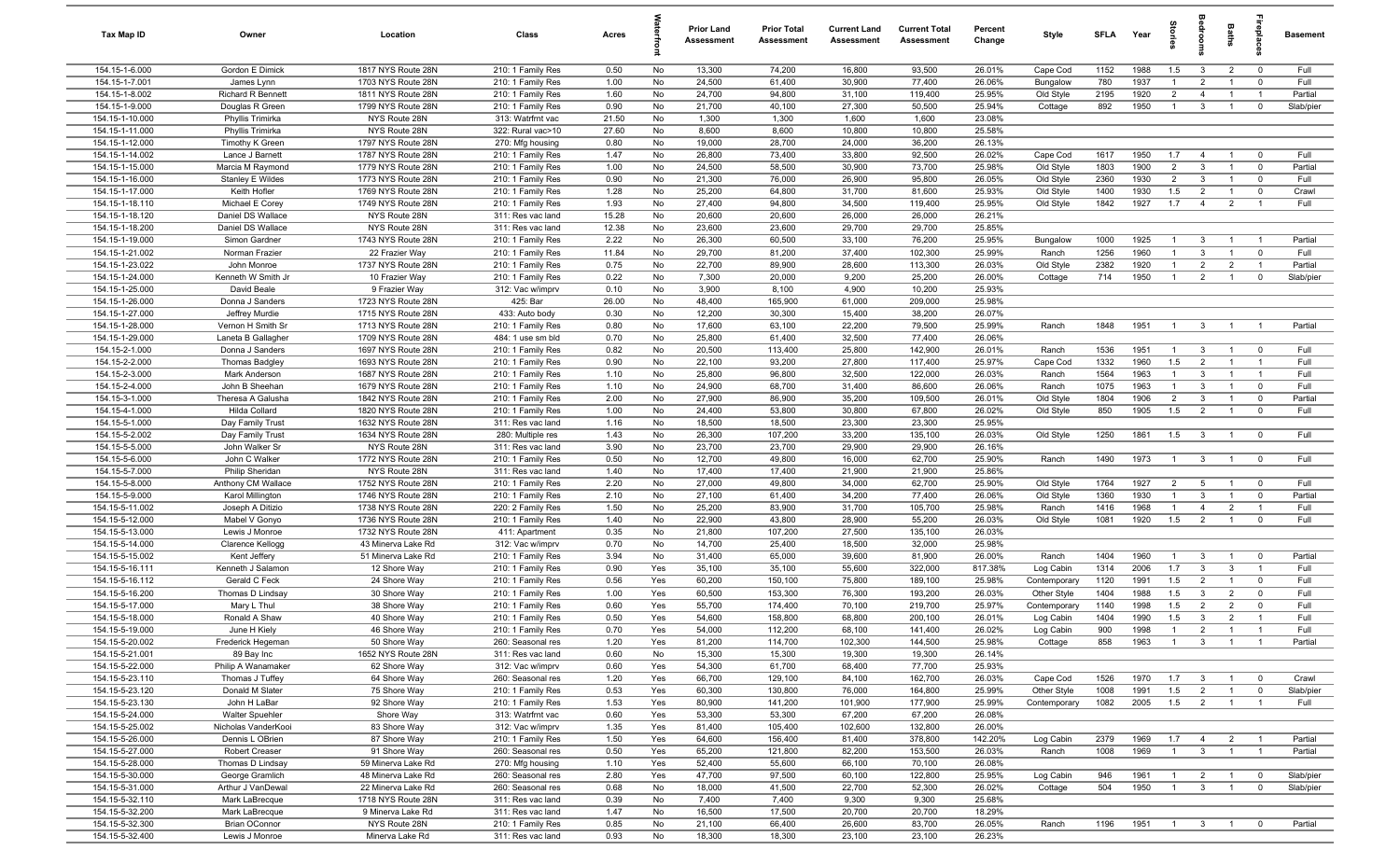| Tax Map ID                         | Owner                                           | Location                                         | Class                                  | Acres          |          | <b>Prior Land</b><br><b>Assessment</b> | <b>Prior Total</b><br>Assessment | <b>Current Land</b><br><b>Assessment</b> | <b>Current Total</b><br><b>Assessment</b> | Percent<br>Change | Style                  | SFLA        | Year          | g                     |                                | Baths                            | epla                             | <b>Basement</b>    |
|------------------------------------|-------------------------------------------------|--------------------------------------------------|----------------------------------------|----------------|----------|----------------------------------------|----------------------------------|------------------------------------------|-------------------------------------------|-------------------|------------------------|-------------|---------------|-----------------------|--------------------------------|----------------------------------|----------------------------------|--------------------|
| 154.15-5-33.000                    | Patricia A Sullivan                             | 1716 NYS Route 28N                               | 210: 1 Family Res                      | 0.43           | No       | 11,900                                 | 52,900                           | 15,000                                   | 66,700                                    | 26.09%            | Old Style              | 1316        | 1930          | 1.7                   | $\overline{\mathbf{3}}$        | $\overline{1}$                   | $\overline{0}$                   | Full               |
| 154.15-5-34.100                    | George Gramlich                                 | NYS Route 28N                                    | 311: Res vac land                      | 1.49           | No       | 11,400                                 | 11,400                           | 14,400                                   | 14,400                                    | 26.32%            |                        |             |               |                       |                                |                                  |                                  |                    |
| 154.15-5-34.210                    | <b>Steve Stavracos</b>                          | 3 Lake View Way                                  | 411: Apartment                         | 2.06           | No       | 60,900                                 | 118,500                          | 76,700                                   | 149,300                                   | 25.99%            |                        |             |               |                       |                                |                                  |                                  |                    |
| 154.15-5-34.220                    | Arthur J VanDewal                               | Minerva Lake Rd                                  | 311: Res vac land                      | 1.54           | No       | 11,600                                 | 11,600                           | 14,600                                   | 14,600                                    | 25.86%            |                        |             |               |                       |                                |                                  |                                  |                    |
| 154.15-5-35.000<br>154.15-5-36.000 | David J LaPelle<br>Patrick Flynn                | 1710 NYS Route 28N<br>1706 NYS Route 28N         | 210: 1 Family Res                      | 1.00<br>0.49   | No<br>No | 26,300<br>13,400                       | 58,500<br>46,000                 | 33,100<br>16,900                         | 73,700<br>58,000                          | 25.98%<br>26.09%  | Old Style<br>Old Style | 1102<br>937 | 1842<br>1928  | 1.7<br>$\overline{1}$ | $\mathbf{3}$<br>$\overline{2}$ | $\overline{1}$<br>$\overline{1}$ | $\overline{0}$<br>$\overline{0}$ | Partial<br>Partial |
| 154.15-5-37.000                    | Keith R Palmer                                  | 1702 NYS Route 28N                               | 210: 1 Family Res<br>210: 1 Family Res | 0.30           | No       | 10,500                                 | 53,100                           | 13,200                                   | 66,900                                    | 25.99%            | Cottage                | 840         | 1940          | $\overline{1}$        | $\overline{2}$                 | $\overline{1}$                   | $\overline{0}$                   | Full               |
| 154.15-5-38.000                    | Keith R Palmer                                  | NYS Route 28N                                    | 311: Res vac land                      | 1.60           | No       | 17,900                                 | 17,900                           | 22,600                                   | 22,600                                    | 26.26%            |                        |             |               |                       |                                |                                  |                                  |                    |
| 154.15-5-39.000                    | Peter B Dayger                                  | 1692 NYS Route 28N                               | 210: 1 Family Res                      | 4.10           | No       | 32,200                                 | 85,800                           | 40,600                                   | 108,100                                   | 25.99%            | Old Style              | 3257        | 1850          | $\overline{2}$        | 6                              | $\overline{2}$                   | $\overline{0}$                   | Full               |
| 154.15-5-40.000                    | Lee K Murdie                                    | 1688 NYS Route 28N                               | 483: Converted Res                     | 0.50           | No       | 14,500                                 | 59,800                           | 18,200                                   | 75,300                                    | 25.92%            |                        |             |               |                       |                                |                                  |                                  |                    |
| 154.15-5-41.000                    | Lee K Murdie                                    | NYS Route 28N                                    | 311: Res vac land                      | 3.00           | No       | 20,200                                 | 20,200                           | 25,500                                   | 25,500                                    | 26.24%            |                        |             |               |                       |                                |                                  |                                  |                    |
| 154.15-5-42.000                    | Thomas L Aleksejczyk                            | 1670 NYS Route 28N                               | 210: 1 Family Res                      | 1.20           | No       | 25,400                                 | 79,600                           | 32,000                                   | 100,300                                   | 26.01%            | Ranch                  | 1188        | 1975          | $\overline{1}$        | $\mathbf{3}$                   | $\overline{1}$                   | $\overline{0}$                   | Full               |
| 154.15-5-43.002                    | Douglas R Green                                 | 1662 NYS Route 28N                               | 210: 1 Family Res                      | 3.39           | No       | 30,900                                 | 96,300                           | 38,900                                   | 121,300                                   | 25.96%            | Cape Cod               | 2116        | 1965          | 1.5                   | $\overline{\mathbf{3}}$        | $\overline{1}$                   | $\overline{0}$                   | Full               |
| 154.29-1-1.000                     | Alanson W Kilmartin                             | 404 Northwoods Club Rd                           | 260: Seasonal res                      | 0.20           | No       | 8,400                                  | 41,900                           | 10,600                                   | 52,800                                    | 26.01%            | Old Style              | 942         | 1946          | 1.7                   | $\overline{\mathbf{3}}$        | $\overline{1}$                   | $\mathbf 0$                      | Crawl              |
| 154.29-1-2.100                     | HV Birch                                        | 380 Northwoods Club Rd                           | 260: Seasonal res                      | 0.31           | No       | 11,000                                 | 40,200                           | 13,900                                   | 50,700                                    | 26.12%            | Old Style              | 908         | 1946          | 1.5                   | $\overline{2}$                 | $\overline{1}$                   | $\overline{1}$                   | Crawl              |
| 154.29-1-2.200                     | <b>Bruce Carpenter</b>                          | 380 Northwoods Club Rd                           | 314: Rural vac<10                      | 0.44           | No       | 12,000                                 | 12,000                           | 15,100                                   | 15,100                                    | 25.83%            |                        |             |               |                       |                                |                                  |                                  |                    |
| 154.29-1-3.000                     | Daniel R Barber                                 | 378 Northwoods Club Rd                           | 312: Vac w/imprv                       | 0.52           | No       | 13,000                                 | 26,600                           | 16,400                                   | 33,500                                    | 25.94%            |                        |             |               |                       |                                |                                  |                                  |                    |
| 154.29-1-4.000<br>154.29-1-5.000   | Thomas W Peterson                               | 395 Northwoods Club Rd                           | 312: Vac w/imprv<br>312: Vac w/imprv   | 2.60<br>37.40  | No<br>No | 26,800<br>47,200                       | 36,900                           | 33,800<br>59,500                         | 46,500<br>63,800                          | 26.02%<br>26.09%  |                        |             |               |                       |                                |                                  |                                  |                    |
| 154.29-1-6.000                     | <b>Bruce L Carpenter</b><br>Christopher W Jones | 400 Northwoods Club Rd<br>423 Northwoods Club Rd | 210: 1 Family Res                      | 0.35           | No       | 11,200                                 | 50,600<br>58,700                 | 14,200                                   | 74,000                                    | 26.06%            | Cottage                | 900         | 1970          | 1.5                   | $\overline{\mathbf{3}}$        | $\overline{1}$                   | $\overline{1}$                   | Partial            |
| 154.29-1-7.000                     | <b>Bruce L Carpenter</b>                        | Northwoods Club Rd                               | 314: Rural vac<10                      | 0.30           | No       | 5,600                                  | 5,600                            | 7,100                                    | 7,100                                     | 26.79%            |                        |             |               |                       |                                |                                  |                                  |                    |
| 154.29-1-8.000                     | Monach Rod & Gun Club                           | 411 Northwoods Club Rd                           | 260: Seasonal res                      | 0.30           | No       | 10,400                                 | 17,400                           | 13,100                                   | 21,900                                    | 25.86%            | Cottage                | 710         | 1890          | $\overline{1}$        | $\overline{1}$                 | $\overline{0}$                   | $\overline{0}$                   | Crawl              |
| 154.29-1-9.000                     | Kristy McDonald                                 | 430 Northwoods Club Rd                           | 210: 1 Family Res                      | 0.90           | No       | 22,100                                 | 52,700                           | 27,800                                   | 66,400                                    | 26.00%            | Old Style              | 703         | 1920          | 1.5                   | 2                              | $\overline{1}$                   | $\overline{0}$                   | Crawl              |
| 154.31-1-1.001                     | James P Vaughan                                 | 131 Northwoods Club Rd                           | 210: 1 Family Res                      | 8.20           | No       | 41,500                                 | 78,500                           | 52,300                                   | 98,900                                    | 25.99%            | Old Style              | 1170        | 1949          | 1.5                   | $\overline{1}$                 | $\overline{1}$                   | $\overline{1}$                   | Crawl              |
| 154.31-1-2.003                     | Clark L Hults                                   | 167 Northwoods Club Rd                           | 210: 1 Family Res                      | 9.37           | No       | 42,600                                 | 84,500                           | 53,700                                   | 106,500                                   | 26.04%            | Log Cabin              | 1275        | 1952          | $\overline{1}$        | $\mathbf{3}$                   | $\overline{1}$                   | $\overline{1}$                   | Partial            |
| 154.31-1-3.001                     | Vernon Winch Jr                                 | 123 Northwoods Club Rd                           | 240: Rural res                         | 11.40          | No       | 35,300                                 | 122,100                          | 44,400                                   | 153,800                                   | 25.96%            | Cape Cod               | 1152        | 1988          | 1.5                   | $\overline{2}$                 | $\overline{1}$                   | $\overline{0}$                   | Full               |
| 154.31-1-4.000                     | Lee P Varney                                    | 142 Northwoods Club Rd                           | 312: Vac w/imprv                       | 5.76           | No       | 32,500                                 | 39,600                           | 41,000                                   | 49,900                                    | 26.01%            |                        |             |               |                       |                                |                                  |                                  |                    |
| 154.31-1-5.000                     | Valerie Campbell-Sullivan                       | 120 Northwoods Club Rd                           | 210: 1 Family Res                      | 3.50           | No       | 24,300                                 | 68,500                           | 30,600                                   | 76,900                                    | 12.26%            | Ranch                  | 1140        | 1976          | $\overline{1}$        | $\overline{2}$                 | $\overline{1}$                   | $\overline{0}$                   | Full               |
| 154.31-1-6.000                     | L Walter D Hazeltine                            | 100 Northwoods Club Rd                           | 210: 1 Family Res                      | 1.01           | No       | 22,100                                 | 55,500                           | 27,800                                   | 69,900                                    | 25.95%            | Old Style              | 1392        | 1940          | $\overline{1}$        | $\mathbf{3}$                   | $\overline{2}$                   | $\mathbf 0$                      | Crawl              |
| 154.31-1-7.000                     | Gertrude Corcoran                               | Northwoods Club Rd                               | 314: Rural vac<10                      | 0.80           | No       | 16,400                                 | 16,400                           | 20,700                                   | 20,700                                    | 26.22%            |                        |             |               |                       |                                |                                  |                                  |                    |
| 154.31-1-8.000                     | Harry A Downs II                                | 5 Beauregard Way                                 | 260: Seasonal res                      | 0.20           | No       | 7,000                                  | 42,900                           | 8,900                                    | 54,100                                    | 26.11%            | Old Style              | 840         | 1948          | $\overline{1}$        | $\overline{2}$                 | $\overline{1}$                   | $\overline{\mathbf{0}}$          | Slab/pier          |
| 154.31-1-9.000                     | Joseph A Gravino                                | 11 Beauregard Way                                | 260: Seasonal res                      | 0.80           | No       | 19,200                                 | 30,100                           | 24,200                                   | 37,900                                    | 25.91%            | Ranch                  | 864         | 2002          | $\overline{1}$        | $\overline{1}$                 | $\overline{1}$                   | $\overline{0}$                   | Full               |
| 154.31-1-10.000<br>155.1-1-1.000   | Christopher D Beauregard<br>James Hanley        | 20 Beauregard Way<br>John Brannon Rd             | 260: Seasonal res<br>312: Vac w/imprv  | 5.20<br>20.00  | No<br>No | 22,500<br>16,300                       | 66,100<br>21,700                 | 28,400<br>20,500                         | 83,300<br>27,300                          | 26.02%<br>25.81%  | Cape Cod               | 1260        | 1954          | 1.7                   | $\overline{2}$                 | $\overline{1}$                   | $\overline{0}$                   | Slab/pier          |
| 155.1-1-2.110                      | Andrew Halloran                                 | 87 John Brannon Rd                               | 312: Vac w/imprv                       | 107.34         | No       | 72,600                                 | 75,600                           | 91,500                                   | 95,300                                    | 26.06%            |                        |             |               |                       |                                |                                  |                                  |                    |
| 155.1-1-2.200                      | James P Forcier                                 | John Brannon Rd                                  | 312: Vac w/imprv                       | 20.00          | No       | 24,400                                 | 31,200                           | 30,700                                   | 39,300                                    | 25.96%            |                        |             |               |                       |                                |                                  |                                  |                    |
| 155.1-1-3.000                      | <b>Richard Vitkauskas</b>                       | 112 John Brannon Rd                              | 270: Mfg housing                       | 5.80           | No       | 18,500                                 | 22,500                           | 23,400                                   | 28,400                                    | 26.22%            |                        |             |               |                       |                                |                                  |                                  |                    |
| 155.1-1-4.000                      | Joseph Geiselhart                               | 109 John Brannon Rd                              | 210: 1 Family Res                      | 0.75           | No       | 18,400                                 | 46,100                           | 23,200                                   | 58,100                                    | 26.03%            | Cottage                | 750         | 1956          | $\overline{1}$        | $\overline{2}$                 | $\overline{1}$                   | $\overline{0}$                   | Partial            |
| 155.1-1-5.212                      | Kathleen H Wyant                                | 115 John Brannon Rd                              | 260: Seasonal res                      | 1.10           | No       | 22,100                                 | 46,100                           | 27,900                                   | 58,100                                    | 26.03%            | Bungalow               | 928         | 1928          | $\overline{1}$        | $\overline{2}$                 | $\overline{1}$                   | $\mathbf 0$                      | Crawl              |
| 155.1-1-6.002                      | Raymond A Delor Jr                              | 125 John Brannon Rd                              | 210: 1 Family Res                      | 6.51           | No       | 35,100                                 | 67,100                           | 44,200                                   | 84,500                                    | 25.93%            | Cottage                | 999         | 1950          | 1.5                   | $\overline{\mathbf{3}}$        | $\overline{1}$                   | $\mathbf 0$                      | Partial            |
| 155.1-1-10.002                     | Robert J Foley                                  | 135 John Brannon Rd                              | 210: 1 Family Res                      | 6.45           | No       | 39,600                                 | 123,400                          | 49,900                                   | 155,500                                   | 26.01%            | Log Cabin              | 2064        | 1989          | 1.5                   | $\overline{3}$                 | $\overline{1}$                   | $\mathbf 0$                      | Partial            |
| 155.1-1-11.000                     | Alan I Mytelka                                  | 145 John Brannon Rd                              | 260: Seasonal res                      | 3.00           | No       | 29,600                                 | 80,600                           | 37,300                                   | 101,600                                   | 26.05%            | Ranch                  | 1024        | 1984          | $\overline{1}$        | $\overline{2}$                 | $\overline{2}$                   | $\overline{0}$                   | Slab/pier          |
| 155.1-1-12.000                     | Michael Doehring                                | John Brannon Rd                                  | 314: Rural vac<10                      | 1.50           | No       | 17,600                                 | 17,600                           | 22,200                                   | 22,200                                    | 26.14%            |                        |             |               |                       |                                |                                  |                                  |                    |
| 155.1-1-13.000                     | Michael E Doehring                              | John Brannon Rd                                  | 314: Rural vac<10                      | 1.50           | No       | 17,600                                 | 17,600                           | 22,200                                   | 22,200                                    | 26.14%            |                        |             |               |                       |                                |                                  |                                  |                    |
| 155.1-1-14.046                     | George Halloran                                 | 11 John Brannon Rd<br>159 John Brannon Rd        | 240: Rural res                         | 115.94<br>6.39 | No<br>No | 88,700<br>36,000                       | 132,500<br>46,900                | 111,800<br>45,400                        | 167,000                                   | 26.04%<br>26.01%  | Colonial               | 1800        | 1988          | $\overline{2}$        | $\overline{\mathbf{3}}$        | $\overline{1}$                   | $\overline{0}$                   | Full               |
| 155.1-1-15.014<br>155.1-1-16.000   | Michael E Doehring<br>Joseph A Carter           | 158 John Brannon Rd                              | 312: Vac w/imprv<br>210: 1 Family Res  | 4.00           | No       | 31,800                                 | 87,100                           | 40,000                                   | 59,100<br>109,700                         | 25.95%            | Ranch                  | 1200        | 1986          |                       | $\mathbf{R}$                   | $\overline{1}$                   |                                  | Full               |
| 155.1-1-17.000                     | LuAnn M Kessler                                 | John Brannon Rd                                  | 314: Rural vac<10                      | 3.00           | No       | 23,700                                 | 23,700                           | 29,900                                   | 29,900                                    | 26.16%            |                        |             |               |                       |                                |                                  |                                  |                    |
| 155.1-1-18.000                     | James A Reicherter                              | John Brannon Rd                                  | 314: Rural vac<10                      | 1.67           | No       | 21,800                                 | 21,800                           | 27,500                                   | 27,500                                    | 26.15%            |                        |             |               |                       |                                |                                  |                                  |                    |
| 155.1-1-19.000                     | James Whitney                                   | John Brannon Rd                                  | 314: Rural vac<10                      | 1.71           | No       | 18,100                                 | 18,100                           | 22,800                                   | 22,800                                    | 25.97%            |                        |             |               |                       |                                |                                  |                                  |                    |
| 155.1-1-20.000                     | James Whitney                                   | John Brannon Rd                                  | 314: Rural vac<10                      | 7.39           | No       | 30,900                                 | 30,900                           | 38,900                                   | 38,900                                    | 25.89%            |                        |             |               |                       |                                |                                  |                                  |                    |
| 155.1-1-21.110                     | Philip S Wander                                 | 176 John Brannon Rd                              | 240: Rural res                         | 37.90          | No       | 40,700                                 | 166,800                          | 51,300                                   | 234,100                                   | 40.35%            | Colonial               | 1800        | 2004          | $\overline{2}$        | $\overline{\mathbf{3}}$        | $\overline{2}$                   | $\overline{0}$                   | Full               |
| 155.1-1-21.120                     | Steven P Cadenhead                              | John Brannon Rd                                  | 240: Rural res                         | 10.48          | No       | 46,800                                 | 257,800                          | 58,900                                   | 324,800                                   | 25.99%            | Colonial               | 2348        | 1999          | $\overline{2}$        | $\mathbf{3}$                   | $\overline{2}$                   | $\overline{1}$                   | Full               |
| 155.1-1-21.130                     | Steven P Cadenhead                              | John Brannon Rd                                  | 210: 1 Family Res                      | 4.15           | No       | 31,600                                 | 83,500                           | 39,800                                   | 105,200                                   | 25.99%            | Ranch                  | 960         | 1967          | $\overline{1}$        | $\overline{2}$                 | $\overline{1}$                   | $\overline{0}$                   | Slab/pier          |
| 155.1-1-21.200                     | Stephen Cuzzacrea                               | 174 John Brannon Rd                              | 210: 1 Family Res                      | 12.50          | No       | 38,200                                 | 91,600                           | 48,100                                   | 115,400                                   | 25.98%            | Old Style              | 1312        | 1850          | 1.5                   | $\overline{\mathbf{3}}$        | $\overline{1}$                   | $\overline{0}$                   | Full               |
| 155.1-1-21.300                     | Philip S Wander                                 | John Brannon Rd                                  | 323: Vacant rural                      | 15.60          | No       | 1,700                                  | 1,700                            | 2,100                                    | 2,100                                     | 23.53%            |                        |             |               |                       |                                |                                  |                                  |                    |
| 155.1-1-22.002                     | Katherine S Halloran                            | 549 Irishtown Rd                                 | 314: Rural vac<10                      | 27.50          | No       | 19,600                                 | 19,600                           | 24,700                                   | 24,700                                    | 26.02%            |                        |             |               |                       |                                |                                  |                                  |                    |
| 155.1-1-24.000                     | Richard B Teneyck                               | 549 Irishtown Rd                                 | 240: Rural res                         | 124.00         | No       | 86,300                                 | 108,500                          | 108,700                                  | 136,700                                   | 25.99%            | Old Style              | 990         | 1857          | 1.5                   | $\overline{\mathbf{3}}$        | $\overline{1}$                   | $\overline{\mathbf{0}}$          | Partial            |
| 155.1-1-25.000                     | Mary J Curran                                   | 608 Irishtown Rd                                 | 911: Forest s480                       | 118.00         | No       | 76,000                                 | 102,500                          | 95,800                                   | 129,200                                   | 26.05%            | Old Style              | 2169        | 1844          | $\overline{2}$        | $\overline{4}$                 | $\overline{1}$                   | $\overline{\mathbf{0}}$          | Partial            |
| 155.1-1-27.000<br>155.1-1-28.000   | Katherine A Stacy<br>Lawrence Bryan             | 634 Irishtown Rd<br>656 Irishtown Rd             | 210: 1 Family Res                      | 4.00           | No       | 31,600                                 | 65,400                           | 39,800                                   | 82,400                                    | 25.99%<br>25.95%  | Bungalow               | 690         | 1939          | $\overline{1}$        | $\overline{2}$                 | $\overline{1}$                   | $\overline{1}$                   | Full               |
| 155.1-1-29.000                     | Joan Munroe                                     | Irishtown Rd                                     | 312: Vac w/imprv<br>322: Rural vac>10  | 0.26<br>73.00  | No<br>No | 9,800<br>38,700                        | 15,800<br>38,700                 | 12,300<br>48,800                         | 19,900<br>48,800                          | 26.10%            |                        |             |               |                       |                                |                                  |                                  |                    |
| 155.1-1-30.000                     | Thomas Ullmann                                  | Irishtown Rd                                     | 322: Rural vac>10                      | 20.40          | No       | 32,600                                 | 32,600                           | 41,100                                   | 41,100                                    | 26.07%            |                        |             |               |                       |                                |                                  |                                  |                    |
| 155.1-1-31.002                     | Andrew Halloran                                 | 23 Cheney Pond Rd                                | 210: 1 Family Res                      | 10.00          | No       | 37,700                                 | 64,000                           | 47,500                                   | 80,600                                    | 25.94%            | Old Style              | 1872        | 1900  2  6  1 |                       |                                |                                  | $\overline{0}$                   | Partial            |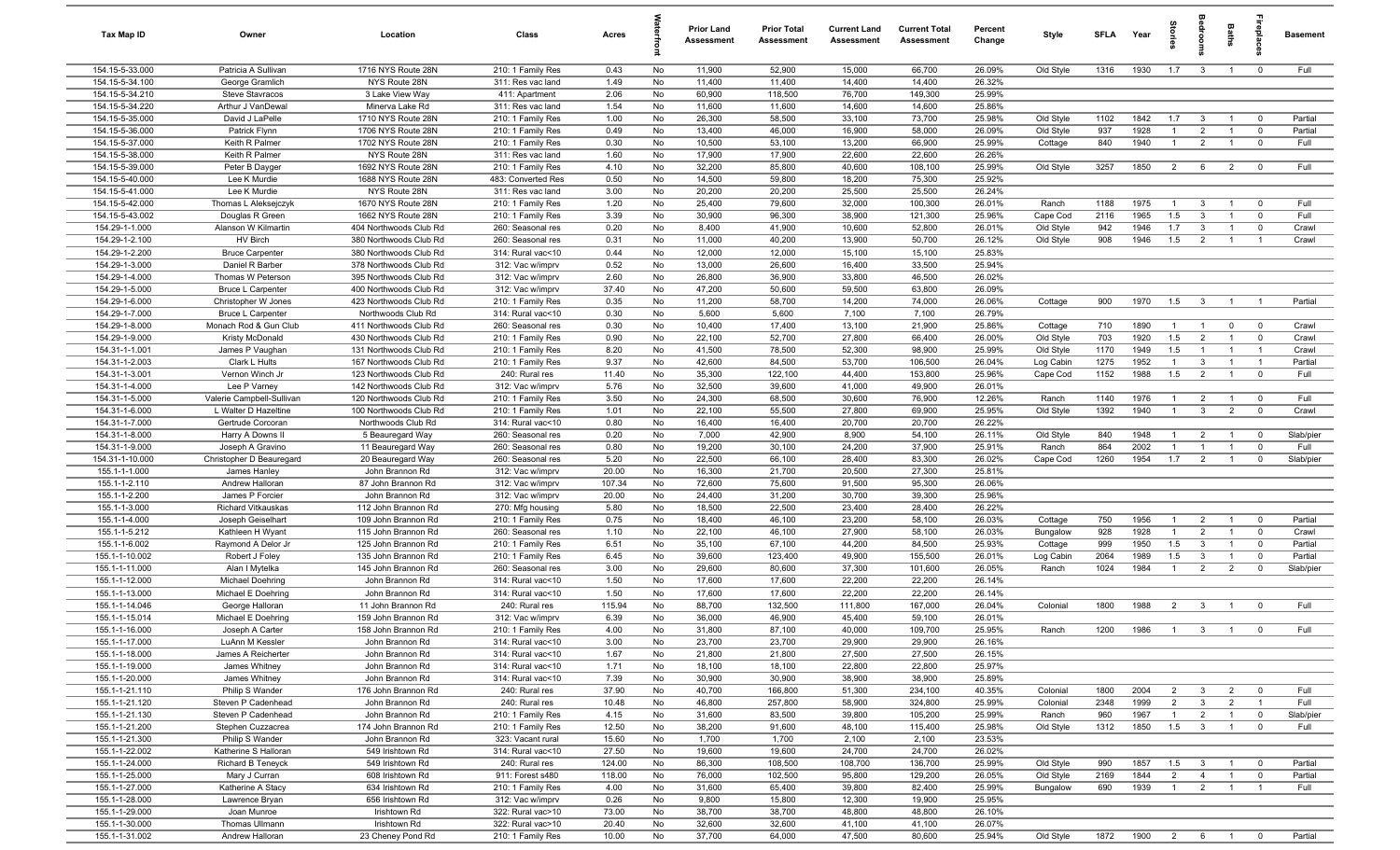| <b>Tax Map ID</b>                | Owner                                          | Location                                 | Class                                 | Acres           |          | <b>Prior Land</b><br>Assessment | <b>Prior Total</b><br>Assessment | <b>Current Land</b><br><b>Assessment</b> | <b>Current Total</b><br>Assessment | Percent<br>Change | Style        | <b>SFLA</b> | Year         | igrie                 |                         | Baths                            | repla                   | <b>Basement</b> |
|----------------------------------|------------------------------------------------|------------------------------------------|---------------------------------------|-----------------|----------|---------------------------------|----------------------------------|------------------------------------------|------------------------------------|-------------------|--------------|-------------|--------------|-----------------------|-------------------------|----------------------------------|-------------------------|-----------------|
| 155.1-1-32.000                   | Thomas Ullmann                                 | Irishtown Rd                             | 314: Rural vac<10                     | 2.06            | No       | 23,100                          | 23,100                           | 29,100                                   | 29,100                             | 25.97%            |              |             |              |                       |                         |                                  |                         |                 |
| 155.1-1-33.000                   | Constance Schaffner                            | Irishtown Rd                             | 314: Rural vac<10                     | 7.50            | No       | 37,100                          | 37,100                           | 46,700                                   | 46,700                             | 25.88%            |              |             |              |                       |                         |                                  |                         |                 |
| 155.1-1-34.000                   | Carol K Mullin                                 | Irishtown Rd                             | 314: Rural vac<10                     | 2.09            | No       | 23,200                          | 23,200                           | 29,200                                   | 29,200                             | 25.86%            |              |             |              |                       |                         |                                  |                         |                 |
| 155.1-1-35.100                   | Douglas Boustead                               | 748 Irishtown Rd                         | 322: Rural vac>10                     | 62.00           | No       | 31,300                          | 31,300                           | 39,400                                   | 39,400                             | 25.88%            |              |             |              |                       |                         |                                  |                         |                 |
| 155.1-1-35.200                   | Joseph Orlik                                   | 747 Irishtown Rd                         | 312: Vac w/imprv                      | 11.20           | No       | 40,400                          | 40,400                           | 50,900                                   | 88,000                             | 117.82%           |              |             |              |                       |                         |                                  |                         |                 |
| 155.1-1-36.000                   | Marie E Bonilla                                | 708 Irishtown Rd                         | 260: Seasonal res                     | 70.50           | No       | 62,700                          | 82,300                           | 79,000                                   | 103,700                            | 26.00%            | Ranch        | 1088        | 1951<br>1880 | $\overline{1}$<br>1.5 | $\overline{2}$          | $\overline{1}$<br>$\overline{1}$ | $\overline{0}$          | Crawl           |
| 155.1-1-42.110<br>155.1-1-42.120 | Teresa Brannon<br>Kathleen Brannon             | 404 Irishtown Rd<br>Irishtown Rd         | 240: Rural res<br>312: Vac w/imprv    | 53.03<br>127.71 | No<br>No | 51,300<br>62,100                | 78,100<br>62,100                 | 64,600<br>73,200                         | 80,500<br>84,100                   | 3.07%<br>35.43%   | Old Style    | 1152        |              |                       | $\overline{4}$          |                                  | $\overline{0}$          | Partial         |
| 155.1-1-42.200                   | Kathleen G Brannon                             | 401 Irishtown Rd                         | 210: 1 Family Res                     | 9.50            | No       | 40,700                          | 101,200                          | 51,300                                   | 127,500                            | 25.99%            | Colonial     | 1920        | 1979         | $\overline{2}$        | $5\overline{5}$         | $\overline{2}$                   | $\overline{1}$          | Full            |
| 155.1-1-42.310                   | Edward W Brannon                               | ONeil Rd                                 | 314: Rural vac<10                     | 8.05            | No       | 25,200                          | 25,200                           | 31,800                                   | 31,800                             | 26.19%            |              |             |              |                       |                         |                                  |                         |                 |
| 155.2-1-5.000                    | Peter J DeGaramo                               | <b>Trout Brook Rd</b>                    | 322: Rural vac>10                     | 105.40          | No       | 49,900                          | 49,900                           | 62,900                                   | 62,900                             | 26.05%            |              |             |              |                       |                         |                                  |                         |                 |
| 155.2-1-6.000                    | Peter J DeGaramo                               | <b>Trout Brook Rd</b>                    | 322: Rural vac>10                     | 50.90           | No       | 26,600                          | 26,600                           | 33,500                                   | 33,500                             | 25.94%            |              |             |              |                       |                         |                                  |                         |                 |
| 155.2-1-7.000                    | Paul W Olsen                                   | 702 Trout Brook Rd                       | 312: Vac w/imprv                      | 47.90           | No       | 38,000                          | 42,600                           | 47,900                                   | 53,700                             | 26.06%            |              |             |              |                       |                         |                                  |                         |                 |
| 155.3-1-1.000                    | <b>Essex County</b>                            | Longs Hill Rd                            | 942: Co. reforest                     | 47.14           | No       | 25,900                          | 25,900                           | 32,600                                   | 32,600                             | 25.87%            |              |             |              |                       |                         |                                  |                         |                 |
| 155.3-1-2.000                    | Margaret Bartolomeo                            | Federal Flats Rd                         | 322: Rural vac>10                     | 95.00           | No       | 37,500                          | 37,500                           | 47,200                                   | 47,200                             | 25.87%            |              |             |              |                       |                         |                                  |                         |                 |
| 155.3-1-3.000                    | Peter Egloff                                   | 25 Owens Rd                              | 210: 1 Family Res                     | 5.28            | No       | 37,500                          | 83,200                           | 47,200                                   | 104,800                            | 25.96%            | Log Cabin    | 560         | 1993         | $\overline{1}$        | $\overline{1}$          | $\overline{1}$                   |                         | Full            |
| 155.3-1-4.100                    | John L Williams Sr                             | 254 Longs Hill Rd                        | 322: Rural vac>10                     | 14.81           | No       | 29,100                          | 29,100                           | 36,700                                   | 36,700                             | 26.12%            |              |             |              |                       |                         |                                  |                         |                 |
| 155.3-1-4.200                    | George Gramlich                                | 291 Longs Hill Rd                        | 240: Rural res                        | 24.13           | No       | 45,200                          | 166,400                          | 57,000                                   | 209,700                            | 26.02%            | Cape Cod     | 1638        | 1992         | 1.7                   | $\overline{2}$          | $\overline{2}$                   | $\overline{0}$          | Full            |
| 155.3-1-5.000                    | George Halloran                                | Longs Hill Rd                            | 314: Rural vac<10                     | 3.00            | No       | 25,400                          | 25,400                           | 32,000                                   | 32,000                             | 25.98%            |              |             |              |                       |                         |                                  |                         |                 |
| 155.3-1-6.300                    | Gail Fiore                                     | 372 Irishtown Rd                         | 322: Rural vac>10                     | 12.45           | No       | 28,500                          | 28,500                           | 35,900                                   | 35,900                             | 25.96%            |              |             |              |                       |                         |                                  |                         |                 |
| 155.3-1-6.400                    | William E Brannon                              | Irishtown Rd                             | 323: Vacant rural                     | 9.60            | No       | 200                             | 200                              | 300                                      | 300                                | 50.00%            |              |             |              |                       |                         |                                  | $\overline{1}$          |                 |
| 155.3-1-6.500<br>155.3-1-7.000   | <b>Thomas Savarie</b><br><b>Thomas Savarie</b> | 386 Longs Hill Rd<br>Federal Flats Rd    | 240: Rural res<br>322: Rural vac>10   | 32.80<br>46.10  | No<br>No | 37,400<br>21,100                | 122,800<br>21,100                | 47,100<br>26,600                         | 154,700<br>26,600                  | 25.98%<br>26.07%  | Colonial     | 1744        | 2004         | 2                     | $\mathbf{3}$            | $\overline{2}$                   |                         | Full            |
| 155.3-1-8.000                    | William McHugh                                 | 345 Irishtown Rd                         | 210: 1 Family Res                     | 53.25           | No       | 55,600                          | 77,500                           | 70,000                                   | 97,600                             | 25.94%            | Old Style    | 981         | 1903         | 1.5                   | $\overline{\mathbf{3}}$ | $\overline{1}$                   |                         | Partial         |
| 155.3-1-9.000                    | James VanNess                                  | 7 Ricketson Rd                           | 312: Vac w/imprv                      | 16.66           | No       | 37,600                          | 45,700                           | 47,400                                   | 57,600                             | 26.04%            |              |             |              |                       |                         |                                  |                         |                 |
| 155.3-1-10.000                   | James A Smith                                  | 358 Irishtown Rd                         | 312: Vac w/imprv                      | 5.00            | No       | 36,000                          | 45,700                           | 45,400                                   | 57,600                             | 26.04%            |              |             |              |                       |                         |                                  |                         |                 |
| 155.3-1-11.003                   | Jeffrey M Byrne                                | 11 Slippery Bank Rd                      | 270: Mfg housing                      | 18.77           | No       | 44,100                          | 55,500                           | 34,300                                   | 48,800                             | $-12.07%$         |              |             |              |                       |                         |                                  |                         |                 |
| 155.3-1-12.000                   | Duane Ricketson                                | 30 Ricketson Rd                          | 210: 1 Family Res                     | 12.50           | No       | 55,600                          | 89,600                           | 70,100                                   | 112,900                            | 26.00%            | Colonial     | 1450        | 1982         | $\overline{2}$        | $\mathbf{3}$            |                                  | $^{\circ}$              | Partial         |
| 155.3-1-13.000                   | Joseph D Mitchell                              | Irishtown Rd                             | 322: Rural vac>10                     | 100.70          | No       | 70,800                          | 70,800                           | 89,200                                   | 89,200                             | 25.99%            |              |             |              |                       |                         |                                  |                         |                 |
| 155.3-1-15.000                   | James D Whitford                               | Irishtown Rd                             | 910: Priv forest                      | 50.00           | No       | 20,500                          | 20,500                           | 25,800                                   | 25,800                             | 25.85%            |              |             |              |                       |                         |                                  |                         |                 |
| 155.3-1-16.000                   | Bruce W McGinn                                 | Irishtown Rd                             | 910: Priv forest                      | 150.00          | No       | 48,300                          | 48,300                           | 60,900                                   | 60,900                             | 26.09%            |              |             |              |                       |                         |                                  |                         |                 |
| 155.3-1-18.100                   | Peter L Hornbeck                               | Trout Brook Rd                           | 322: Rural vac>10                     | 81.50           | No       | 34,500                          | 34,500                           | 43,500                                   | 43,500                             | 26.09%            |              |             |              |                       |                         |                                  |                         |                 |
| 155.3-1-18.200                   | Peter L Hornbeck                               | 141 Trout Brook Rd                       | 240: Rural res                        | 49.01           | No       | 49,200                          | 199,500                          | 62,000                                   | 251,400                            | 26.02%            | Old Style    | 2055        | 1848         | 2                     | $\overline{3}$          | $\overline{1}$                   | $^{\circ}$              | Partial         |
| 155.3-1-18.300                   | Peter L Hornbeck                               | 103 Trout Brook Rd                       | 311: Res vac land                     | 0.43            | No       | 9,800                           | 9,800                            | 12,300                                   | 12,300                             | 25.51%            |              |             |              |                       |                         |                                  |                         |                 |
| 155.3-1-18.400                   | Peter L Hornbeck                               | 101 Trout Brook Rd                       | 311: Res vac land                     | 4.80            | No       | 27,100                          | 27,100                           | 34,100                                   | 34,100                             | 25.83%            |              |             |              |                       |                         |                                  |                         |                 |
| 155.3-1-20.000<br>155.3-1-21.000 | James R Griffin                                | 191 Trout Brook Rd                       | 240: Rural res                        | 52.71<br>3.00   | No       | 58,200<br>30,600                | 215,300<br>33,000                | 73,400<br>38,600                         | 271,300<br>41,600                  | 26.01%<br>26.06%  | Contemporary | 2578        | 1989         | $\overline{2}$        | $\overline{\mathbf{3}}$ | $\mathbf{3}$                     | $\overline{1}$          | Full            |
| 155.3-1-22.000                   | Jacquelyn Owen<br>Fred H Monroe                | 188 Trout Brook Rd<br>164 Trout Brook Rd | 270: Mfg housing<br>210: 1 Family Res | 10.10           | No<br>No | 32,000                          | 76,500                           | 40,300                                   | 96,400                             | 26.01%            | Ranch        | 1260        | 1969         | $\overline{1}$        | $\overline{2}$          | $\overline{1}$                   | $\overline{1}$          | Full            |
| 155.3-1-23.000                   | Marie F Bing                                   | 117 Trout Brook Rd                       | 312: Vac w/imprv                      | 1.00            | No       | 20,500                          | 22,900                           | 25,900                                   | 28,900                             | 26.20%            |              |             |              |                       |                         |                                  |                         |                 |
| 155.3-1-24.000                   | Frederick J Belfance Jr                        | 111 Trout Brook Rd                       | 312: Vac w/imprv                      | 0.20            | No       | 7,700                           | 10,200                           | 9,700                                    | 12,900                             | 26.47%            |              |             |              |                       |                         |                                  |                         |                 |
| 155.3-1-26.000                   | Bruce W McGinn                                 | Irishtown Rd                             | 910: Priv forest                      | 60.00           | No       | 41,100                          | 50,600                           | 51,800                                   | 63,800                             | 26.09%            |              |             |              |                       |                         |                                  |                         |                 |
| 155.3-1-27.000                   | John F MaGuire                                 | Irishtown Rd                             | 322: Rural vac>10                     | 31.04           | No       | 10,100                          | 10,100                           | 12,700                                   | 12,700                             | 25.74%            |              |             |              |                       |                         |                                  |                         |                 |
| 155.3-1-29.000                   | Willard P Jenkins                              | 30 Irishtown Rd                          | 210: 1 Family Res                     | 2.28            | No       | 30,700                          | 112,400                          | 38,700                                   | 141,600                            | 25.98%            | Ranch        | 1645        | 1995         | $\overline{1}$        | $\overline{2}$          | $\overline{2}$                   | $\overline{\mathbf{0}}$ | Crawl           |
| 155.3-1-30.000                   | Richard M Hill                                 | 56 Irishtown Rd                          | 210: 1 Family Res                     | 11.00           | No       | 36,600                          | 88,700                           | 46,200                                   | 111,800                            | 26.04%            | Ranch        | 1716        | 2003         | $\overline{1}$        | $\overline{3}$          | $\overline{2}$                   | $\mathbf 0$             | Full            |
| 155.3-1-31.000                   | Paul E Clickner                                | 64 Irishtown Rd                          | 210: 1 Family Res                     | 3.40            | No       | 27,300                          | 89,000                           | 34,400                                   | 112,100                            | 25.96%            | Split Level  | 2169        | 1966         | $\overline{2}$        | $\overline{4}$          | $\overline{2}$                   | $\overline{1}$          | Partial         |
| 155.3-1-32.000                   | John F MaGuire                                 | 84 Irishtown Rd                          | 210: 1 Family Res                     | 9.70            | No       | 46,500                          | 141,600                          | 58,600                                   | 178,400                            | 25.99%            | Raised Ranch | 2484        | 1979         | $\overline{1}$        | $\overline{3}$          | $\overline{1}$                   | $\overline{1}$          | Full            |
| 155.3-1-33.000                   | Virginia Pimbley                               | Irishtown Rd                             | 910: Priv forest                      | 111.00          | No.      | 56,500                          | 56,500                           | 71,200                                   | 71,200                             | 26.02%            |              |             |              |                       |                         |                                  |                         |                 |
| 155.3-1-34.000                   | Mary D Munroe                                  | Irishtown Rd                             | 314: Rural vac<10                     | 9.00            | No       | 16,400                          | 16,400                           | 20,700                                   | 20,700                             | 26.22%            |              |             |              |                       |                         |                                  |                         |                 |
| 155.3-1-35.000<br>155.3-1-36.000 | Mary C LeRoy                                   | Irishtown Rd                             | 322: Rural vac>10                     | 31.70           | No       | 41,400                          | 41,400                           | 52,200                                   | 52,200                             | 26.09%            |              |             |              |                       |                         |                                  |                         |                 |
| 155.3-1-37.000                   | <b>Charles Coquet</b><br>Mary D Munroe         | 172 Irishtown Rd<br>190 Irishtown Rd     | 312: Vac w/imprv<br>210: 1 Family Res | 3.20<br>32.10   | No<br>No | 31,100<br>51,100                | 35,000<br>77,800                 | 39,200<br>64,400                         | 44,100<br>98,000                   | 26.00%<br>25.96%  | Old Style    | 1600        | 1945         | $1.5 \t 2$            |                         | $\overline{1}$                   | $\overline{1}$          | Full            |
| 155.3-1-38.200                   | Thomas R Kenealy Jr                            | Irishtown Rd                             | 322: Rural vac>10                     | 11.52           | No       | 23,100                          | 23,100                           | 29,100                                   | 29,100                             | 25.97%            |              |             |              |                       |                         |                                  |                         |                 |
| 155.3-1-38.300                   | Elise A Epple                                  | 208 Irishtown Rd                         | 322: Rural vac>10                     | 16.45           | No       | 10,100                          | 10,100                           | 12,700                                   | 12,700                             | 25.74%            |              |             |              |                       |                         |                                  |                         |                 |
| 155.3-1-38.400                   | Elise A Epple                                  | 221 Irishtown Rd                         | 210: 1 Family Res                     | 10.55           | No       | 22,000                          | 72,800                           | 27,700                                   | 91,700                             | 25.96%            | Ranch        | 1040        | 2001         | $\overline{1}$        | $\overline{2}$          | $\overline{1}$                   | $\overline{\mathbf{0}}$ | Full            |
| 155.3-1-38.500                   | Erich Woisetschlaeger                          | 208 Irishtown Rd                         | 240: Rural res                        | 18.71           | No       | 37,600                          | 87,700                           | 47,400                                   | 110,500                            | 26.00%            | Old Style    | 1365        | 1850         | 1.5                   | $\mathbf{3}$            | $\overline{2}$                   | $\overline{0}$          | Partial         |
| 155.3-1-39.000                   | Laura Lokey                                    | 210 Federal Flats Rd                     | 312: Vac w/imprv                      | 15.70           | No       | 37,600                          | 47,500                           | 47,300                                   | 59,800                             | 25.89%            |              |             |              |                       |                         |                                  |                         |                 |
| 155.3-1-40.200                   | Robert J Olsen                                 | Federal Flats Rd                         | 314: Rural vac<10                     | 8.00            | No       | 31,900                          | 31,900                           | 40,200                                   | 40,200                             | 26.02%            |              |             |              |                       |                         |                                  |                         |                 |
| 155.3-1-52.000                   |                                                | 471 Morse Memorial Hwy                   | 210: 1 Family Res                     | 1.10            | No       | 25,700                          | 101,700                          | 32,300                                   | 128,100                            | 25.96%            | Ranch        | 1685        | 1997         | $\overline{1}$        | $\mathbf{3}$            | $\overline{2}$                   | $\overline{\mathbf{0}}$ | Full            |
| 155.3-1-53.000                   | David C Carver                                 | 15 Federal Flats Rd                      | 210: 1 Family Res                     | 2.25            | No       | 28,300                          | 95,500                           | 35,600                                   | 120,300                            | 25.97%            | Ranch        | 1480        | 1963         | $\overline{1}$        | $\mathbf{3}$            | $\overline{1}$                   | $\overline{1}$          | Full            |
| 155.3-1-54.100                   | Shirley Ware                                   | 457 Morse Memorial Hwy                   | 210: 1 Family Res                     | 12.00           | No       | 55,400                          | 114,100                          | 69,800                                   | 143,800                            | 26.03%            | Cape Cod     | 2215        | 1955         | 1.5                   | $5\overline{)}$         | $\overline{1}$                   | $\overline{1}$          | Full            |
| 155.3-1-56.100                   | William J Varcasio                             | 33 Federal Flats Rd                      | 270: Mfg housing                      | 3.10            | No       | 31,100                          | 36,700                           | 39,100                                   | 46,200                             | 25.89%            |              |             |              |                       |                         |                                  |                         |                 |
| 155.3-1-56.200                   | John Murphy                                    | Federal Flats Rd                         | 311: Res vac land                     | 2.80            | No       | 18,100                          | 18,100                           | 22,800                                   | 22,800                             | 25.97%            |              |             |              |                       |                         |                                  |                         |                 |
| 155.3-1-56.300                   | John Murphy                                    | Federal Flats Rd                         | 322: Rural vac>10                     | 16.90           | No       | 1,900                           | 1,900                            | 2,400                                    | 2,400                              | 26.32%            |              |             |              |                       |                         |                                  |                         |                 |
| 155.3-1-57.000                   | Kathleen G Brannon                             | Federal Flats Rd                         | 322: Rural vac>10                     | 15.40           | No       | 26,300                          | 26,300                           | 33,100                                   | 33,100                             | 25.86%            |              |             |              |                       |                         |                                  |                         |                 |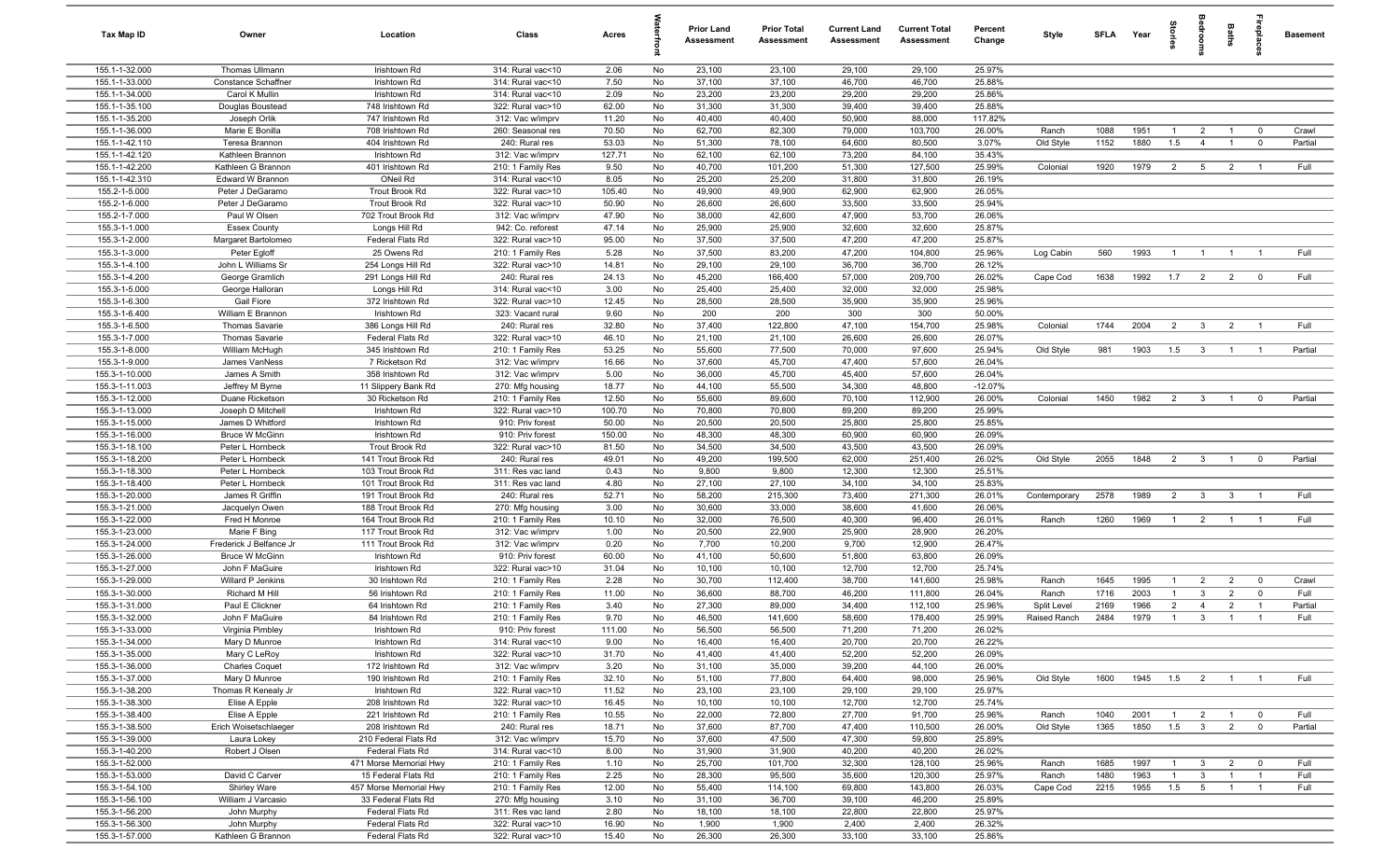| Tax Map ID                       | Owner                            | Location                                   | Class                                  | Acres         |          | <b>Prior Land</b><br>Assessment | <b>Prior Total</b><br><b>Assessment</b> | <b>Current Land</b><br><b>Assessment</b> | <b>Current Total</b><br><b>Assessment</b> | Percent<br>Change | Style       | SFLA | Year | ã                                | groo                    | Baths          | repla                   | <b>Basement</b> |
|----------------------------------|----------------------------------|--------------------------------------------|----------------------------------------|---------------|----------|---------------------------------|-----------------------------------------|------------------------------------------|-------------------------------------------|-------------------|-------------|------|------|----------------------------------|-------------------------|----------------|-------------------------|-----------------|
| 155.3-1-58.000                   | Mary S Hall                      | 25 Slippery Bank Rd                        | 312: Vac w/imprv                       | 80.60         | No       | 78,500                          | 83,000                                  | 98,900                                   | 104,600                                   | 26.02%            |             |      |      |                                  |                         |                |                         |                 |
| 155.3-1-59.110                   | Patricia Volpe-Flynn             | Morse Memorial Hwy                         | 270: Mfg housing                       | 27.62         | No       | 32,100                          | 40,700                                  | 40,500                                   | 51,300                                    | 26.04%            |             |      |      |                                  |                         |                |                         |                 |
| 155.3-1-60.000                   | Toni Ruzbacki                    | 393 Morse Memorial Hwy                     | 210: 1 Family Res                      | 8.60          | No       | 53,700                          | 103,200                                 | 67,600                                   | 130,000                                   | 25.97%            | Old Style   | 1624 | 1928 | $\overline{2}$                   | $\overline{\mathbf{3}}$ | $\overline{1}$ | $\overline{0}$          | Partial         |
| 155.3-1-61.000                   | Deborah L Kent                   | 411 Morse Memorial Hwy                     | 271: Mfg housings                      | 3.00          | No       | 30,300                          | 31,400                                  | 38,200                                   | 39,600                                    | 26.11%            |             |      |      |                                  |                         |                |                         |                 |
| 155.3-1-62.000                   | Katherine E VanVoorhis           | Morse Memorial Hwy                         | 311: Res vac land                      | 2.00          | No       | 14,400                          | 14,400                                  | 18,100                                   | 18,100                                    | 25.69%            |             |      |      |                                  |                         |                |                         |                 |
| 155.3-1-63.000                   | Keith B Dubay                    | 318 Morse Memorial Hwy                     | 270: Mfg housing                       | 38.20         | No       | 47,400                          | 97,700                                  | 59,700                                   | 123,100                                   | 26.00%            |             |      |      |                                  |                         |                |                         |                 |
| 155.3-1-64.001                   | James L McNally                  | 6 Owens Rd                                 | 210: 1 Family Res                      | 4.90          | No       | 34,600                          | 102,800                                 | 43,600                                   | 129,500                                   | 25.97%            | Ranch       | 1299 | 1975 | $\overline{1}$                   | $\mathbf{3}$            | $\overline{1}$ |                         | Slab/pier       |
| 155.3-1-66.000                   | Keith E Dubay                    | 335 Morse Memorial Hwy                     | 312: Vac w/imprv                       | 0.34          | No       | 9,000                           | 35,100                                  | 11,300                                   | 44,200                                    | 25.93%            |             |      |      |                                  |                         |                |                         |                 |
| 155.3-1-67.002                   | Ernest M Lynn                    | 323 Morse Memorial Hwy                     | 270: Mfg housing                       | 2.00          | No       | 26,600                          | 53,300                                  | 33,600                                   | 67,200                                    | 26.08%            |             |      |      |                                  |                         |                |                         |                 |
| 155.3-1-68.000                   | Kimberly M Whipple               | 315 Morse Memorial Hwy                     | 210: 1 Family Res                      | 1.10          | No       | 24,900                          | 69,400                                  | 31,300                                   | 87,400                                    | 25.94%            | Ranch       | 1056 | 1990 | $\overline{1}$                   | $\mathbf{3}$            | $\overline{1}$ | $\overline{0}$          | Full            |
| 155.3-1-69.110                   | <b>Eleanor Whipple</b>           | 341 Morse Memorial Hwy                     | 240: Rural res                         | 43.79         | No       | 37,000                          | 97,800                                  | 46,600                                   | 123,200                                   | 25.97%            | Old Style   | 2320 | 1880 | $\overline{2}$                   | 6                       | $\overline{2}$ | $\mathbf 0$             | Partial         |
| 155.3-1-69.200                   | Kimberly M Whipple               | Morse Memorial Hwy                         | 311: Res vac land                      | 1.01          | No       | 1,000                           | 1,000                                   | 1,300                                    | 1,300                                     | 30.00%            |             |      |      |                                  |                         |                |                         |                 |
| 155.3-1-70.100                   | Diane McDonald                   | 32 Smith Rd                                | 120: Field crops                       | 50.18         | No       | 39,900                          | 39,900                                  | 40,100                                   | 40,100                                    | 0.50%             |             |      |      |                                  |                         |                |                         |                 |
| 155.3-1-70.200                   | Diane McDonald                   | 32 Smith Rd                                | 210: 1 Family Res                      | 9.53          | No       | 44,500                          | 113,600                                 | 56,000                                   | 143,100                                   | 25.97%            | Old Style   | 2601 | 1925 | $\overline{2}$<br>$\overline{1}$ | 5                       | $\overline{2}$ | $\overline{1}$          | Partial         |
| 155.3-1-71.000<br>155.3-2-1.000  | <b>Bethany Smith</b>             | 18 Owens Rd<br>Irishtown Rd                | 210: 1 Family Res<br>322: Rural vac>10 | 4.37<br>21.00 | No<br>No | 35,200<br>10,600                | 83,100                                  | 44,300                                   | 104,700                                   | 25.99%<br>26.42%  | Other Style | 690  | 1975 |                                  | $\overline{2}$          | $\overline{1}$ | $\overline{0}$          | Full            |
| 155.3-2-2.000                    | Elise A Epple<br>Carol M Birnhak | 179 Irishtown Rd                           | 210: 1 Family Res                      | 5.14          | No       | 34,200                          | 10,600<br>104,600                       | 13,400<br>43,100                         | 13,400<br>131,800                         | 26.00%            | Ranch       | 1528 | 1980 | $\overline{1}$                   | $\mathbf{3}$            | $\overline{2}$ | $\overline{1}$          | Full            |
| 155.3-2-3.000                    | Barbara J Hotetz                 | 171 Irishtown Rd                           | 270: Mfg housing                       | 25.00         | No       | 40,300                          | 56,400                                  | 50,800                                   | 71,100                                    | 26.06%            |             |      |      |                                  |                         |                |                         |                 |
| 155.3-2-4.000                    | Michael F Julian                 | 156 Federal Flats Rd                       | 210: 1 Family Res                      | 10.18         | No       | 41,300                          | 65,500                                  | 52,000                                   | 82,500                                    | 25.95%            | Log Cabin   | 1008 | 1995 | 1.5                              | $\overline{1}$          | $\overline{1}$ | $\mathbf 0$             | Full            |
| 155.3-2-5.000                    | David P Burkhardt                | 118 Federal Flats Rd                       | 312: Vac w/imprv                       | 4.90          | No       | 33,200                          | 44,700                                  | 41,800                                   | 56,300                                    | 25.95%            |             |      |      |                                  |                         |                |                         |                 |
| 155.3-2-6.000                    | Joseph R Paolina                 | 108 Federal Flats Rd                       | 210: 1 Family Res                      | 4.03          | No       | 30,900                          | 104,100                                 | 39,000                                   | 131,200                                   | 26.03%            | Log Cabin   | 625  | 1994 | -1                               | $\overline{2}$          | $\overline{1}$ | $\overline{0}$          | Partial         |
| 155.3-2-7.000                    | William J Dowling                | 129 Irishtown Rd                           | 210: 1 Family Res                      | 5.55          | No       | 36,100                          | 109,400                                 | 45,400                                   | 137,800                                   | 25.96%            | Old Style   | 2004 | 1838 | 1.7                              | $\overline{4}$          | $\overline{1}$ | $\mathbf 0$             | Full            |
| 155.3-2-8.000                    | Donald B Greet                   | 103 Irishtown Rd                           | 240: Rural res                         | 31.20         | No       | 42,700                          | 85,000                                  | 53,800                                   | 107,100                                   | 26.00%            | Old Style   | 2016 | 1846 | $\overline{2}$                   | $\mathbf{3}$            | $\overline{1}$ | $\mathbf{0}$            | Partial         |
| 155.3-2-9.000                    | Benoit LaFond                    | Irishtown Rd                               | 311: Res vac land                      | 5.25          | No       | 26,900                          | 26,900                                  | 33,900                                   | 33,900                                    | 26.02%            |             |      |      |                                  |                         |                |                         |                 |
| 155.3-2-10.000                   | Benoit LaFond                    | 61 Irishtown Rd                            | 270: Mfg housing                       | 5.34          | No       | 34,400                          | 46,700                                  | 43,300                                   | 58,800                                    | 25.91%            |             |      |      |                                  |                         |                |                         |                 |
| 155.3-2-11.000                   | Benoit LaFond                    | Irishtown Rd                               | 311: Res vac land                      | 7.29          | No       | 29,400                          | 29,400                                  | 37,000                                   | 37,000                                    | 25.85%            |             |      |      |                                  |                         |                |                         |                 |
| 155.3-2-12.000                   | Albert S Long                    | 59 Irishtown Rd                            | 210: 1 Family Res                      | 2.00          | No       | 27,300                          | 81,600                                  | 34,400                                   | 102,800                                   | 25.98%            | Log Cabin   | 720  | 1982 | $\overline{1}$                   | $\mathbf{3}$            | $\overline{2}$ | $\overline{0}$          | Full            |
| 155.3-2-13.000                   | Walter J Jenkins                 | 21 Irishtown Rd                            | 210: 1 Family Res                      | 9.18          | No       | 27,800                          | 122,800                                 | 46,700                                   | 180,900                                   | 47.31%            | Colonial    | 2240 | 2005 | $\overline{2}$                   | $\overline{4}$          | 2              | $\mathbf 0$             | Full            |
| 155.3-2-14.000                   | Laura King                       | 43 Irishtown Rd                            | 210: 1 Family Res                      | 1.00          | No       | 24,600                          | 64,200                                  | 31,000                                   | 80,900                                    | 26.01%            | Log Cabin   | 904  | 1982 | 1.5                              | $\mathbf{1}$            | $\overline{1}$ | $\mathbf 0$             | Full            |
| 155.3-2-15.000                   | Ernest J Koch                    | 37 Irishtown Rd                            | 210: 1 Family Res                      | 1.10          | No       | 24,800                          | 60,300                                  | 31,300                                   | 76,000                                    | 26.04%            | Old Style   | 1412 | 1938 | 1.5                              | $\overline{4}$          | $\overline{1}$ | $\mathbf 0$             | Partial         |
| 155.3-2-17.000                   | Nina Flynn                       | 13 Irishtown Rd                            | 210: 1 Family Res                      | 0.37          | No       | 11,700                          | 36,400                                  | 14,800                                   | 45,900                                    | 26.10%            | Cottage     | 576  | 1980 | $\overline{1}$                   | $\overline{2}$          | $\overline{1}$ | $\mathbf 0$             | Full            |
| 155.3-2-18.000                   | Darlene D Salmon                 | 7 Irishtown Rd                             | 210: 1 Family Res                      | 2.10          | No       | 27,100                          | 63,500                                  | 34,100                                   | 80,000                                    | 25.98%            | Old Style   | 1517 | 1850 | 1.5                              | $\overline{4}$          | $\overline{2}$ | $\mathbf 0$             | Partial         |
| 155.3-2-19.000                   | Timothy G McCaffrey              | Morse Memorial Hwy                         | 311: Res vac land                      | 4.36          | No       | 7,100                           | 7,100                                   | 8,900                                    | 8,900                                     | 25.35%            |             |      |      |                                  |                         |                |                         |                 |
| 155.3-2-20.000                   | Roger H MacDougal                | 527 Morse Memorial Hwy                     | 270: Mfg housing                       | 1.13          | No       | 29,800                          | 39,900                                  | 37,600                                   | 50,300                                    | 26.07%            |             |      |      |                                  |                         |                |                         |                 |
| 155.3-2-21.000                   | Eleanora C Flynn                 | 523 Morse Memorial Hwy                     | 210: 1 Family Res                      | 0.70          | No       | 18,900                          | 60,300                                  | 23,800                                   | 76,000                                    | 26.04%            | Log Cabin   | 944  | 1950 | $\overline{1}$                   | $\overline{\mathbf{3}}$ | $\overline{1}$ | $\overline{0}$          | Full            |
| 155.3-2-22.000                   | Innocenzo Riviello               | 519 Morse Memorial Hwy                     | 270: Mfg housing                       | 0.72          | No       | 20,700                          | 34,100                                  | 26,100                                   | 43,000                                    | 26.10%            |             |      |      |                                  |                         |                |                         |                 |
| 155.3-2-23.000                   | Raymond Hunt                     | Morse Memorial Hwy                         | 311: Res vac land                      | 1.30          | No       | 17,000                          | 17,000                                  | 21,400                                   | 21,400                                    | 25.88%            |             |      |      |                                  |                         |                |                         |                 |
| 155.3-2-24.000                   | Kimberly Smith                   | 497 Morse Memorial Hwy                     | 270: Mfg housing                       | 1.30          | No       | 26,700                          | 41,300                                  | 33,600                                   | 52,000                                    | 25.91%            |             |      |      |                                  |                         |                |                         |                 |
| 155.3-2-25.000                   | Penny Paruolo                    | 12 County Route 30                         | 270: Mfg housing                       | 0.28          | No       | 9,400                           | 15,600                                  | 11,900                                   | 19,700                                    | 26.28%            |             |      |      |                                  |                         |                |                         |                 |
| 155.3-2-26.000                   | Charles J Doty                   | 6 Lafond Way                               | 270: Mfg housing                       | 0.21          | No       | 8,100                           | 24,200                                  | 10,200                                   | 30,500                                    | 26.03%            |             |      |      |                                  |                         |                |                         |                 |
| 155.3-2-27.000                   | <b>Bradley TenEyck</b>           | 20 Lafond Way                              | 270: Mfg housing                       | 3.95          | No       | 31,100                          | 68,100                                  | 31,100                                   | 68,100                                    | 0.00%             |             |      |      |                                  |                         |                |                         |                 |
| 155.3-2-28.000                   | Charles J Doty                   | 5 Lafond Way                               | 270: Mfg housing                       | 1.30          | No       | 17,900                          | 20,000                                  | 22,600                                   | 25,200                                    | 26.00%            |             |      |      |                                  |                         |                |                         |                 |
| 155.3-2-29.000<br>155.3-2-30.000 | Michel Salon                     | 12 Lafond Way                              | 311: Res vac land                      | 1.50          | No       | 16,000<br>26,700                | 16,000<br>85,400                        | 20,200<br>33,600                         | 20,200<br>107,600                         | 26.25%            |             | 1980 |      |                                  |                         |                | $\mathbf 0$             | Full            |
| 155.3-2-31.000                   | Sarah C Valine<br>Paul M Davis   | 12 Federal Flats Rd<br>32 Federal Flats Rd | 210: 1 Family Res<br>270: Mfg housing  | 1.70<br>0.80  | No<br>No | 20,500                          | 87,100                                  | 25,800                                   | 109,700                                   | 26.00%<br>25.95%  | Log Cabin   |      | 1982 | 1.5                              | $\overline{\mathbf{3}}$ | $\overline{1}$ |                         |                 |
| 155.3-2-32.000                   | Benoit LaFond                    | Irishtown Rd                               | 311: Res vac land                      | 5.02          | No       | 27,000                          | 27,000                                  | 34,000                                   | 34,000                                    | 25.93%            |             |      |      |                                  |                         |                |                         |                 |
| 155.3-2-33.000                   | Valerie Breason                  | 38 Federal Flats Rd                        | 270: Mfg housing                       | 1.31          | No       | 26,500                          | 32,000                                  | 33,400                                   | 40,300                                    | 25.94%            |             |      |      |                                  |                         |                |                         |                 |
| 155.3-2-34.000                   | Benoit LaFond                    | Irishtown Rd                               | 311: Res vac land                      | 5.32          | No       | 25,300                          | 25,300                                  | 31,900                                   | 31,900                                    | 26.09%            |             |      |      |                                  |                         |                |                         |                 |
| 155.3-2-35.000                   | Geradine Mirabile                | 56 Federal Flats Rd                        | 312: Vac w/imprv                       | 9.50          | No       | 47,200                          | 50,800                                  | 59,500                                   | 64,000                                    | 25.98%            |             |      |      |                                  |                         |                |                         |                 |
| 155.3-2-36.000                   | <b>Charles Steuart</b>           | 14 Irishtown Rd                            | 270: Mfg housing                       | 1.20          | No       | 24,000                          | 47,300                                  | 30,200                                   | 59,600                                    | 26.00%            |             |      |      |                                  |                         |                |                         |                 |
| 155.4-1-2.000                    | Thomas Lincoln                   | 267 Trout Brook Rd                         | 210: 1 Family Res                      | 50.50         | No       | 52,700                          | 118,900                                 | 66,400                                   | 149,800                                   | 25.99%            | Cape Cod    | 1368 | 1970 | $1.5\qquad 3$                    |                         | $\overline{1}$ | $\overline{1}$          | Full            |
| 155.4-1-3.000                    | Patrick D Winderlin              | 269 Trout Brook Rd                         | 312: Vac w/imprv                       | 49.50         | No       | 59,600                          | 65,500                                  | 75,100                                   | 82,500                                    | 25.95%            |             |      |      |                                  |                         |                |                         |                 |
| 155.4-1-4.000                    | Vincent R Johnson                | 349 Trout Brook Rd                         | 312: Vac w/imprv                       | 100.00        | No       | 73,900                          | 80,500                                  | 93,100                                   | 101,400                                   | 25.96%            |             |      |      |                                  |                         |                |                         |                 |
| 155.4-1-5.000                    | No-See-Um Corp                   | Trout Brook Rd                             | 322: Rural vac>10                      | 100.00        | No       | 43,300                          | 99,900                                  | 54,600                                   | 125,900                                   | 26.03%            |             |      |      |                                  |                         |                |                         |                 |
| 155.4-1-7.000                    | Robert R Reagan                  | 188 Ramsey Rd                              | 240: Rural res                         | 79.41         | No       | 81,600                          | 118,900                                 | 102,800                                  | 149,800                                   | 25.99%            | Old Style   | 1044 | 1956 | 1.5                              | $\overline{4}$          | $\overline{1}$ | $\overline{1}$          | Partial         |
| 155.4-1-9.000                    | No-See-Um Corp                   | 204 Ramsey Rd                              | 260: Seasonal res                      | 6.28          | No       | 53,400                          | 121,300                                 | 67,200                                   | 152,800                                   | 25.97%            | Old Style   | 1232 | 1940 | 1.5                              | $\overline{\mathbf{3}}$ | $\overline{1}$ | $\overline{1}$          | Crawl           |
| 155.4-1-10.000                   | Peter J DeGaramo                 | 14 Wamsley Rd                              | 240: Rural res                         | 131.28        | No       | 114,200                         | 191,500                                 | 143,900                                  | 241,300                                   | 26.01%            | Old Style   | 1215 | 1911 | 1.5                              | $\overline{4}$          | $\overline{1}$ | $\overline{1}$          | Partial         |
| 155.4-1-11.000                   | Robert R Reagan                  | Trout Brook Rd                             | 322: Rural vac>10                      | 42.38         | No       | 49,800                          | 49,800                                  | 62,700                                   | 62,700                                    | 25.90%            |             |      |      |                                  |                         |                |                         |                 |
| 155.4-1-12.100                   | James R Strohmeyer               | 454 Trout Brook Rd                         | 240: Rural res                         | 164.18        | No       | 123,800                         | 217,300                                 | 156,000                                  | 273,800                                   | 26.00%            | Log Cabin   | 1620 | 2003 | 1.5                              | $\overline{2}$          | $\overline{2}$ | $\overline{\mathbf{0}}$ | Full            |
| 155.4-1-13.100                   | Susan M Abeling                  | 574 Trout Brook Rd                         | 910: Priv forest                       | 484.24        | Yes      | 310,400                         | 310,400                                 | 391,100                                  | 391,100                                   | 26.00%            |             |      |      |                                  |                         |                |                         |                 |
| 155.4-1-13.200                   | John F Brennan                   | Trout Brook Rd                             | 270: Mfg housing                       | 8.52          | No       | 42,000                          | 47,000                                  | 52,900                                   | 59,200                                    | 25.96%            |             |      |      |                                  |                         |                |                         |                 |
| 155.4-1-14.000                   | Patricia G Cosimano              | 18 Nurses Rd                               | 210: 1 Family Res                      | 2.07          | No       | 27,100                          | 64,200                                  | 34,200                                   | 80,900                                    | 26.01%            | Old Style   | 940  | 1940 | $\overline{2}$                   | $\overline{2}$          | $\overline{1}$ | $\overline{1}$          | Partial         |
| 155.4-1-15.000                   | Virginia Argeropoulos            | 26 Nurses Rd                               | 210: 1 Family Res                      | 1.50          | No       | 28,000                          | 76,000                                  | 35,300                                   | 95,800                                    | 26.05%            | Old Style   | 1384 | 1920 | $\overline{1}$                   | $\overline{2}$          | $\overline{1}$ | $\overline{0}$          | Partial         |
| 155.4-1-16.000                   | Kenneth Shear                    | 46 Nurses Rd                               | 210: 1 Family Res                      | 1.88          | No       | 29,600                          | 99,400                                  | 37,300                                   | 125,200                                   | 25.96%            | Old Style   | 1844 | 1938 | $\overline{1}$                   | 3 <sup>3</sup>          | $\overline{2}$ | $\overline{1}$          | Partial         |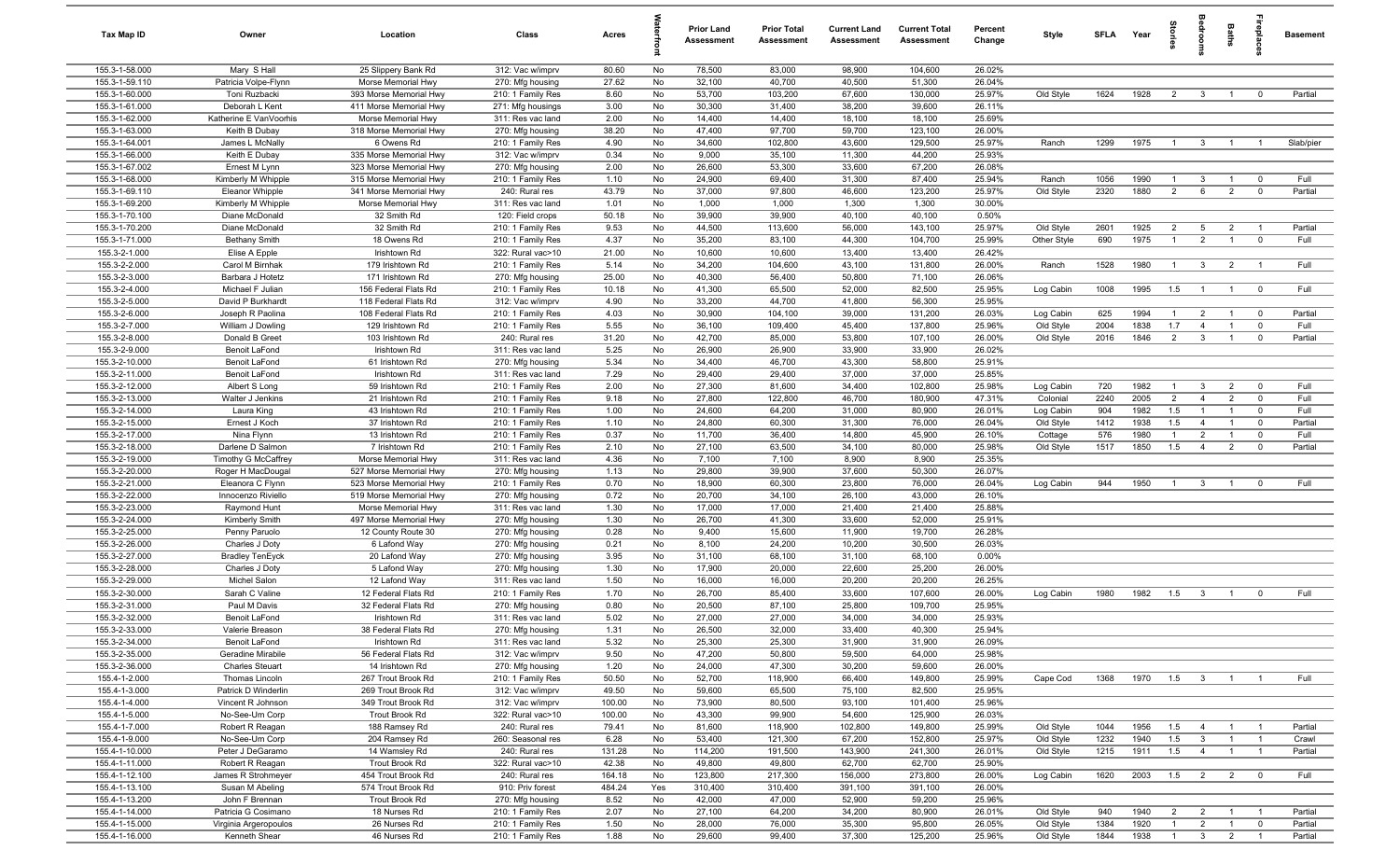| Tax Map ID                       | Owner                                   | Location                             | Class                                  | Acres          |          | <b>Prior Land</b><br>Assessment | <b>Prior Total</b><br>Assessment | <b>Current Land</b><br><b>Assessment</b> | <b>Current Total</b><br>Assessment | Percent<br>Change | Style                   | SFLA         | Year         | na<br>Fi       | groo                                      | Baths                            | epla                             | <b>Basement</b> |
|----------------------------------|-----------------------------------------|--------------------------------------|----------------------------------------|----------------|----------|---------------------------------|----------------------------------|------------------------------------------|------------------------------------|-------------------|-------------------------|--------------|--------------|----------------|-------------------------------------------|----------------------------------|----------------------------------|-----------------|
| 155.4-1-17.002                   | Kenneth Shear                           | Wamsley Rd                           | 314: Rural vac<10                      | 1.68           | No       | 18,100                          | 18,100                           | 22,800                                   | 22,800                             | 25.97%            |                         |              |              |                |                                           |                                  |                                  |                 |
| 155.4-1-18.100                   | Virginia Argeropoulos                   | Wamsley Rd                           | 322: Rural vac>10                      | 44.20          | No       | 55,200                          | 55,200                           | 69,600                                   | 69,600                             | 26.09%            |                         |              |              |                |                                           |                                  |                                  |                 |
| 155.4-1-18.200                   | William F Meehan                        | 31 Nurses Rd                         | 240: Rural res                         | 18.90          | No       | 35,500                          | 138,500                          | 44,700                                   | 174,500                            | 25.99%            | Log Cabin               | 1575         | 2001         | 1.7            | $\overline{\mathbf{3}}$                   | $\overline{2}$                   | $\mathbf 0$                      | Full            |
| 155.4-1-18.300                   | Virginia Argeropoulos                   | Wamsley Rd                           | 322: Rural vac>10                      | 16.80          | No       | 32,000                          | 32,000                           | 40,300                                   | 40,300                             | 25.94%            |                         |              |              |                |                                           |                                  |                                  |                 |
| 155.4-1-19.000                   | Barney E Drumm                          | 168 Wamsley Rd                       | 312: Vac w/imprv                       | 0.30           | No       | 10,900                          | 37,500                           | 13,700                                   | 47,200                             | 25.87%            |                         |              |              |                |                                           |                                  |                                  |                 |
| 155.4-1-20.000                   | Arthur M Freehill<br>Thomas P Whitehead | Wamsley Rd                           | 314: Rural vac<10                      | 3.20           | No       | 12,900                          | 12,900<br>12,300                 | 16,300<br>15,500                         | 16,300                             | 26.36%<br>26.02%  |                         |              |              |                |                                           |                                  |                                  |                 |
| 155.4-1-21.000<br>155.4-1-22.000 | Sean B Davidson                         | Wamsley Rd<br>152 Wamsley Rd         | 314: Rural vac<10<br>210: 1 Family Res | 0.60<br>0.50   | No<br>No | 12,300<br>12,800                | 53,800                           | 16,100                                   | 15,500<br>67,800                   | 26.02%            | Bungalow                | 960          | 1937         | $\overline{1}$ | $\overline{2}$                            | $\overline{1}$                   | $\overline{1}$                   | Partial         |
| 155.4-1-23.018                   | Virginia Argeropoulos                   | Wamsley Rd                           | 322: Rural vac>10                      | 43.90          | No       | 28,900                          | 28,900                           | 36,400                                   | 36,400                             | 25.95%            |                         |              |              |                |                                           |                                  |                                  |                 |
| 155.4-1-23.022                   | Sean B Davidson                         | Wamsley Rd                           | 322: Rural vac>10                      | 21.00          | No       | 29,900                          | 29,900                           | 37,700                                   | 37,700                             | 26.09%            |                         |              |              |                |                                           |                                  |                                  |                 |
| 155.4-1-23.100                   | Virginia Argeropoulos                   | 4 Nurses Rd                          | 240: Rural res                         | 17.90          | No       | 39,400                          | 94,300                           | 49,600                                   | 118,800                            | 25.98%            | Old Style               | 1868         | 1920         | 2              | $\overline{4}$                            | $\overline{1}$                   | $^{\circ}$                       | Full            |
| 155.4-1-23.200                   | Virginia Argeropoulos                   | Wamsley Rd                           | 314: Rural vac<10                      | 6.30           | No       | 34,000                          | 34,000                           | 42,800                                   | 42,800                             | 25.88%            |                         |              |              |                |                                           |                                  |                                  |                 |
| 155.4-1-23.300                   | Virginia Argeropoulos                   | Wamsley Rd                           | 322: Rural vac>10                      | 52.10          | No       | 29,900                          | 29,900                           | 37,700                                   | 37,700                             | 26.09%            |                         |              |              |                |                                           |                                  |                                  |                 |
| 155.4-1-24.001                   | Renee Nitti                             | 53 Gouchie Rd                        | 210: 1 Family Res                      | 4.04           | No       | 39,100                          | 86,900                           | 49,300                                   | 109,500                            | 26.01%            | Colonial                | 1070         | 1993         | $\overline{2}$ | $\mathbf{3}$                              | $\overline{1}$                   | $\overline{0}$                   | Crawl           |
| 155.4-1-25.001                   | John C Torborg                          | 46 Gouchie Rd                        | 210: 1 Family Res                      | 9.66           | No       | 37,800                          | 101,700                          | 47,600                                   | 128,100                            | 25.96%            | Other Style             | 2056         | 1971         | 1.7            | $\overline{3}$                            | $\overline{2}$                   | $\mathbf 0$                      | Full            |
| 155.4-1-26.001                   | Robert E Fisher                         | 31 Gouchie Rd                        | 312: Vac w/imprv                       | 6.01           | No       | 46,200                          | 61,300                           | 58,200                                   | 77,200                             | 25.94%            |                         |              |              |                |                                           |                                  |                                  |                 |
| 155.4-1-29.001                   | Frank J Dovigh                          | 347 Trout Brook Rd                   | 312: Vac w/imprv                       | 1.10           | No       | 25,900                          | 28,800                           | 32,600                                   | 36,300                             | 26.04%            |                         |              |              |                |                                           |                                  |                                  |                 |
| 155.4-1-30.000                   | No-See-Um Corp                          | Trout Brook Rd                       | 322: Rural vac>10                      | 24.06          | No       | 37,400                          | 37,400                           | 47,100                                   | 47,100                             | 25.94%            |                         |              |              |                |                                           |                                  |                                  |                 |
| 155.4-1-31.200                   | Eduardo Munoz                           | 408 Trout Brook Rd                   | 210: 1 Family Res                      | 6.21           | No       | 35,900                          | 147,100                          | 45,200                                   | 185,300                            | 25.97%            | Other Style             | 1120         | 1987         | 1.5            | $\overline{2}$                            | $\overline{1}$                   | $\overline{\mathbf{0}}$          | Full            |
| 155.4-1-32.000                   | Robert Walker                           | 384 Trout Brook Rd                   | 260: Seasonal res                      | 1.00           | No       | 38,700                          | 57,200                           | 48,800                                   | 72,100                             | 26.05%            | Cottage                 | 944          | 1960         | $\overline{1}$ | $\overline{4}$                            | $\overline{1}$                   | $\mathbf 0$                      | Slab/pier       |
| 155.4-1-33.000<br>155.4-1-34.002 | Robert Walker<br>Lisa Fabin             | Trout Brook Rd<br>402 Trout Brook Rd | 314: Rural vac<10<br>210: 1 Family Res | 10.96<br>18.98 | No<br>No | 47,200<br>38,000                | 47,200<br>118,200                | 59,500<br>47,800                         | 59,500<br>148,900                  | 26.06%<br>25.97%  | Contemporary            | 1528         | 1993         | 1.5            | $\overline{2}$                            | $\overline{1}$                   | $\overline{1}$                   | Crawl           |
| 155.4-1-35.000                   | James R Strohmeyer                      | Trout Brook Rd                       | 322: Rural vac>10                      | 80.50          | No       | 43,400                          | 43,400                           | 54,700                                   | 54,700                             | 26.04%            |                         |              |              |                |                                           |                                  |                                  |                 |
| 155.4-1-36.000                   | <b>Ernst Martin</b>                     | 53 Gouchie Rd                        | 322: Rural vac>10                      | 41.77          | No       | 54,400                          | 54,400                           | 68,500                                   | 68,500                             | 25.92%            |                         |              |              |                |                                           |                                  |                                  |                 |
| 155.4-1-37.100                   | Jane J Owen                             | 348 Trout Brook Rd                   | 240: Rural res                         | 17.00          | No       | 54,600                          | 90,600                           | 68,800                                   | 114,200                            | 26.05%            | Ranch                   | 1296         | 1958         | $\overline{1}$ | $\overline{2}$                            | $\overline{2}$                   | $\overline{1}$                   | Partial         |
| 155.4-1-38.000                   | Nancy L McRay                           | 324 Trout Brook Rd                   | 210: 1 Family Res                      | 5.25           | No       | 39,700                          | 200,800                          | 50,000                                   | 253,000                            | 26.00%            | Old Style               | 2574         | 1865         | 2              | $\overline{4}$                            | $\mathbf{3}$                     | $\overline{2}$                   | Partial         |
| 162.-1-1.000                     | <b>Todd W Ettlinger</b>                 | Fourteenth Rd                        | 312: Vac w/imprv                       | 0.80           | Yes      | 12,400                          | 17,100                           | 15,600                                   | 21,500                             | 25.73%            |                         |              |              |                |                                           |                                  |                                  |                 |
| 162.-1-2.000                     | Timothy N Benedict                      | Fourteenth Rd                        | 312: Vac w/imprv                       | 0.40           | Yes      | 5,500                           | 11,800                           | 7,000                                    | 14,900                             | 26.27%            |                         |              |              |                |                                           |                                  |                                  |                 |
| 162.-1-3.000                     | Thomas D Pierson                        | 1996 Fourteenth Rd                   | 312: Vac w/imprv                       | 89.50          | Yes      | 70,900                          | 83,200                           | 89,300                                   | 104,800                            | 25.96%            |                         |              |              |                |                                           |                                  |                                  |                 |
| 162.-1-8.002                     | Finch Pruyn & Co Inc                    | Fourteenth Rd                        | 911: Forest s480                       | 153.30         | Yes      | 82,500                          | 82,500                           | 104,000                                  | 104,000                            | 26.06%            |                         |              |              |                |                                           |                                  |                                  |                 |
| 162.-1-9.000                     | Thomas J Williams                       | Fourteenth Rd                        | 314: Rural vac<10                      | 6.80           | Yes      | 12,000                          | 12,000                           | 15,100                                   | 15,100                             | 25.83%            |                         |              |              |                |                                           |                                  |                                  |                 |
| 163.-1-1.000                     | Neil Graham                             | Fourteenth Rd                        | 314: Rural vac<10                      | 3.00           | Yes      | 10,600                          | 10,600                           | 13,400                                   | 13,400                             | 26.42%            |                         |              |              |                |                                           |                                  |                                  |                 |
| 163.-1-3.000                     | Benjamin L Aronson                      | Fourteenth Rd                        | 313: Watrfrnt vac                      | 7.20           | Yes      | 15,700                          | 15,700                           | 19,800                                   | 19,800                             | 26.11%            |                         |              |              |                |                                           |                                  |                                  |                 |
| 163.-1-4.000                     | Kenneth McElwee                         | Fourteenth Rd                        | 322: Rural vac>10                      | 152.10         | Yes      | 70,700                          | 70,700                           | 89,100                                   | 89,100                             | 26.03%            |                         |              |              |                |                                           |                                  |                                  |                 |
| 163.-1-5.000                     | Thomas Paul                             | 1979 Fourteenth Rd                   | 312: Vac w/imprv                       | 105.40         | No       | 90,600                          | 104,000                          | 114,100                                  | 131,000                            | 25.96%            |                         |              |              |                |                                           |                                  |                                  |                 |
| 163.-1-7.000<br>163.-1-8.000     | <b>Thomas Paul</b>                      | Fourteenth Rd<br>1872 Fourteenth Rd  | 314: Rural vac<10                      | 1.00           | No<br>No | 16,400<br>79,900                | 16,400<br>82,900                 | 20,700<br>100,700                        | 20,700<br>104,500                  | 26.22%<br>26.06%  |                         |              |              |                |                                           |                                  |                                  |                 |
| 163.-1-10.000                    | Katherine Spyro<br>Thomas Szukalewicz   | Fourteenth Rd                        | 312: Vac w/imprv<br>322: Rural vac>10  | 83.90<br>75.00 | No       | 50,600                          | 50,600                           | 63,800                                   | 63,800                             | 26.09%            |                         |              |              |                |                                           |                                  |                                  |                 |
| 163.-1-12.000                    | Dominick Maita                          | Fourteenth Rd                        | 322: Rural vac>10                      | 65.40          | No       | 36,000                          | 36,000                           | 45,400                                   | 45,400                             | 26.11%            |                         |              |              |                |                                           |                                  |                                  |                 |
| 163.-1-13.120                    | John R Chambers                         | 996 Fourteenth Rd                    | 210: 1 Family Res                      | 2.76           | No       | 29,300                          | 92,200                           | 36,900                                   | 116,200                            | 26.03%            | Contemporary            | 1008         | 1990         | $\overline{1}$ | $\overline{2}$                            | $\overline{1}$                   | $\mathbf 0$                      | Full            |
| 163.-1-14.004                    | Francis T Hassett                       | 61 Hassett Way                       | 240: Rural res                         | 123.56         | No       | 111,800                         | 215,200                          | 140,900                                  | 271,200                            | 26.02%            | Log Cabin               | 1824         | 1987         | 1.5            | $\overline{\mathbf{3}}$                   | $\overline{1}$                   | $\overline{1}$                   | Partial         |
| 163.-1-14.200                    | Francis T Hassett                       | Fourteenth Rd                        | 322: Rural vac>10                      | 12.38          | No       | 24,700                          | 24,700                           | 31,100                                   | 31,100                             | 25.91%            |                         |              |              |                |                                           |                                  |                                  |                 |
| 163.-1-15.002                    | Daniel M Balch                          | Fourteenth Rd                        | 312: Vac w/imprv                       | 4.99           | No       | 15,400                          | 16,600                           | 19,400                                   | 20,900                             | 25.90%            |                         |              |              |                |                                           |                                  |                                  |                 |
| 163.-1-16.000                    | Joel C Harris                           | 54 Burdick Rd                        | 210: 1 Family Res                      | 2.50           | No       | 22,800                          | 55,000                           | 28,700                                   | 69,300                             | 26.00%            | Log Cabin               | 560          | 1986         | $\mathbf{1}$   | $\overline{1}$                            | $\overline{1}$                   | $\overline{0}$                   | Full            |
| 163.-1-17.100                    | Eric D Piper                            | 31 Burdick Rd                        | 210: 1 Family Res                      | 5.16           | No       | 41,500                          | 265,500                          | 52,300                                   | 334,500                            | 25.99%            | Contemporary            | 3497         | 2003         | $\overline{2}$ | $\overline{4}$                            | $\mathbf{3}$                     | $\overline{1}$                   | Crawl           |
| 163.-1-17.200                    | David L McCabe                          | 7 Burdick Rd                         | 210: 1 Family Res                      | 3.22           | No       | 35,000                          | 193,000                          | 44,100                                   | 243,200                            | 26.01%            | Contemporary            | 1804         | 1995         | $\overline{2}$ | $\overline{2}$                            | $\overline{2}$                   | $\mathbf 0$                      | Full            |
| 163.-1-18.000                    | Paul R Fagan                            | 912 Fourteenth Rd                    | 260: Seasonal res                      | 4.46           | No       | 33,000                          | 98,500                           | 41,600                                   | 124,100                            | 25.99%            | Ranch                   | 1280         | 1975         | $\overline{1}$ | 2                                         | $\overline{1}$                   | $\mathbf 0$                      | Crawl           |
| 163.-1-19.000                    | Scott D Staples                         | 932 Fourteenth Rd                    | 210: 1 Family Res                      | 6.20           | No       | 40,000                          | 94,300                           | 50,400                                   | 118,800                            | 25.98%            | Ranch                   | 974          | 1974         | $\overline{1}$ | $\overline{2}$                            | $\overline{1}$                   | $\mathbf 0$                      | Partial         |
| 163.-1-20.000                    | John P Paradis                          | 948 Fourteenth Rd                    | 210: 1 Family Res                      | 7.70           | No       | 40,900                          | 99,800                           | 51,500                                   | 125,700                            | 25.95%            | Contemporary            | 1470         | 1990         | 1.5            | $\mathbf{3}$                              | $\overline{2}$                   | $\overline{0}$                   | Crawl           |
| 163.-1-21.100                    | Frances D Paradis                       | 974 Fourteenth Rd                    | 210: 1 Family Res                      | 4.90           | No       | 34,500                          | 98,500                           | 43,500                                   | 124,100                            | 25.99%            | Ranch                   | 1176         | 1975         | $\overline{1}$ | $\mathbf{3}$                              | $\overline{2}$                   | $\overline{0}$                   | Full            |
| 163.-1-22.100                    | Edward H Gundrum                        | 931 Fourteenth Rd                    | 240: Rural res                         | 61.90          | No       | 61,800                          | 187,800                          | 77,800                                   | 236,600                            | 25.99%            | Colonial                | 2674         | 1976         | $\overline{2}$ | $\overline{4}$                            | $\overline{2}$                   | $\overline{\mathbf{0}}$          | Slab/pier       |
| 163.-1-22.200<br>163.-1-23.000   | Daniel G Pratt<br>Anastasios Sackaris   | 959 Fourteenth Rd<br>23 Bennett Rd   | 210: 1 Family Res<br>210: 1 Family Res | 3.85<br>8.70   | No<br>No | 31,700<br>43,300                | 84,200<br>106,500                | 39,900<br>54,600                         | 106,100<br>134,200                 | 26.01%<br>26.01%  | Cottage<br>Contemporary | 1114<br>1740 | 1982<br>1976 | 1.5<br>1.7     | $\overline{2}$<br>$\overline{\mathbf{3}}$ | $\overline{1}$<br>$\overline{2}$ | $\overline{0}$<br>$\overline{0}$ | Partial<br>Full |
| 163.-1-24.000                    | Lee K Murdie                            | 82 Bennett Rd                        | 240: Rural res                         | 149.80         | No       | 104,700                         | 163,800                          | 131,900                                  | 206,400                            | 26.01%            | Cape Cod                | 1554         | 1980         | 1.5            | $\overline{\mathbf{3}}$                   | $\overline{1}$                   | $\mathbf 0$                      | Full            |
| 163.-1-25.000                    | Lee K Murdie                            | Fourteenth Rd                        | 314: Rural vac<10                      | 31.50          | No       | 12,900                          | 12,900                           | 16,300                                   | 16,300                             | 26.36%            |                         |              |              |                |                                           |                                  |                                  |                 |
| 163.-1-28.000                    | Nathaniel Dunkley Jr                    | Fourteenth Rd                        | 314: Rural vac<10                      | 2.60           | No       | 1,800                           | 1,800                            | 2,300                                    | 2,300                              | 27.78%            |                         |              |              |                |                                           |                                  |                                  |                 |
| 163.-1-31.000                    | Nathaniel Dunkley Jr                    | Fourteenth Rd                        | 322: Rural vac>10                      | 30.00          | No       | 14,400                          | 14,400                           | 18,100                                   | 18,100                             | 25.69%            |                         |              |              |                |                                           |                                  |                                  |                 |
| 163.-1-42.000                    | Charles Vorbach                         | Fourteenth Rd                        | 312: Vac w/imprv                       | 10.00          | No       | 34,300                          | 36,200                           | 43,200                                   | 45,600                             | 25.97%            |                         |              |              |                |                                           |                                  |                                  |                 |
| 163.-1-44.000                    | John Paradis                            | 980 Fourteenth Rd                    | 210: 1 Family Res                      | 1.90           | No       | 27,700                          | 106,200                          | 34,900                                   | 133,800                            | 25.99%            | Contemporary            | 1410         | 1988         | 1.5            | $\mathbf{3}$                              | $\overline{2}$                   | $\overline{\mathbf{0}}$          | Full            |
| 163.2-1-1.000                    | Gary H Hare                             | 882 Fourteenth Rd                    | 210: 1 Family Res                      | 8.70           | No       | 38,800                          | 142,200                          | 48,900                                   | 179,200                            | 26.02%            | Cape Cod                | 2796         | 1973         | 2              | $5\overline{)}$                           | 2                                | $\overline{1}$                   | Partial         |
| 163.2-1-3.000                    | Patricia B OBrien                       | Fourteenth Rd                        | 312: Vac w/imprv                       | 0.80           | No       | 3,800                           | 8,400                            | 4,800                                    | 10,600                             | 26.19%            |                         |              |              |                |                                           |                                  |                                  |                 |
| 163.2-1-4.000                    | Patricia B OBrien                       | 839 Fourteenth Rd                    | 210: 1 Family Res                      | 16.20          | Yes      | 47,000                          | 130,800                          | 59,200                                   | 164,800                            | 25.99%            | Old Style               | 2836         | 1880         | $\overline{2}$ | $\overline{4}$                            | $\overline{2}$                   | $\overline{0}$                   | Partial         |
| 163.2-1-5.000                    | Charles A Sauer                         | 25 Sauers Way                        | 240: Rural res                         | 94.60          | Yes      | 149,100                         | 362,200                          | 187,900                                  | 456,400                            | 26.01%            | Log Cabin               | 3406         | 2001         | $\overline{2}$ | $\overline{0}$                            | $\overline{0}$                   | $\mathbf 0$                      | Full            |
| 163.2-1-6.000                    | Patrick Winne                           | 787 Fourteenth Rd                    | 260: Seasonal res                      | 1.00           | No       | 20,800                          | 37,100                           | 26,200                                   | 46,700                             | 25.88%            | Cottage                 | 1196         | 1955         | $1.5 \t 2$     |                                           | $\overline{0}$                   | $\mathbf 0$                      | Crawl           |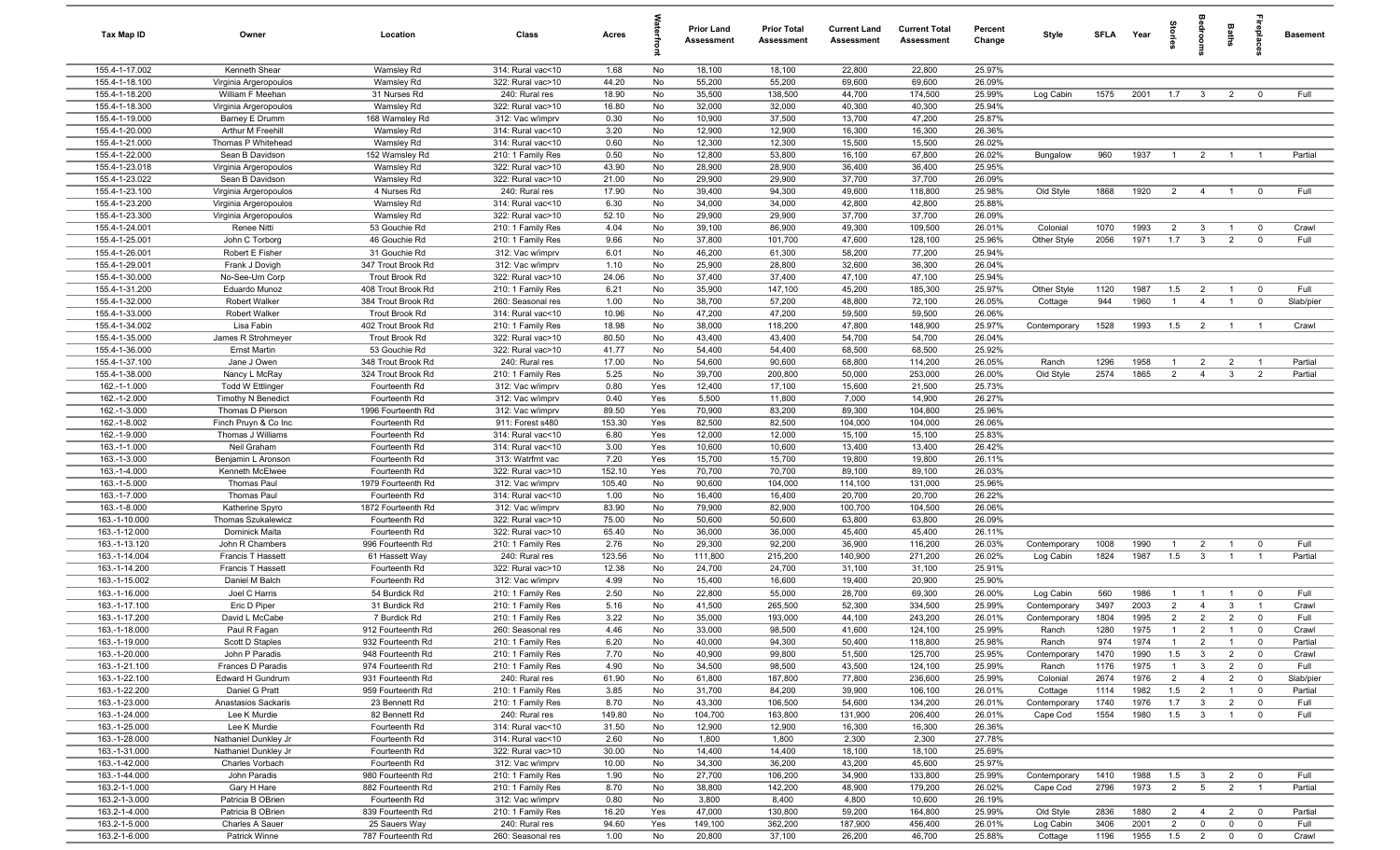| Tax Map ID                       | Owner                                       | Location                             | Class                                  | Acres          |          | <b>Prior Land</b><br>Assessment | <b>Prior Total</b><br>Assessment | <b>Current Land</b><br>Assessment | <b>Current Total</b><br>Assessment | Percent<br>Change | Style                  | <b>SFLA</b> | Year         | tories                           | <b>OHOO</b>                      | Baths                            | ireplace                         | Basement       |
|----------------------------------|---------------------------------------------|--------------------------------------|----------------------------------------|----------------|----------|---------------------------------|----------------------------------|-----------------------------------|------------------------------------|-------------------|------------------------|-------------|--------------|----------------------------------|----------------------------------|----------------------------------|----------------------------------|----------------|
| 163.2-1-7.000                    | Gerald Capozzelli                           | 743 Fourteenth Rd                    | 240: Rural res                         | 60.00          | No       | 59,400                          | 85,200                           | 74,900                            | 107,400                            | 26.06%            | Log Cabin              | 1237        | 1930         | 1.5                              | $\overline{2}$                   | $\overline{1}$                   | $\overline{1}$                   | Full           |
| 163.2-1-8.000                    | John P Rusconi                              | 88 McKee Rd                          | 312: Vac w/imprv                       | 44.30          | No       | 55,200                          | 57,100                           | 69,500                            | 71,900                             | 25.92%            |                        |             |              |                                  |                                  |                                  |                                  |                |
| 163.2-1-9.010                    | Gary L Meier                                | 79 McKee Rd                          | 210: 1 Family Res                      | 16.13          | No       | 42,600                          | 88,900                           | 53,700                            | 112,000                            | 25.98%            | Old Style              | 1151        | 1930         | 1.7                              | $\overline{\mathbf{3}}$          | $\overline{1}$                   | $\overline{1}$                   | Slab/pier      |
| 163.2-1-10.100                   | Karl F Dietrich                             | 111 McKee Rd                         | 312: Vac w/imprv                       | 31.62          | No       | 39,000                          | 41,300                           | 49,100                            | 52,000                             | 25.91%            |                        |             |              |                                  |                                  |                                  |                                  |                |
| 163.2-1-11.100                   | John Meehan Jr                              | 135 McKee Rd                         | 270: Mfg housing                       | 8.87           | No       | 27,900                          | 55,100                           | 35,100                            | 69,400                             | 25.95%            |                        |             |              |                                  |                                  |                                  |                                  |                |
| 163.2-1-11.200                   | Henry L Frenger Sr                          | 140 McKee Rd                         | 270: Mfg housing                       | 5.50           | No       | 34,400                          | 38,600                           | 43,300                            | 48,600                             | 25.91%            |                        |             |              |                                  |                                  |                                  |                                  |                |
| 163.2-1-12.100                   | Lori French                                 | 145 McKee Rd                         | 270: Mfg housing                       | 9.53           | No       | 34,000                          | 64,600                           | 42,800                            | 81,400                             | 26.01%            |                        |             |              |                                  |                                  |                                  |                                  |                |
| 163.2-1-12.200                   | Lawrence M Jordan                           | 150 McKee Rd                         | 270: Mfg housing                       | 4.80           | No       | 28,300                          | 38,200                           | 35,600                            | 48,100                             | 25.92%            |                        |             |              |                                  |                                  |                                  |                                  |                |
| 163.2-1-13.000<br>163.2-1-14.100 | Jonathan L Fish<br>John E Gardinier         | 154 McKee Rd<br>166 McKee Rd         | 270: Mfg housing                       | 14.36<br>14.60 | No<br>No | 42,600<br>41,600                | 54,900<br>92,400                 | 61,100<br>52,400                  | 73,300<br>116,400                  | 33.52%<br>25.97%  | Old Style              | 1092        | 1940         | 1.5                              | $\overline{2}$                   | $\overline{1}$                   | $\overline{0}$                   | Full           |
| 163.2-1-14.200                   | Lynn E Laisdell                             | 168 McKee Rd                         | 240: Rural res<br>260: Seasonal res    | 10.68          | No       | 30,600                          | 64,800                           | 38,500                            | 81,600                             | 25.93%            | Ranch                  | 768         | 1994         | $\overline{1}$                   | $\overline{2}$                   | $\overline{1}$                   | $\mathbf 0$                      | Partial        |
| 163.2-1-15.000                   | Santo J Mule                                | 168 McKee Rd                         | 312: Vac w/imprv                       | 50.00          | No       | 58,800                          | 66,300                           | 74,100                            | 83,500                             | 25.94%            |                        |             |              |                                  |                                  |                                  |                                  |                |
| 163.2-1-16.000                   | Thomas C Welsh                              | 56 Ken Mason Way                     | 313: Watrfrnt vac                      | 33.90          | Yes      | 59,100                          | 59,100                           | 74,500                            | 74,500                             | 26.06%            |                        |             |              |                                  |                                  |                                  |                                  |                |
| 163.2-1-17.000                   | James M McSweeney                           | NYS Route 28N                        | 314: Rural vac<10                      | 3.70           | Yes      | 21,500                          | 21,500                           | 27,100                            | 27,100                             | 26.05%            |                        |             |              |                                  |                                  |                                  |                                  |                |
| 163.2-1-18.001                   | Alan R Freestone                            | 162 McKee Rd                         | 312: Vac w/imprv                       | 50.00          | No       | 52,100                          | 53,800                           | 65,700                            | 67,800                             | 26.02%            |                        |             |              |                                  |                                  |                                  |                                  |                |
| 163.2-1-19.000                   | Lawrence G Pratt Jr                         | 1413 NYS Route 28N                   | 240: Rural res                         | 36.34          | No       | 40,400                          | 82,200                           | 50,900                            | 193,600                            | 135.52%           | Ranch                  | 1320        | 1956         | $\overline{1}$                   | $\overline{\mathbf{3}}$          | $\overline{1}$                   | $\overline{0}$                   | Full           |
| 163.2-1-20.001                   | Brian J ODonnell                            | Fourteenth Rd                        | 322: Rural vac>10                      | 85.80          | No       | 45,100                          | 45,100                           | 56,800                            | 56,800                             | 25.94%            |                        |             |              |                                  |                                  |                                  |                                  |                |
| 163.2-1-21.003                   | Frederick H Morse                           | 1393 NYS Route 28N                   | 210: 1 Family Res                      | 5.00           | No       | 30,300                          | 102,600                          | 38,200                            | 129,300                            | 26.02%            | Cape Cod               | 1260        | 1958         | 1.5                              | $\overline{\mathbf{3}}$          | $\overline{1}$                   | $\overline{0}$                   | Full           |
| 163.2-1-22.001                   | Henry Frenger Jr                            | Fourteenth Rd                        | 910: Priv forest                       | 50.00          | No       | 37,700                          | 37,700                           | 47,500                            | 47,500                             | 25.99%            |                        |             |              |                                  |                                  |                                  |                                  |                |
| 163.2-1-23.002                   | Paul Lepsik                                 | 1385 NYS Route 28N                   | 210: 1 Family Res                      | 19.60          | No       | 34,600                          | 94,700                           | 43,600                            | 119,300                            | 25.98%            | Cape Cod               | 1836        | 1961         | 1.5                              | $\overline{4}$                   | $\overline{2}$                   | $\overline{2}$                   | Full           |
| 163.2-1-24.000                   | James M McSweeney                           | 1373 NYS Route 28N                   | 210: 1 Family Res                      | 3.80           | No       | 31,500                          | 83,100                           | 39,700                            | 104,700                            | 25.99%            | Ranch                  | 1200        | 1958         | $\overline{1}$                   | $\overline{\mathbf{3}}$          | $\overline{1}$                   | $\mathbf 0$                      | Full           |
| 163.2-1-25.000                   | Samuel Jerome                               | 6 Ken Mason Way                      | 270: Mfg housing                       | 1.80           | No       | 27,900                          | 41,400                           | 35,200                            | 52,200                             | 26.09%            |                        |             |              |                                  |                                  |                                  |                                  |                |
| 163.2-1-26.000                   | Keith A Iverson                             | 1349 NYS Route 28N                   | 210: 1 Family Res                      | 2.86           | No       | 29,400                          | 87,200                           | 37,100                            | 109,900                            | 26.03%            | Log Cabin              | 1440        | 1962         | $\overline{1}$                   | $\overline{1}$                   | $\overline{1}$                   | $\overline{0}$                   | Full           |
| 163.2-1-27.000                   | Anthony J Buzzi                             | 1341 NYS Route 28N                   | 210: 1 Family Res                      | 1.50           | No       | 25,900                          | 69,800                           | 32,600                            | 87,900                             | 25.93%            | Log Cabin              | 1270        | 1956         | 1.5                              | $\overline{4}$                   | $\overline{1}$                   | $\overline{1}$                   | Slab/pier      |
| 163.2-1-28.000                   | Frank Crowley                               | 1335 NYS Route 28N                   | 210: 1 Family Res                      | 6.50           | No       | 37,900                          | 88,600                           | 47,700                            | 111,600                            | 25.96%            | Log Cabin              | 1642        | 1950         | 1.5                              | $\mathbf{3}$                     | $\overline{1}$                   | $^{\circ}$                       | Partial        |
| 163.2-1-29.000<br>163.2-1-30.000 | Russell E Darrow<br>Maria M Papa            | 41 Ken Mason Way<br>44 Ken Mason Way | 210: 1 Family Res<br>210: 1 Family Res | 0.52<br>0.50   | No<br>No | 17,800<br>17,300                | 86,200<br>75,200                 | 22,400<br>21,800                  | 108,600<br>94,800                  | 25.99%<br>26.06%  | Other Style<br>Cottage | 1550<br>832 | 1970<br>1966 | $\overline{2}$<br>$\overline{1}$ | $\overline{2}$<br>$\overline{2}$ | $\overline{1}$<br>$\overline{1}$ | $\overline{1}$<br>$\overline{0}$ | Crawl<br>Crawl |
| 163.2-1-31.000                   | Thomas C Welsh                              | NYS Route 28N                        | 322: Rural vac>10                      | 83.20          | No       | 45,800                          | 45,800                           | 57,700                            | 57,700                             | 25.98%            |                        |             |              |                                  |                                  |                                  |                                  |                |
| 163.2-1-32.000                   | Marvin R Gonyo                              | 1277 NYS Route 28N                   | 270: Mfg housing                       | 30.00          | No       | 34,100                          | 41,700                           | 42,900                            | 52,500                             | 25.90%            |                        |             |              |                                  |                                  |                                  |                                  |                |
| 163.2-1-34.000                   | Anthony S Prokopowicz                       | NYS Route 28N                        | 322: Rural vac>10                      | 178.94         | Yes      | 96,800                          | 96,800                           | 122,000                           | 122,000                            | 26.03%            |                        |             |              |                                  |                                  |                                  |                                  |                |
| 163.2-1-35.111                   | Charles W Barnes                            | 1093 NYS Route 28N                   | 260: Seasonal res                      | 1.29           | Yes      | 19,100                          | 24,700                           | 24,000                            | 31,100                             | 25.91%            | Ranch                  | 1200        | 1965         | $\overline{1}$                   | $\overline{1}$                   | $\overline{0}$                   | $\overline{0}$                   | Slab/pier      |
| 163.2-1-35.122                   | Thomas W Barnes                             | 1085 NYS Route 28N                   | 240: Rural res                         | 16.83          | Yes      | 34,200                          | 98,600                           | 43,100                            | 124,200                            | 25.96%            | Log Cabin              | 1140        | 1982         | 1.5                              | $\overline{2}$                   | $\overline{1}$                   | $^{\circ}$                       | Full           |
| 163.2-1-35.213                   | Charles W Barnes                            | 1105 NYS Route 28N                   | 210: 1 Family Res                      | 8.09           | Yes      | 33,000                          | 98,300                           | 41,600                            | 123,900                            | 26.04%            | Contemporary           | 1728        | 1982         | $\overline{2}$                   | $\overline{2}$                   | $\overline{1}$                   | $\mathbf 0$                      | Full           |
| 163.2-1-36.000                   | Nicholas A Malahias                         | 1061 NYS Route 28N                   | 210: 1 Family Res                      | 0.50           | No       | 14,100                          | 64,500                           | 17,800                            | 81,300                             | 26.05%            | Cottage                | 800         | 1960         | $\overline{1}$                   | $\overline{2}$                   | $\overline{1}$                   | $\mathbf 0$                      | Full           |
| 163.2-1-37.000                   | Robert R Hitchcock Jr                       | 10 Moxham Pond Way                   | 210: 1 Family Res                      | 0.60           | No       | 16,400                          | 60,500                           | 20,600                            | 76,200                             | 25.95%            | Cottage                | 678         | 1965         | $\overline{1}$                   | $\overline{2}$                   | $\overline{1}$                   | $\mathbf 0$                      | Full           |
| 163.2-1-38.000                   | Richard A Marinara                          | 15 Moxham Pond Way                   | 210: 1 Family Res                      | 0.40           | No       | 12,200                          | 75,700                           | 15,400                            | 95,400                             | 26.02%            | Ranch                  | 1338        | 1970         | $\overline{1}$                   | $\overline{2}$                   | $\overline{1}$                   | $\overline{1}$                   | Partial        |
| 163.2-1-39.000                   | Roger W Abramson                            | 7 Moxham Pond Way                    | 210: 1 Family Res                      | 1.10           | No       | 22,400                          | 67,400                           | 28,200                            | 84,900                             | 25.96%            | Ranch                  | 988         | 1980         | $\overline{1}$                   | $\overline{2}$                   | $\overline{1}$                   | $\mathbf 0$                      | Partial        |
| 163.2-1-40.000                   | Mae Coombs                                  | NYS Route 28N                        | 322: Rural vac>10                      | 40.20          | No       | 22,000                          | 22,000                           | 27,700                            | 27,700                             | 25.91%            |                        |             |              |                                  |                                  |                                  |                                  |                |
| 163.2-1-42.000                   | Lee K Murdie                                | McKee Rd                             | 312: Vac w/imprv                       | 25.00          | No       | 23,300                          | 25,700                           | 29,400                            | 32,400                             | 26.07%            |                        |             |              |                                  |                                  |                                  |                                  |                |
| 163.2-1-43.000                   | Clinton A Whittemore Jr                     | McKee Rd                             | 322: Rural vac>10<br>322: Rural vac>10 | 25.00          | No       | 20,200                          | 20,200                           | 25,500                            | 25,500                             | 26.24%            |                        |             |              |                                  |                                  |                                  |                                  |                |
| 163.2-1-44.000<br>163.2-1-45.000 | <b>Todd Brunell</b><br><b>Todd W Brewer</b> | McKee Rd<br>McKee Rd                 | 314: Rural vac<10                      | 20.00<br>20.00 | No<br>No | 31,300<br>13,700                | 31,300<br>13,700                 | 39,400<br>17,300                  | 39,400<br>17,300                   | 25.88%<br>26.28%  |                        |             |              |                                  |                                  |                                  |                                  |                |
| 163.2-1-47.000                   | Bernard P Lynn                              | McKee Rd                             | 322: Rural vac>10                      | 100.50         | No       | 50,100                          | 50,100                           | 63,100                            | 63,100                             | 25.95%            |                        |             |              |                                  |                                  |                                  |                                  |                |
| 163.2-2-1.000                    | <b>Frank Crowley</b>                        | NYS Route 28N                        | 311: Res vac land                      | 2.40           | No       | 18,000                          | 18,000                           | 22,700                            | 22,700                             | 26.11%            |                        |             |              |                                  |                                  |                                  |                                  |                |
| 163.2-2-2.000                    | Aaron M Fish                                | 17 Wilson Rd                         | 210: 1 Family Res                      | 4.75           | No       | 27,200                          | 52,400                           | 34,200                            | 66,000                             | 25.95%            | Old Style              | 1080        | 1920         | 1.5                              | $\overline{2}$                   | $\overline{1}$                   | $\mathbf 0$                      | Partial        |
| 163.2-2-3.000                    | Aurelia Dinger                              | 1332 NYS Route 28N                   | 210: 1 Family Res                      | 0.70           | No       | 18,200                          | 86,800                           | 23,000                            | 109,400                            | 26.04%            | Contemporary           | 2224        | 1970         | 1.7                              | $\overline{3}$                   | $\overline{1}$                   | $\overline{1}$                   | Slab/pier      |
| 163.2-2-4.000                    | Jonathan L Fish                             | 1322 NYS Route 28N                   | 210: 1 Family Res                      | 2.00           | No       | 26,700                          | 54,400                           | 33,600                            | 68,500                             | 25.92%            | Old Style              | 1335        | 1930         | 1.7                              | $\mathbf{3}$                     | $\overline{1}$                   |                                  | Full           |
| 163.2-2-5.000                    | Sonia Emeloanoff                            | Wilson Rd                            | 311: Res vac land                      | 2.35           | No       | 16,600                          | 16,600                           | 20,900                            | 20,900                             | 25.90%            |                        |             |              |                                  |                                  |                                  |                                  |                |
| 163.2-2-6.000                    | Susan M Matos                               | 12 Wilson Rd                         | 312: Vac w/imprv                       | 0.50           | No       | 6,400                           | 8,600                            | 8,000                             | 10,800                             | 25.58%            |                        |             |              |                                  |                                  |                                  |                                  |                |
| 163.2-2-7.000                    | Franklin P Collard Sr                       | 14 Wilson Rd                         | 210: 1 Family Res                      | 0.50           | No       | 10,600                          | 25,800                           | 13,300                            | 32,500                             | 25.97%            | Old Style              | 1216        | 1949         | $\overline{2}$                   | $\overline{\mathbf{3}}$          | $\overline{1}$                   | $^{\circ}$                       | Full           |
| 163.2-2-8.110                    | <b>Albert Civarelli</b>                     | Wilson Rd                            | 314: Rural vac<10                      | 7.35           | No       | 18,300                          | 18,300                           | 23,100                            | 23,100                             | 26.23%            |                        |             |              |                                  |                                  |                                  |                                  |                |
| 163.2-2-8.120                    | Michael Emelianoff                          | 26 Wilson Rd                         | 240: Rural res                         | 36.60          | No       | 50,800                          | 77,600                           | 64,000                            | 97,800                             | 26.03%            | Other Style            | 2022        | 1990         | 1.5                              | $\overline{1}$                   | $\overline{1}$                   | $\mathbf 0$                      | Slab/pier      |
| 163.2-2-8.130                    | Michael Emelianoff                          | Wilson Rd                            | 314: Rural vac<10                      | 6.04           | No       | 18,100                          | 18,100                           | 22,800                            | 22,800                             | 25.97%            |                        |             |              |                                  |                                  |                                  |                                  |                |
| 163.2-2-8.200                    | Keith A Iversen                             | 58 Wilson Rd                         | 270: Mfg housing                       | 1.67           | No       | 14,700                          | 22,100                           | 18,500                            | 27,800                             | 25.79%            |                        |             |              |                                  |                                  |                                  |                                  |                |
| 163.2-2-9.000<br>163.2-2-10.000  | Michael A Emlianoff<br>Keith A Iversen      | 46 Wilson Rd<br>Wilson Rd            | 210: 1 Family Res<br>311: Res vac land | 1.10<br>1.87   | No<br>No | 18,900<br>12,400                | 24,300<br>12,400                 | 23,800<br>15,600                  | 90,100<br>15,600                   | 270.78%<br>25.81% | Cottage                | 1768        | 2006         | $\overline{2}$                   | 3 <sup>3</sup>                   | $\overline{2}$                   | $\overline{0}$                   | Full           |
| 163.2-2-11.002                   | Daniel McNally                              | 76 Wilson Rd                         | 260: Seasonal res                      | 2.89           | No       | 26,600                          | 52,500                           | 33,600                            | 66,200                             | 26.10%            | Cottage                | 900         | 1980         | $\overline{1}$                   | $\overline{2}$                   | $\overline{1}$                   | $\overline{\mathbf{0}}$          | Slab/pier      |
| 163.2-2-12.001                   | Philip F Johnson                            | 1240 NYS Route 28N                   | 210: 1 Family Res                      | 17.23          | No       | 25,700                          | 75,800                           | 32,400                            | 95,500                             | 25.99%            | Ranch                  | 1196        | 1960         | $\overline{1}$                   | $\overline{2}$                   | $\overline{1}$                   | $\overline{1}$                   | Full           |
| 163.2-2-13.000                   | Sean Culligan                               | 88 Wilson Rd                         | 210: 1 Family Res                      | 7.90           | No       | 21,600                          | 26,500                           | 44,300                            | 83,900                             | 216.60%           | Log Cabin              | 660         | 1930         | $\overline{1}$                   | $\overline{2}$                   | $\overline{1}$                   | $\overline{\mathbf{0}}$          | Crawl          |
| 163.2-2-14.000                   | Frederick H Morse Sr                        | Wilson Rd                            | 311: Res vac land                      | 1.20           | No       | 600                             | 600                              | 800                               | 800                                | 33.33%            |                        |             |              |                                  |                                  |                                  |                                  |                |
| 163.2-2-15.000                   | Gerald R Collard                            | NYS Route 28N                        | 311: Res vac land                      | 8.93           | No       | 27,500                          | 27,500                           | 34,600                            | 34,600                             | 25.82%            |                        |             |              |                                  |                                  |                                  |                                  |                |
| 163.2-2-16.000                   | Gerald R Collard                            | NYS Route 28N                        | 311: Res vac land                      | 2.00           | No       | 14,500                          | 14,500                           | 18,300                            | 18,300                             | 26.21%            |                        |             |              |                                  |                                  |                                  |                                  |                |
| 163.2-2-17.100                   | Jeffery A Eager                             | 1270 NYS Route 28N                   | 210: 1 Family Res                      | 19.31          | No       | 34,200                          | 82,900                           | 43,100                            | 104,500                            | 26.06%            | Old Style              | 1785        | 1928         | 1.7                              | $5\overline{5}$                  | $\overline{1}$                   | $\overline{1}$                   | Partial        |
| 163.2-2-18.000                   | Wesley Pfirman                              | 1262 NYS Route 28N                   | 312: Vac w/imprv                       | 23.18          | No       | 32,900                          | 40,900                           | 41,400                            | 51,500                             | 25.92%            |                        |             |              |                                  |                                  |                                  |                                  |                |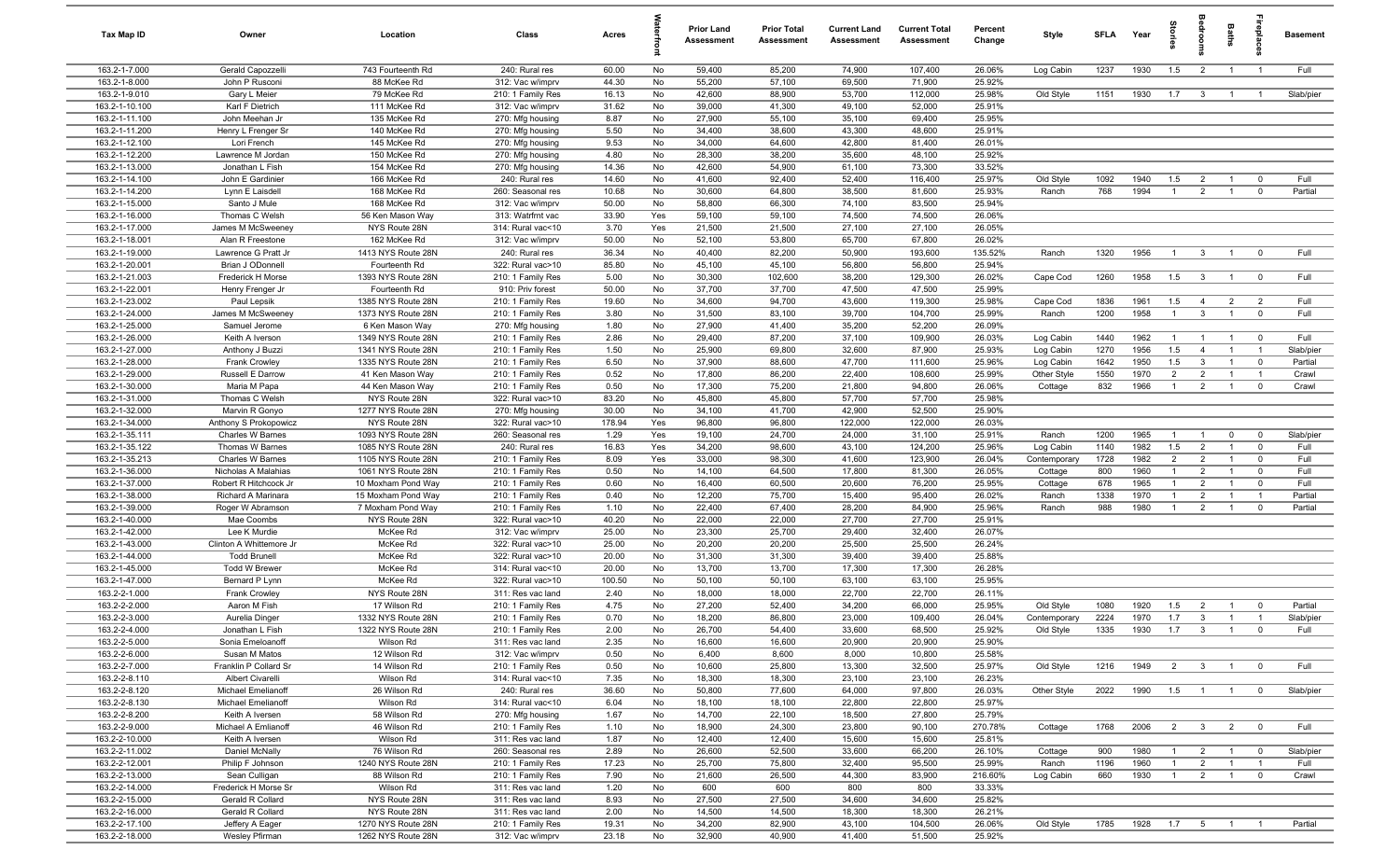| Tax Map ID                       | Owner                                    | Location                                       | Class                                  | Acres         |          | <b>Prior Land</b><br><b>Assessment</b> | <b>Prior Total</b><br><b>Assessment</b> | <b>Current Land</b><br><b>Assessment</b> | <b>Current Total</b><br><b>Assessment</b> | Percent<br>Change | Style                  | SFLA         | Year         | tories                | groo                           | Baths                            | ireplace                                  | <b>Basement</b>    |
|----------------------------------|------------------------------------------|------------------------------------------------|----------------------------------------|---------------|----------|----------------------------------------|-----------------------------------------|------------------------------------------|-------------------------------------------|-------------------|------------------------|--------------|--------------|-----------------------|--------------------------------|----------------------------------|-------------------------------------------|--------------------|
| 164.1-1-1.000                    | Frederick H Morse Sr                     | NYS Route 28N                                  | 322: Rural vac>10                      | 40.00         | No       | 15,500                                 | 15,500                                  | 19,500                                   | 19,500                                    | 25.81%            |                        |              |              |                       |                                |                                  |                                           |                    |
| 164.1-1-2.000                    | Robert Bachman                           | 1158 NYS Route 28N                             | 240: Rural res                         | 100.00        | No       | 56,500                                 | 128,900                                 | 71,200                                   | 162,400                                   | 25.99%            | Log Cabin              | 1237         | 1983         | 1.5                   | $\overline{2}$                 | $\overline{2}$                   | $\overline{0}$                            | Full               |
| 164.1-1-3.000                    | David T McNally                          | 20 Edward Ryan Rd                              | 240: Rural res                         | 107.50        | No       | 56,600                                 | 100,700                                 | 71,300                                   | 126,900                                   | 26.02%            | Old Style              | 1882         | 1880         | $\overline{2}$        | $\overline{4}$                 | $\overline{1}$                   | $\mathbf{0}$                              | Crawl              |
| 164.1-1-4.000                    | Michael J Dombrosky                      | Morse Memorial Hwy                             | 322: Rural vac>10                      | 44.70         | No       | 19,700                                 | 19,700                                  | 24,800                                   | 24,800                                    | 25.89%            |                        |              |              |                       |                                |                                  |                                           |                    |
| 164.1-1-5.000                    | <b>William Neary</b>                     | 442 Morse Memorial Hwy                         | 240: Rural res                         | 11.20         | No       | 40,200                                 | 133,200                                 | 50,600                                   | 167,800                                   | 25.98%            | Ranch                  | 1044         | 1958         | $\overline{1}$        | $\overline{2}$                 | $\overline{1}$                   | $\overline{0}$                            | Full               |
| 164.1-1-6.000                    | Levie Jones Jr                           | Morse Memorial Hwy                             | 311: Res vac land                      | 0.67          | No       | 9,700                                  | 9,700                                   | 12,200                                   | 12,200                                    | 25.77%            |                        |              |              |                       |                                |                                  |                                           |                    |
| 164.1-1-7.000                    | Carl Myung Ja W Nasert                   | 460 Morse Memorial Hwy                         | 260: Seasonal res                      | 14.50         | No       | 35,500                                 | 66,700                                  | 44,700                                   | 84,000                                    | 25.94%            | Ranch                  | 838          | 1972         | $\overline{1}$        | $\overline{1}$                 | $\overline{1}$                   | $\mathbf 0$                               | Slab/pier          |
| 164.1-1-8.000                    | Nancy E Booth                            | 502 Morse Memorial Hwy                         | 210: 1 Family Res                      | 11.80         | No       | 50,200                                 | 95,700                                  | 63,300                                   | 120,600                                   | 26.02%            | Cape Cod               | 1603         | 1931         | 1.5                   | $\overline{3}$                 | $\overline{1}$                   |                                           | Full               |
| 164.1-1-9.002                    | Harry T Coughlin                         | 1432 County Route 29                           | 260: Seasonal res                      | 10.78         | No       | 46,200                                 | 58,000                                  | 58,200                                   | 73,100                                    | 26.03%            | Cottage                | 640          | 1940         | $\overline{1}$        | $\overline{2}$                 | $\overline{1}$                   | $\overline{0}$                            | Slab/pier          |
| 164.1-1-11.000                   | Paul Palmer                              | 562 Morse Memorial Hwy                         | 210: 1 Family Res                      | 1.63<br>4.27  | No       | 41,300                                 | 94,600                                  | 52,000                                   | 119,200                                   | 26.00%            | Old Style              | 1806         | 1942         | 1.5<br>$\overline{2}$ | $\overline{4}$                 | $\overline{2}$<br>$\overline{1}$ | $\overline{0}$                            | Full               |
| 164.1-1-12.100<br>164.1-1-13.200 | <b>Arthur Liberty</b><br>Eric P Loiselle | 574 Morse Memorial Hwy<br>1418 County Route 29 | 210: 1 Family Res<br>210: 1 Family Res | 1.51          | No<br>No | 44,800<br>32,700                       | 112,400<br>85,800                       | 56,400<br>41,200                         | 141,600<br>108,100                        | 25.98%<br>25.99%  | Old Style<br>Old Style | 1608<br>1504 | 1846<br>1876 | $\overline{2}$        | $\overline{3}$<br>$\mathbf{3}$ | $\overline{1}$                   | $\overline{\mathbf{0}}$<br>$\overline{0}$ | Partial<br>Partial |
| 164.1-1-14.003                   | Kevin Moriarty                           | 1428 County Route 29                           | 210: 1 Family Res                      | 6.41          | No       | 44,800                                 | 94,600                                  | 56,500                                   | 119,200                                   | 26.00%            | Old Style              | 1512         | 1939         | 1.5                   | $\mathbf{3}$                   | $\overline{1}$                   | $\overline{1}$                            | Full               |
| 164.1-1-15.000                   | Anne D Bush                              | 1438 County Route 29                           | 210: 1 Family Res                      | 1.05          | No       | 24,100                                 | 69,300                                  | 30,300                                   | 87,300                                    | 25.97%            | Ranch                  | 1076         | 1951         | $\overline{1}$        | $\overline{2}$                 | $\overline{1}$                   | $\overline{0}$                            | Crawl              |
| 164.1-1-16.000                   | Stephen R McNally                        | 1434 County Route 29                           | 210: 1 Family Res                      | 0.18          | No       | 6,900                                  | 45,500                                  | 8,700                                    | 57,300                                    | 25.93%            | Bungalow               | 782          | 1939         | $\overline{1}$        | $\overline{2}$                 | $\overline{1}$                   | $\mathbf{0}$                              | Full               |
| 164.1-1-19.100                   | Douglas S McCall                         | 1502 County Route 29                           | 220: 2 Family Res                      | 5.91          | No       | 28,700                                 | 61,800                                  | 36,200                                   | 77,900                                    | 26.05%            | Old Style              | 1488         | 1910         | $\overline{2}$        | $\overline{4}$                 | $\overline{2}$                   | $\mathbf 0$                               | Partial            |
| 164.1-1-19.200                   | Kim M Monthony                           | County Route 29                                | 314: Rural vac<10                      | 5.56          | No       | 25,400                                 | 25,400                                  | 32,000                                   | 32,000                                    | 25.98%            |                        |              |              |                       |                                |                                  |                                           |                    |
| 164.1-1-19.300                   | Robert W Killon                          | 1530 County Route 29                           | 270: Mfg housing                       | 5.78          | No       | 29,800                                 | 33,700                                  | 37,600                                   | 42,500                                    | 26.11%            |                        |              |              |                       |                                |                                  |                                           |                    |
| 164.1-1-20.002                   | James Wamsley                            | 1540 County Route 29                           | 270: Mfg housing                       | 5.84          | No       | 30,000                                 | 57,900                                  | 37,800                                   | 73,000                                    | 26.08%            |                        |              |              |                       |                                |                                  |                                           |                    |
| 164.1-1-21.000                   | Rosemary F Kelly                         | 1552 County Route 29                           | 270: Mfg housing                       | 0.60          | No       | 13,900                                 | 17,500                                  | 17,500                                   | 22,000                                    | 25.71%            |                        |              |              |                       |                                |                                  |                                           |                    |
| 164.1-1-22.000                   | Alfred Bocchetti                         | County Route 29                                | 322: Rural vac>10                      | 11.00         | No       | 23,000                                 | 23,000                                  | 29,000                                   | 29,000                                    | 26.09%            |                        |              |              |                       |                                |                                  |                                           |                    |
| 164.1-1-23.000                   | <b>Timothy M Carroll</b>                 | County Route 29                                | 322: Rural vac>10                      | 27.10         | No       | 39,800                                 | 39,800                                  | 50,100                                   | 50,100                                    | 25.88%            |                        |              |              |                       |                                |                                  |                                           |                    |
| 164.1-2-1.100                    | <b>William B MaGuire</b>                 | NYS Route 28N                                  | 322: Rural vac>10                      | 37.50         | No       | 25,800                                 | 25,800                                  | 32,500                                   | 32,500                                    | 25.97%            |                        |              |              |                       |                                |                                  |                                           |                    |
| 164.1-2-1.200                    | Charles W Barnes                         | NYS Route 28N                                  | 314: Rural vac<10                      | 7.50          | No       | 24,400                                 | 24,400                                  | 30,700                                   | 30,700                                    | 25.82%            |                        |              |              |                       |                                |                                  |                                           |                    |
| 164.1-2-2.001                    | James E Mordawski                        | Del Culver Rd                                  | 322: Rural vac>10                      | 25.50         | No       | 14,900                                 | 14,900                                  | 18,800                                   | 18,800                                    | 26.17%            |                        |              |              |                       |                                |                                  |                                           |                    |
| 164.1-2-3.000                    | Nathaniel Dunkley                        | 1142 NYS Route 28N                             | 210: 1 Family Res                      | 1.70          | No       | 24,300                                 | 77,400                                  | 30,600                                   | 97,500                                    | 25.97%            | Old Style              | 1688         | 1940         | $\overline{2}$        | $\overline{\mathbf{3}}$        | $\overline{1}$                   | $\overline{0}$                            | Partial            |
| 164.1-2-4.000                    | <b>Desmond Hitchcock</b>                 | 1657 County Route 29                           | 270: Mfg housing                       | 0.40          | No       | 11,700                                 | 21,000                                  | 14,800                                   | 26,500                                    | 26.19%            |                        |              |              |                       |                                |                                  |                                           |                    |
| 164.1-2-5.110                    | Robert J Feeney                          | 1637 County Route 29                           | 314: Rural vac<10                      | 6.70          | No       | 22,600                                 | 22,600                                  | 28,500                                   | 28,500                                    | 26.11%            |                        |              |              |                       |                                |                                  |                                           |                    |
| 164.1-2-5.121                    | Michael C Mather                         | 1637 County Route 29                           | 210: 1 Family Res                      | 0.20          | No       | 7,900                                  | 38,100                                  | 9,900                                    | 48,000                                    | 25.98%            | Ranch                  | 1096         | 1980         | $\overline{1}$        | $\overline{2}$                 | $\overline{1}$                   | $\overline{0}$                            | Slab/pier          |
| 164.1-2-5.122                    | Jack E Green                             | 541 Hardscrabble Rd                            | 210: 1 Family Res                      | 0.20          | No       | 7,900                                  | 33,600                                  | 9,900                                    | 42,300                                    | 25.89%            | Ranch                  | 1089         | 2000         | $\overline{1}$        | $\overline{\mathbf{3}}$        | $\mathbf{1}$                     | $\mathbf 0$                               | Slab/pier          |
| 164.1-2-5.200                    | Vernon C Jenks                           | 539 Hardscrabble Rd                            | 270: Mfg housing                       | 0.50          | No       | 12,100                                 | 26,300                                  | 15,200                                   | 33,100                                    | 25.86%            |                        |              |              |                       |                                |                                  |                                           |                    |
| 164.1-2-6.000                    | Dennis J Poulin                          | 531 Hardscrabble Rd                            | 270: Mfg housing                       | 1.10          | No       | 24,000                                 | 30,700                                  | 30,300                                   | 38,700                                    | 26.06%            |                        |              |              |                       |                                |                                  |                                           |                    |
| 164.1-2-7.000                    | <b>Charles Arnold</b>                    | 1601 County Route 29                           | 270: Mfg housing                       | 0.90          | No       | 21,600                                 | 37,900                                  | 27,300                                   | 47,800                                    | 26.12%            |                        |              |              |                       |                                |                                  |                                           |                    |
| 164.1-2-8.002                    | Vernon A Arnold                          | County Route 29                                | 311: Res vac land                      | 2.20          | No       | 17,500                                 | 17,500                                  | 22,000                                   | 22,000                                    | 25.71%            |                        |              |              |                       |                                |                                  |                                           |                    |
| 164.1-2-8.110                    | Daniel R Borner                          | County Route 29                                | 311: Res vac land                      | 1.10          | No       | 9,400                                  | 9,400                                   | 11,800                                   | 11,800                                    | 25.53%            |                        |              |              |                       |                                |                                  |                                           |                    |
| 164.1-2-8.120                    | Larry C Arnold                           | 1591 County Route 29                           | 270: Mfg housing                       | 5.00          | No       | 31,200                                 | 49,200                                  | 39,300                                   | 62,000                                    | 26.02%            |                        |              |              |                       |                                |                                  |                                           |                    |
| 164.1-2-8.150<br>164.1-2-9.002   | Edward E Arnold<br>Kerry Killon          | County Route 29<br>1583 County Route 29        | 311: Res vac land                      | 3.40<br>2.70  | No<br>No | 21,200<br>24,800                       | 21,200<br>34,800                        | 26,700<br>31,200                         | 26,700<br>43,800                          | 25.94%<br>25.86%  |                        |              |              |                       |                                |                                  |                                           |                    |
| 164.1-2-10.000                   | Kathleen Ryan                            | 1563 County Route 29                           | 270: Mfg housing<br>240: Rural res     | 66.30         | No       | 50,600                                 | 187,200                                 | 63,800                                   | 235,900                                   | 26.01%            | Log Cabin              | 1764         | 2005         | 1.7                   | $\overline{4}$                 | $\overline{2}$                   | 2                                         | Full               |
| 164.1-2-11.000                   | Joseph Rudnick                           | 1541 County Route 29                           | 210: 1 Family Res                      | 31.15         | No       | 45,000                                 | 152,600                                 | 56,700                                   | 192,300                                   | 26.02%            | Contemporary           | 1275         | 1980         | $\overline{1}$        | $\mathbf{3}$                   | $\overline{1}$                   | $^{\circ}$                                | Full               |
| 164.1-2-12.000                   | Clyde W Dunbar                           | 1521 County Route 29                           | 270: Mfg housing                       | 1.90          | No       | 39,100                                 | 74,000                                  | 49,200                                   | 93,200                                    | 25.95%            |                        |              |              |                       |                                |                                  |                                           |                    |
| 164.1-2-13.000                   | Rebecca J Dunbar                         | 1503 County Route 29                           | 270: Mfg housing                       | 1.50          | No       | 24,900                                 | 28,200                                  | 31,300                                   | 35,500                                    | 25.89%            |                        |              |              |                       |                                |                                  |                                           |                    |
| 164.1-2-14.002                   | Robert L Savarie                         | 1447 County Route 29                           | 240: Rural res                         | 40.74         | No       | 59,400                                 | 127,100                                 | 74,800                                   | 160,100                                   | 25.96%            | Ranch                  | 1276         | 1957         | $\overline{1}$        | $\mathbf{3}$                   | $\overline{1}$                   | $\mathbf 0$                               | Full               |
| 164.1-2-15.000                   | Douglas S McCall                         | 1485 County Route 29                           | 210: 1 Family Res                      | 1.20          | No       | 28,500                                 | 121,700                                 | 35,900                                   | 153,300                                   | 25.97%            | Contemporary           | 1460         | 1989         | 1.5                   | $\mathbf{3}$                   | 2                                | $\Omega$                                  | Full               |
| 164.1-2-16.000                   | Douglas S McCall                         | County Route 29                                | 311: Res vac land                      | 0.90          | No       | 8,300                                  | 8,300                                   | 10,500                                   | 10,500                                    | 26.51%            |                        |              |              |                       |                                |                                  |                                           |                    |
| 164.1-2-17.000                   | David M Gregory                          | 1471 County Route 29                           | 210: 1 Family Res                      | 0.40          | No       | 12,500                                 | 53,000                                  | 15,800                                   | 66,800                                    | 26.04%            | Cape Cod               | 1350         | 1940         | 1.5                   | $\overline{4}$                 | $\overline{1}$                   | $\Omega$                                  | Full               |
| 164.1-2-18.000                   | Nancy W Shaw                             | 1465 County Route 29                           | 210: 1 Family Res                      | 1.40          | No       | 25,200                                 | 49,900                                  | 31,800                                   | 62,900                                    | 26.05%            | Cottage                | 664          | 1950         |                       |                                |                                  |                                           | Full               |
| 164.1-2-19.000                   | Carl C Christian                         | 1427 County Route 29                           | 210: 1 Family Res                      | 3.10          | No       | 28,700                                 | 41,700                                  | 36,100                                   | 52,500                                    | 25.90%            | Old Style              | 1050         | 1930         | 1.5                   | $\overline{1}$                 | $\overline{1}$                   | $\overline{\mathbf{0}}$                   | Partial            |
| 164.1-2-21.000                   | Margaret Tyrell                          | 644 Church Rd                                  | 210: 1 Family Res                      | 1.00          | No       | 26,300                                 | 58,500                                  | 33,100                                   | 73,700                                    | 25.98%            | Old Style              | 939          | 1896         | 1.5                   | $\mathbf{3}$                   | $\overline{1}$                   | $\mathbf 0$                               | Partial            |
| 164.1-2-22.000                   | Anson D Pratt                            | 660 Church Rd                                  | 210: 1 Family Res                      | 0.44          | No       | 12,400                                 | 29,300                                  | 15,600                                   | 36,900                                    | 25.94%            | Cottage                | 882          | 1920         | $\overline{1}$        | $\overline{2}$                 | $\overline{1}$                   | $\overline{0}$                            | Slab/pier          |
| 164.1-2-23.000                   | Verma L Frasier                          | 668 Church Rd                                  | 270: Mfg housing                       | 0.30          | No       | 9,500                                  | 11,300                                  | 11,900                                   | 14,200                                    | 25.66%            |                        |              |              |                       |                                |                                  |                                           |                    |
| 164.1-2-24.000                   | Verma L Frasier                          | Church Rd                                      | 311: Res vac land                      | 0.30          | No       | 4,700                                  | 4,700                                   | 5,900                                    | 5,900                                     | 25.53%            |                        |              |              |                       |                                |                                  |                                           |                    |
| 164.1-2-25.000                   | <b>Leonard Cowles</b>                    | Church Rd                                      | 270: Mfg housing                       | 1.40          | No       | 17,500                                 | 20,300                                  | 22,100                                   | 25,600                                    | 26.11%            |                        |              |              |                       |                                |                                  |                                           |                    |
| 164.1-2-27.000                   | Dennis R Galusha                         | 732 Church Rd                                  | 270: Mfg housing                       | 132.90        | No       | 84,300                                 | 94,000                                  | 106,200                                  | 118,400                                   | 25.96%            |                        |              |              |                       |                                |                                  |                                           |                    |
| 164.1-2-28.100                   | James Kennedy                            | 782 Church Rd                                  | 240: Rural res                         | 47.30         | No       | 49,200                                 | 90,000                                  | 62,000                                   | 113,400                                   | 26.00%            | Old Style              | 1554         | 1880         | 1.5                   | $\overline{4}$                 | $\overline{1}$                   | $\mathbf 0$                               | Partial            |
| 164.1-2-28.200                   | Hugh Bonner                              | 754 Church Rd                                  | 210: 1 Family Res                      | 3.50          | No       | 33,700                                 | 104,200                                 | 42,500                                   | 131,300                                   | 26.01%            | Log Cabin              | 1432         | 1999         | $\overline{1}$        | $\overline{2}$                 | $\overline{2}$                   | $\overline{1}$                            | Full               |
| 164.1-2-29.000                   | Ronald K Bennett                         | Morse Memorial Hwy                             | 312: Vac w/imprv                       | 5.40          | No       | 20,000                                 | 23,500                                  | 25,200                                   | 29,600                                    | 25.96%            |                        |              |              |                       |                                |                                  |                                           |                    |
| 164.1-2-30.000                   | Michael T Rigney                         | Church Rd<br>798 Church Rd                     | 311: Res vac land                      | 6.90          | No       | 5,600                                  | 5,600                                   | 7,100                                    | 7,100                                     | 26.79%            |                        |              |              |                       |                                |                                  |                                           |                    |
| 164.1-2-31.000<br>164.1-2-32.000 | Joel P Bottali<br>Khris L Saville        | Hardscrabble Rd                                | 240: Rural res<br>311: Res vac land    | 28.50<br>1.20 | No<br>No | 40,300<br>600                          | 105,900<br>600                          | 50,700<br>800                            | 133,400<br>800                            | 25.97%<br>33.33%  | Contemporary           | 1540         | 1995         | 1.7                   | $\overline{\mathbf{3}}$        | $\overline{2}$                   |                                           | Full               |
| 164.1-2-33.100                   | Mary E Kays                              | 499 Hardscrabble Rd                            | 910: Priv forest                       | 71.70         | No       | 60,300                                 | 100,600                                 | 76,000                                   | 126,800                                   | 26.04%            | Old Style              | 787          | 1890         | 1.5                   | $\overline{\mathbf{c}}$        | $\overline{1}$                   | $\overline{\mathbf{0}}$                   | Full               |
| 164.1-2-33.200                   | Stephen R Hovey                          | 1607 County Route 29                           | 210: 1 Family Res                      | 2.10          | No       | 27,300                                 | 69,600                                  | 34,400                                   | 87,700                                    | 26.01%            | Old Style              | 1428         | 1945         | 1.5                   | $\overline{\mathbf{3}}$        | $\overline{1}$                   | $\mathbf 0$                               | Partial            |
| 164.1-2-34.000                   | Mary E Kays                              | Del Culver Rd                                  | 910: Priv forest                       | 28.80         | No       | 23,200                                 | 23,200                                  | 29,200                                   | 29,200                                    | 25.86%            |                        |              |              |                       |                                |                                  |                                           |                    |
| 164.1-2-35.001                   | Nola C Cyr                               | Del Culver Rd                                  | 270: Mfg housing                       | 6.52          | No       | 36,400                                 | 67,600                                  | 45,900                                   | 85,200                                    | 26.04%            |                        |              |              |                       |                                |                                  |                                           |                    |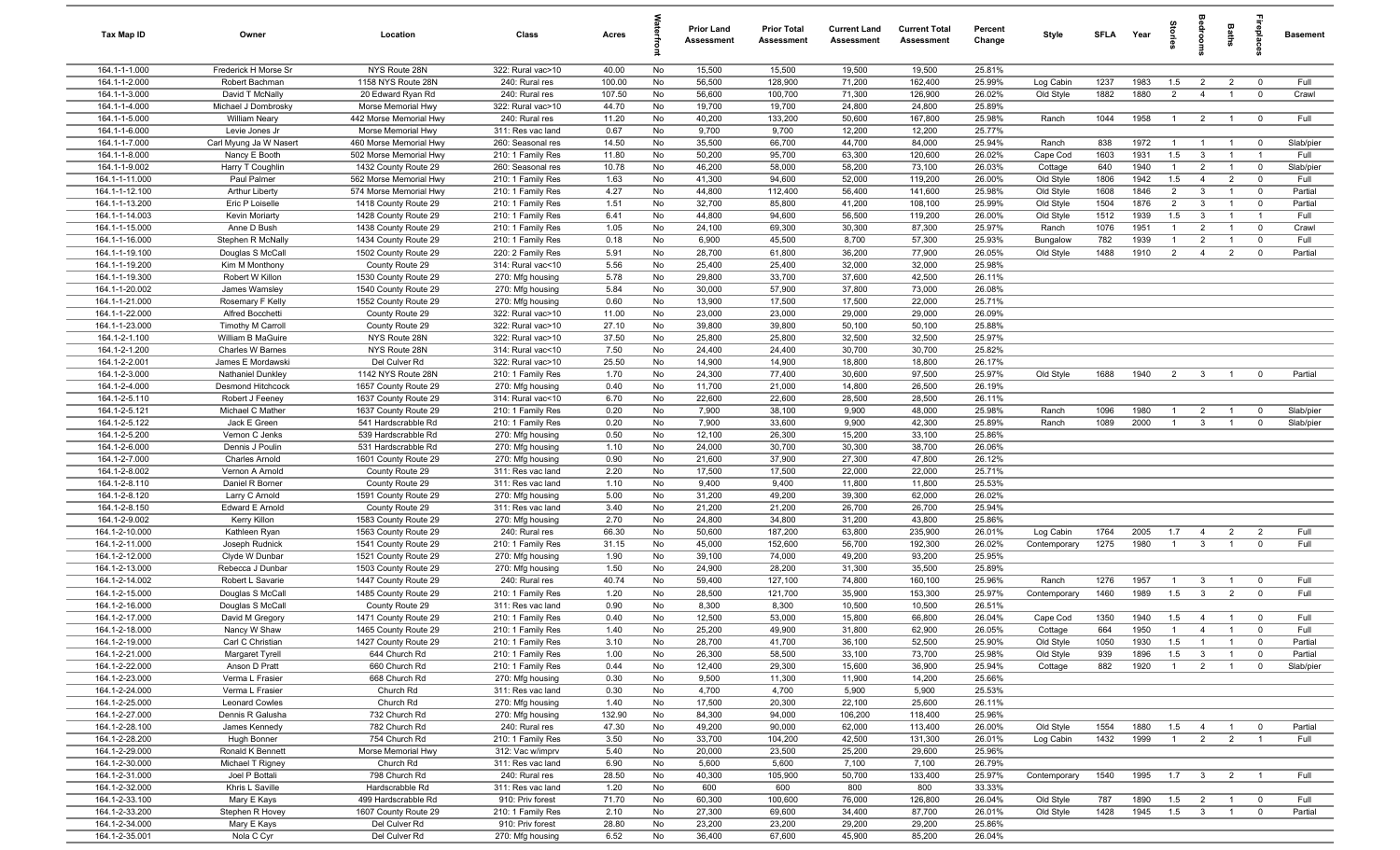| Tax Map ID                       | Owner                                 | Location                                     | Class                                  | Acres          |          | <b>Prior Land</b><br>Assessment | <b>Prior Total</b><br>Assessment | <b>Current Land</b><br><b>Assessment</b> | <b>Current Total</b><br>Assessment | Percent<br>Change | Style                 | <b>SFLA</b>  | Year               | ā                                | droo                                      | Baths                            | 응                                         | <b>Basement</b>    |
|----------------------------------|---------------------------------------|----------------------------------------------|----------------------------------------|----------------|----------|---------------------------------|----------------------------------|------------------------------------------|------------------------------------|-------------------|-----------------------|--------------|--------------------|----------------------------------|-------------------------------------------|----------------------------------|-------------------------------------------|--------------------|
| 164.1-3-1.000                    | Gerald Galusha                        | 653 Church Rd                                | 210: 1 Family Res                      | 2.60           | No       | 27,800                          | 57,700                           | 35,000                                   | 72,700                             | 26.00%            | Ranch                 | 796          | 1964               | $\overline{1}$                   | $\overline{2}$                            | $\overline{1}$                   | $\overline{0}$                            | Full               |
| 164.1-3-2.000                    | Dennis Galusha                        | 671 Church Rd                                | 210: 1 Family Res                      | 2.60           | No       | 27,900                          | 48,800                           | 35,200                                   | 61,500                             | 26.02%            | Old Style             | 1248         | 1930               | $\overline{2}$                   | $\overline{2}$                            | $\overline{1}$                   | $\mathbf 0$                               | Full               |
| 164.1-3-3.100                    | Dennis Galusha                        | Church Rd                                    | 322: Rural vac>10                      | 20.56          | No       | 27,500                          | 27,500                           | 34,600                                   | 34,600                             | 25.82%            |                       |              |                    |                                  |                                           |                                  |                                           |                    |
| 164.1-3-3.200                    | Daniel R Galusha                      | Church Rd                                    | 314: Rural vac<10                      | 10.00          | No       | 25,200                          | 25,200                           | 31,800                                   | 31,800                             | 26.19%            |                       |              |                    |                                  |                                           |                                  |                                           |                    |
| 164.1-3-3.300                    | Dennis R Galusha                      | Church Rd                                    | 311: Res vac land                      | 6.79           | No       | 27,400                          | 27,400                           | 34,500                                   | 34,500                             | 25.91%            |                       |              |                    |                                  |                                           |                                  |                                           |                    |
| 164.1-3-4.000<br>164.1-3-5.000   | Brian E Sullivan<br>John J Feiden     | 1359 County Route 29<br>1245 County Route 29 | 210: 1 Family Res<br>210: 1 Family Res | 31.20<br>34.70 | No<br>No | 47,200<br>54,700                | 86,900<br>145,700                | 59,500<br>68,900                         | 109,500<br>183,600                 | 26.01%<br>26.01%  | Old Style<br>Colonial | 1680<br>2112 | 1862<br>1987       | 1.5<br>$\overline{2}$            | $\mathbf{3}$<br>$\overline{4}$            | $\overline{1}$<br>$\overline{2}$ | $\overline{\mathbf{0}}$<br>$\overline{0}$ | Partial<br>Partial |
| 164.1-3-6.100                    | John J Grecsek                        | County Route 29                              | 311: Res vac land                      | 1.75           | No       | 18,200                          | 18,200                           | 22,900                                   | 22,900                             | 25.82%            |                       |              |                    |                                  |                                           |                                  |                                           |                    |
| 164.1-3-6.200                    | John J Grecsek                        | 1285 County Route 29                         | 210: 1 Family Res                      | 1.75           | No       | 27,300                          | 182,000                          | 34,400                                   | 229,300                            | 25.99%            | Log Cabin             | 2436         | 1985               | $\overline{2}$                   | $5\overline{5}$                           | $\overline{2}$                   | $\overline{1}$                            | Full               |
| 164.1-3-6.310                    | David J Draghi                        | 1295 County Route 29                         | 210: 1 Family Res                      | 2.04           | No       | 28,500                          | 142,800                          | 35,900                                   | 179,900                            | 25.98%            | Contemporary          | 1380         | 2004               | $\overline{2}$                   | $\mathbf{3}$                              | 2                                | $\mathbf 0$                               | Full               |
| 164.1-3-6.320                    | John J Grecsek                        | County Route 29                              | 311: Res vac land                      | 1.75           | No       | 18,200                          | 18,200                           | 22,900                                   | 22,900                             | 25.82%            |                       |              |                    |                                  |                                           |                                  |                                           |                    |
| 164.1-3-7.000                    | Eric Jaslow                           | County Route 29                              | 311: Res vac land                      | 0.50           | No       | 8,100                           | 8,100                            | 10,200                                   | 10,200                             | 25.93%            |                       |              |                    |                                  |                                           |                                  |                                           |                    |
| 164.1-3-8.000                    | Eric Jaslow                           | 1241 County Route 29                         | 210: 1 Family Res                      | 0.60           | No       | 17,500                          | 122,600                          | 22,100                                   | 154,500                            | 26.02%            | Contemporary          | 1152         | 1967               | 1.5                              | $\mathbf{3}$                              | $\overline{2}$                   | $^{\circ}$                                | Full               |
| 164.1-3-9.100                    | Norman M Persons                      | 1219 County Route 29                         | 240: Rural res                         | 26.77          | No       | 40,900                          | 74,100                           | 51,600                                   | 93,400                             | 26.05%            | Ranch                 | 832          | 1973               | $\overline{1}$                   | $\overline{2}$                            | $\overline{1}$                   | $\mathbf{0}$                              | Full               |
| 164.1-3-9.200                    | Tamerlane J Feiden                    | County Route 29                              | 322: Rural vac>10                      | 14.40          | No       | 19,100                          | 19,100                           | 24,100                                   | 24,100                             | 26.18%            |                       |              |                    |                                  |                                           |                                  |                                           |                    |
| 164.1-3-10.000                   | Norman M Persons                      | 1205 County Route 29                         | 210: 1 Family Res                      | 9.10           | No       | 45,600                          | 165,200                          | 57,500                                   | 208,200                            | 26.03%            | Cape Cod              | 1785         | 1970               | 1.5                              | $\overline{\mathbf{3}}$                   | $\overline{2}$                   | $\overline{1}$                            | Full               |
| 164.1-3-11.200                   | Eugene McCarthy                       | 1193 County Route 29                         | 210: 1 Family Res                      | 2.80           | No       | 31,200                          | 89,300                           | 39,300                                   | 112,500                            | 25.98%            | Ranch                 | 936          | 1955               | $\overline{1}$                   | $\overline{2}$                            | $\overline{2}$                   | $\overline{1}$                            | Partial            |
| 164.1-3-12.111                   | Vicki Rothermel                       | 16 Mountain Vistas                           | 240: Rural res                         | 7.50           | No       |                                 |                                  | 71,600                                   | 224,800                            |                   | Ranch                 | 1532         | 2006               | $\overline{1}$                   | $\mathbf{3}$                              | $\overline{2}$                   | $\overline{1}$                            | Full               |
| 164.1-3-12.112                   | Vicki Rothermel                       | 32 Mountain Vistas                           | 314: Rural vac<10                      | 7.66           | No       |                                 |                                  | 60,700                                   | 60,700                             |                   |                       |              |                    |                                  |                                           |                                  |                                           |                    |
| 164.1-3-12.113                   | Michael A Molinaro                    | <b>Mountain Vistas</b>                       | 322: Rural vac>10                      | 10.89          | No       |                                 |                                  | 60,700                                   | 60,700                             |                   |                       |              |                    |                                  |                                           |                                  |                                           |                    |
| 164.1-3-12.114<br>164.1-3-12.120 | Michael A Molinaro<br>Warren Bennett  | <b>Mountain Vistas</b><br>County Route 29    | 322: Rural vac>10<br>311: Res vac land | 10.89<br>2.80  | No<br>No | 30,000                          | 30,000                           | 60,700<br>37,800                         | 60,700<br>37,800                   | 26.00%            |                       |              |                    |                                  |                                           |                                  |                                           |                    |
| 164.1-3-12.130                   | Warren Bennett                        | County Route 29                              | 311: Res vac land                      | 2.80           | No       | 30,000                          | 30,000                           | 37,800                                   | 37,800                             | 26.00%            |                       |              |                    |                                  |                                           |                                  |                                           |                    |
| 164.1-3-12.140                   | Warren Bennett                        | County Route 29                              | 311: Res vac land                      | 2.80           | No       | 30,000                          | 30,000                           | 37,800                                   | 37,800                             | 26.00%            |                       |              |                    |                                  |                                           |                                  |                                           |                    |
| 164.1-3-12.200                   | Colleen Burns                         | 1187 County Route 29                         | 210: 1 Family Res                      | 2.86           | No       | 32,500                          | 76,700                           | 40,900                                   | 96,600                             | 25.95%            | Ranch                 | 812          | 1964               | $\overline{1}$                   | $\overline{2}$                            | $\overline{1}$                   | $\overline{0}$                            | Partial            |
| 164.1-3-13.000                   | Clifford M Dufrain                    | West Rd                                      | 311: Res vac land                      | 1.10           | No       | 10,500                          | 10,500                           | 13,200                                   | 13,200                             | 25.71%            |                       |              |                    |                                  |                                           |                                  |                                           |                    |
| 164.1-3-14.100                   | Benjamin McNally                      | 1141 County Route 29                         | 210: 1 Family Res                      | 6.80           | No       | 38,900                          | 100,100                          | 49,000                                   | 126,100                            | 25.97%            | Log Cabin             | 1924         | 2001               | 1.5                              | $\overline{\mathbf{3}}$                   | $\overline{1}$                   | $\overline{0}$                            | Full               |
| 164.1-3-15.000                   | Lynn A Jacunski                       | 1129 County Route 29                         | 210: 1 Family Res                      | 3.00           | No       | 29,600                          | 82,000                           | 37,300                                   | 103,300                            | 25.98%            | Cottage               | 860          | 1947               | $\overline{1}$                   | $\overline{2}$                            | $\overline{1}$                   | $\overline{1}$                            | Full               |
| 164.1-3-16.000                   | Andrew R McNally                      | 1113 County Route 29                         | 210: 1 Family Res                      | 4.52           | No       | 26,400                          | 61,300                           | 35,600                                   | 316,800                            | 416.80%           | Log Cabin             | 1392         | 2006               | $\overline{1}$                   | $\mathbf{3}$                              | $\overline{2}$                   | $\overline{0}$                            | Full               |
| 164.1-3-17.000                   | Andrew Halloran                       | 1087 County Route 29                         | 240: Rural res                         | 12.20          | No       | 51,600                          | 112,600                          | 65,000                                   | 141,900                            | 26.02%            | Old Style             | 2409         | 1870               | $\overline{2}$                   | $\overline{4}$                            | $\overline{1}$                   | $\overline{1}$                            | Crawl              |
| 164.1-3-18.002                   | Thomas C McNally                      | 189 West Rd                                  | 210: 1 Family Res                      | 13.00          | No       | 34,500                          | 118,500                          | 43,500                                   | 149,300                            | 25.99%            | Contemporary          | 1860         | 1973               | $\overline{2}$                   | $\mathbf{3}$                              | $\overline{2}$                   | $\mathbf 0$                               | Full               |
| 164.1-3-19.000                   | Carl B Olden                          | 171 West Rd                                  | 210: 1 Family Res                      | 1.00           | No       | 24,000                          | 126,100                          | 30,300                                   | 158,900                            | 26.01%            | Ranch                 | 1857         | 1965               | $\overline{1}$                   | $\mathbf{3}$                              | $\overline{1}$                   | $\overline{1}$                            | Full               |
| 164.1-3-20.000                   | Alan Rodgers                          | 165 West Rd                                  | 210: 1 Family Res                      | 0.65           | No       | 17,900                          | 74,200                           | 22,600                                   | 93,500                             | 26.01%            | Ranch                 | 1180         | 1975               | $\overline{1}$                   | $\mathbf{3}$                              | $\overline{1}$                   | $\mathbf 0$                               | Full               |
| 164.1-3-21.000                   | Chester Palmer                        | 167 West Rd                                  | 210: 1 Family Res                      | 3.20           | No       | 30,000                          | 82,300                           | 37,800                                   | 103,700                            | 26.00%            | Cape Cod              | 1296         | 1978               | 1.5                              | $\mathbf{3}$                              | $\overline{1}$                   | $\mathbf 0$                               | Full               |
| 164.1-3-22.000<br>164.1-3-23.000 | Gary West                             | West Rd<br>West Rd                           | 322: Rural vac>10                      | 16.90          | No<br>No | 27,900<br>12,800                | 27,900<br>12,800                 | 35,200<br>16,100                         | 35,200                             | 26.16%<br>25.78%  |                       |              |                    |                                  |                                           |                                  |                                           |                    |
| 164.1-3-24.000                   | Gary West<br>Philip M Price           | West Rd                                      | 311: Res vac land<br>322: Rural vac>10 | 8.30<br>10.70  | No       | 16,800                          | 16,800                           | 21,200                                   | 16,100<br>21,200                   | 26.19%            |                       |              |                    |                                  |                                           |                                  |                                           |                    |
| 164.1-3-26.001                   | James F Murphy                        | 819 Church Rd                                | 260: Seasonal res                      | 10.02          | No       | 23,900                          | 46,400                           | 30,100                                   | 58,500                             | 26.08%            | Cottage               | 525          | 1960               | $\overline{1}$                   | $\overline{2}$                            | $\mathbf 0$                      | $\mathbf 0$                               | Crawl              |
| 164.1-3-27.111                   | Sean P Hogan                          | 759 Church Rd                                | 240: Rural res                         | 42.40          | No       | 52,000                          | 139,200                          | 65,500                                   | 175,400                            | 26.01%            | Ranch                 | 1680         | 2004               | $\overline{1}$                   | $\mathbf{3}$                              | $\overline{2}$                   | $\mathbf 0$                               | Full               |
| 164.1-3-27.112                   | Joshua W Howe                         | 811 Church Rd                                | 270: Mfg housing                       | 4.17           | No       | 30,100                          | 48,500                           | 37,900                                   | 61,100                             | 25.98%            |                       |              |                    |                                  |                                           |                                  |                                           |                    |
| 164.1-3-27.120                   | Daniel Mohowski                       | 791 Church Rd                                | 270: Mfg housing                       | 2.80           | No       | 31,200                          | 73,300                           | 39,400                                   | 92,400                             | 26.06%            |                       |              |                    |                                  |                                           |                                  |                                           |                    |
| 164.1-3-27.200                   | John Bryceland                        | 799 Church Rd                                | 210: 1 Family Res                      | 3.00           | No       | 32,900                          | 122,000                          | 41,400                                   | 153,700                            | 25.98%            | Contemporary          | 1440         | 1991               | 1.5                              | $\overline{2}$                            | $\overline{1}$                   | $\overline{\mathbf{0}}$                   | Full               |
| 164.1-3-29.000                   | <b>Richard Nicholson</b>              | Church Rd                                    | 311: Res vac land                      | 0.50           | No       | 8,700                           | 8,700                            | 11,000                                   | 11,000                             | 26.44%            |                       |              |                    |                                  |                                           |                                  |                                           |                    |
| 164.1-3-30.000                   | William H West Sr                     | 1229 County Route 29                         | 210: 1 Family Res                      | 2.50           | No       | 28,000                          | 63,500                           | 35,300                                   | 80,000                             | 25.98%            | Old Style             | 1281         | 1940               | 1.5                              | $\overline{2}$                            | $\overline{1}$                   | $\overline{\mathbf{0}}$                   | Full               |
| 164.1-4-1.000                    | Susan M Harrison                      | 559 Morse Memorial Hwy                       | 210: 1 Family Res                      | 3.34           | No       | 30,400                          | 84,100                           | 38,300                                   | 106,000                            | 26.04%            | Cape Cod              | 1645         | 1952               | 1.5                              | 3                                         | $\overline{1}$                   | $\overline{1}$                            | Full               |
| 164.1-4-2.000                    | <b>Shirley Ware</b>                   | 571 Morse Memorial Hwy                       | 210: 1 Family Res                      | 2.00           | No       | 27,000                          | 70,800                           | 34,000                                   | 89,200                             | 25.99%            | Old Style             | 2226         | 1880               | $\overline{2}$                   | $\overline{4}$                            | $\overline{1}$                   | $\overline{\mathbf{0}}$                   | Partial            |
| 164.1-4-3.000                    | Dave McNally                          | Morse Memorial Hwy                           | 311: Res vac land                      | 1.84           | No       | 10,200                          | 10,200                           | 12,900                                   | 12,900                             | 26.47%            |                       |              |                    |                                  |                                           |                                  |                                           |                    |
| 164.1-4-4.100                    | James R Bocchino                      | 102 Donnelly Rd                              | 210: 1 Family Res                      | 8.10           | No       | 33,800                          | 104,500                          | 42,600                                   | 186,000                            | 77.99%            | Cape Cod              | 1680         | 1974               | 1.5                              | $\overline{\mathbf{3}}$                   | 2                                | $\overline{1}$                            | Full               |
| 164.1-4-4.200                    | William Gardner                       | Donnelly Rd                                  | 322: Rural vac>10                      | 44.40          | No       | 22,300                          | 22,300                           | 28,100                                   | 28,100                             | 26.01%            |                       |              |                    |                                  |                                           |                                  |                                           |                    |
| 164.1-4-5.000<br>164.1-4-6.000   | William G Gardner II<br>Paul Eckelman | 76 Donnelly Rd<br>51 Trout Brook Rd          | 210: 1 Family Res<br>240: Rural res    | 1.46<br>34.90  | No<br>No | 25,400<br>44,400                | 54,700<br>150,500                | 32,000<br>55,900                         | 68,900<br>189,600                  | 25.96%<br>25.98%  | Cottage<br>Cape Cod   | 528<br>1800  | 1930               | $\overline{1}$<br>$\overline{2}$ | $\overline{1}$<br>$\overline{\mathbf{3}}$ | $\overline{1}$<br>$\overline{2}$ | $\overline{\mathbf{0}}$<br>$\overline{0}$ | Crawl<br>Full      |
| 164.1-4-8.100                    | Jeffrey R Palmatier                   | 53 Trout Brook Rd                            | 240: Rural res                         | 50.94          | No       | 50,200                          | 193,900                          | 63,200                                   | 244,300                            | 25.99%            | Colonial              | 2688         | 2005<br>1998       | $\overline{2}$                   | $\overline{4}$                            | $\mathbf{3}$                     | $\mathbf 0$                               | Full               |
| 164.1-4-8.200                    | Gregory K Williams                    | 54 Trout Brook Rd                            | 240: Rural res                         | 29.46          | No       | 54,300                          | 146,400                          | 68,500                                   | 184,500                            | 26.02%            | Log Cabin             | 960          | 1997               | 1.5                              | $\overline{2}$                            | $\overline{1}$                   | $\mathbf 0$                               | Full               |
| 164.1-4-9.100                    | Kyle J Malady                         | 34 Trout Brook Rd                            | 210: 1 Family Res                      | 8.26           | No       | 57,600                          | 345,600                          | 72,600                                   | 435,500                            | 26.01%            | Log Cabin             | 2026         | 1987               | 1.5                              | $\overline{\mathbf{3}}$                   | $\overline{1}$                   | $\mathbf 0$                               | Full               |
| 164.1-4-9.200                    | Alec LaFond                           | 32 Trout Brook Rd                            | 270: Mfg housing                       | 1.58           | No       | 25,400                          | 38,700                           | 32,000                                   | 48,800                             | 26.10%            |                       |              |                    |                                  |                                           |                                  |                                           |                    |
| 164.1-4-10.200                   | Frank R Herbst                        | NYS Route 28N                                | 311: Res vac land                      | 12.00          | No       | 34,200                          | 34,200                           | 43,100                                   | 43,100                             | 26.02%            |                       |              |                    |                                  |                                           |                                  |                                           |                    |
| 164.1-4-11.100                   | Maurice F Ferron                      | 1226 County Route 29                         | 210: 1 Family Res                      | 52.40          | No       | 44,700                          | 70,200                           | 56,400                                   | 88,500                             | 26.07%            | Old Style             | 1252         | 1855               | $\overline{2}$                   | $5\overline{)}$                           | $\overline{1}$                   | $\mathbf 0$                               | Full               |
| 164.1-4-11.200                   | Roy R Palmer                          | 1206 County Route 29                         | 210: 1 Family Res                      | 3.70           | No       | 33,500                          | 88,600                           | 42,200                                   | 111,600                            | 25.96%            | Log Cabin             | 1125         | 1980               | $\overline{1}$                   | $\overline{2}$                            | $\overline{1}$                   | $\mathbf 0$                               | Full               |
| 164.1-4-12.002                   | <b>Brian Sullivan</b>                 | 66 Sullivan Way                              | 312: Vac w/imprv                       | 38.30          | No       | 56,100                          | 61,400                           | 70,700                                   | 77,400                             | 26.06%            |                       |              |                    |                                  |                                           |                                  |                                           |                    |
| 164.1-4-13.000                   | John F Brennan                        | County Route 29                              | 322: Rural vac>10                      | 30.70          | No       | 21,500                          | 21,500                           | 27,100                                   | 27,100                             | 26.05%            |                       |              |                    |                                  |                                           |                                  |                                           |                    |
| 164.1-4-14.110                   | Andrew Katz                           | County Route 29                              | 311: Res vac land                      | 0.50           | No       | 1,200                           | 1,200                            | 1,500                                    | 1,500                              | 25.00%            |                       |              |                    |                                  |                                           |                                  |                                           |                    |
| 164.1-4-14.120                   | Virginia Langworthy                   | County Route 29                              | 314: Rural vac<10                      | 6.20           | No       | 16,800                          | 16,800                           | 21,200                                   | 21,200                             | 26.19%            |                       |              |                    |                                  |                                           |                                  |                                           |                    |
| 164.1-4-15.100                   | Leah Printy                           | 1128 County Route 29                         | 270: Mfg housing                       | 11.80          | No       | 23,400                          | 33,400                           | 29,500                                   | 42,100                             | 26.05%            |                       |              |                    |                                  |                                           |                                  |                                           |                    |
| 164.1-4-15.200                   | Carol Gregson                         | 1116 County Route 29                         | 210: 1 Family Res                      | 9.40           | No       | 44,500                          | 78,900                           | 56,100                                   | 99,400                             | 25.98%            | Old Style             | 891          | 1845  1.5  3  1  1 |                                  |                                           |                                  |                                           | Partial            |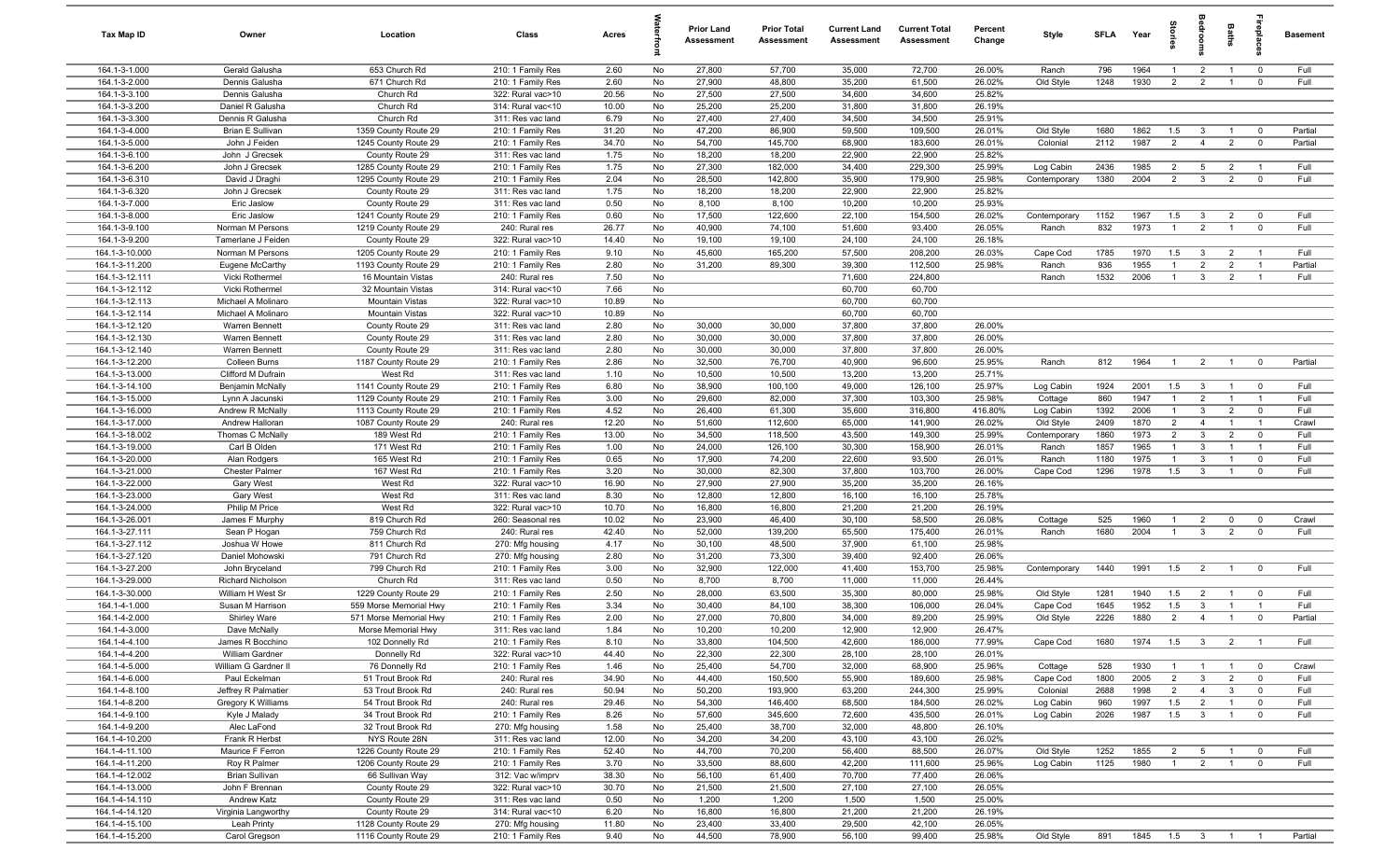| Tax Map ID                       | Owner                           | Location                              | Class                                  | Acres           |          | <b>Prior Land</b><br>Assessment | <b>Prior Total</b><br><b>Assessment</b> | <b>Current Land</b><br><b>Assessment</b> | <b>Current Total</b><br>Assessment | Percent<br>Change   | Style        | <b>SFLA</b> | Year | tories         |                         | Baths                            | repla                   | <b>Basement</b> |
|----------------------------------|---------------------------------|---------------------------------------|----------------------------------------|-----------------|----------|---------------------------------|-----------------------------------------|------------------------------------------|------------------------------------|---------------------|--------------|-------------|------|----------------|-------------------------|----------------------------------|-------------------------|-----------------|
| 164.1-4-16.100                   | Steven S Howe                   | County Route 29                       | 322: Rural vac>10                      | 23.22           | No       | 29,400                          | 29,400                                  | 37,000                                   | 37,000                             | 25.85%              |              |             |      |                |                         |                                  |                         |                 |
| 164.1-4-16.200                   | Steven S Howe                   | 1092 County Route 29                  | 270: Mfg housing                       | 0.60            | No       | 16,200                          | 47,200                                  | 20,400                                   | 59,500                             | 26.06%              |              |             |      |                |                         |                                  |                         |                 |
| 164.1-4-17.000                   | Steven S Howe                   | 1100 County Route 29                  | 270: Mfg housing                       | 0.60            | No       | 15,600                          | 22,600                                  | 19,700                                   | 28,500                             | 26.11%              |              |             |      |                |                         |                                  |                         |                 |
| 164.1-4-18.100                   | Steven S Howe                   | 1108 County Route 29                  | 270: Mfg housing                       | 0.20            | No       | 7,800                           | 17,200                                  | 9,900                                    | 21,700                             | 26.16%              |              |             |      |                |                         |                                  |                         |                 |
| 164.1-4-18.200                   | Steven S Howe                   | 1102 County Route 29                  | 270: Mfg housing                       | 0.40            | No       | 10,900                          | 22,000                                  | 13,700                                   | 27,700                             | 25.91%              |              |             |      |                |                         |                                  |                         |                 |
| 164.1-4-19.000                   | <b>Blair Gregson</b>            | 3 Stillwater Way                      | 210: 1 Family Res                      | 0.40            | No       | 10,300                          | 37,000                                  | 13,000                                   | 46,600                             | 25.95%              | Colonial     | 1560        | 1982 | $\overline{2}$ | $\overline{1}$          | $\overline{1}$                   | $\overline{1}$          | Crawl           |
| 164.1-4-20.000<br>164.1-4-21.000 | Robert M Jason<br>Andrew Katz   | 5 Stillwater Way<br>30 Stillwater Way | 311: Res vac land<br>210: 1 Family Res | 0.54<br>2.20    | No<br>No | 12,600<br>25,500                | 13,400<br>82,800                        | 10,700<br>32,100                         | 10,700<br>104,300                  | $-20.15%$<br>25.97% | Ranch        | 800         | 1973 | $\overline{1}$ | $\overline{\mathbf{3}}$ | $\overline{1}$                   | $\overline{\mathbf{0}}$ | Crawl           |
| 164.1-4-22.001                   | James Burrows                   | County Route 29                       | 311: Res vac land                      | 0.75            | No       | 8,300                           | 8,300                                   | 10,500                                   | 10,500                             | 26.51%              |              |             |      |                |                         |                                  |                         |                 |
| 164.1-4-23.000                   | Hayley D Killon                 | 1144 County Route 29                  | 270: Mfg housing                       | 1.00            | No       | 24,100                          | 43,500                                  | 30,400                                   | 54,800                             | 25.98%              |              |             |      |                |                         |                                  |                         |                 |
| 164.1-4-24.001                   | Deborah A Nakada                | County Route 29                       | 311: Res vac land                      | 1.00            | No       | 8,100                           | 8,100                                   | 10,200                                   | 10,200                             | 25.93%              |              |             |      |                |                         |                                  |                         |                 |
| 164.1-4-25.142                   | Gregory Wright                  | 35 Stillwater Way                     | 210: 1 Family Res                      | 4.03            | No       | 32,000                          | 88,400                                  | 40,300                                   | 111,400                            | 26.02%              | Log Cabin    | 1308        | 1978 | 1.5            | $\overline{\mathbf{3}}$ | $\overline{1}$                   | $^{\circ}$              | Slab/pier       |
| 164.1-4-26.003                   | John F Brennan                  | 5 Genesee Way                         | 270: Mfg housing                       | 3.17            | No       | 31,200                          | 34,200                                  | 39,300                                   | 43,100                             | 26.02%              |              |             |      |                |                         |                                  |                         |                 |
| 164.1-4-27.000                   | Rita A Armitage                 | County Route 29                       | 312: Vac w/imprv                       | 0.23            | No       | 7,100                           | 7,700                                   | 8,900                                    | 9,700                              | 25.97%              |              |             |      |                |                         |                                  |                         |                 |
| 164.1-4-28.000                   | Shriniwas Deshmukh              | County Route 29                       | 311: Res vac land                      | 0.60            | No       | 5,600                           | 5,600                                   | 7,100                                    | 7,100                              | 26.79%              |              |             |      |                |                         |                                  |                         |                 |
| 164.1-4-29.000                   | <b>Brian E Sullivan</b>         | 1192 County Route 29                  | 210: 1 Family Res                      | 0.50            | No       | 16,500                          | 97,700                                  | 20,800                                   | 123,100                            | 26.00%              | Cape Cod     | 1808        | 1995 | 1.7            | $\mathbf{3}$            | $\overline{2}$                   | $^{\circ}$              | Full            |
| 164.1-4-30.000                   | Cimmeron Corporation            | 1214 County Route 29                  | 260: Seasonal res                      | 2.00            | No       | 26,300                          | 56,600                                  | 33,100                                   | 71,300                             | 25.97%              | Bungalow     | 1000        | 1930 | $\mathbf{1}$   | $\overline{2}$          | $\overline{1}$                   | $\overline{0}$          | Slab/pier       |
| 164.1-4-31.100                   | Louis Pastore                   | 1234 County Route 29                  | 210: 1 Family Res                      | 3.20            | No       | 39,600                          | 84,300                                  | 49,900                                   | 106,200                            | 25.98%              | Bungalow     | 1036        | 1939 | $\overline{1}$ | $\overline{2}$          | $\overline{1}$                   | $^{\circ}$              | Full            |
| 164.1-4-31.200                   | Michael A Wicks                 | County Route 29                       | 311: Res vac land                      | 4.30            | No       | 24,000                          | 24,000                                  | 30,200                                   | 30,200                             | 25.83%              |              |             |      |                |                         |                                  |                         |                 |
| 164.1-4-32.000                   | John M Leddick                  | 1250 County Route 29                  | 210: 1 Family Res                      | 1.70            | No       | 26,500                          | 81,300                                  | 33,400                                   | 102,400                            | 25.95%              | Cape Cod     | 1348        | 1975 | 1.5            | $\overline{2}$          | $\overline{1}$                   | $\overline{\mathbf{0}}$ | Full            |
| 164.1-4-33.000                   | John L Williams Jr              | 1262 County Route 29                  | 270: Mfg housing                       | 4.10            | No       | 18,800                          | 36,400                                  | 23,700                                   | 45,900                             | 26.10%              |              |             |      |                |                         |                                  |                         |                 |
| 164.1-4-34.002<br>164.1-4-35.000 | Frank Herbst<br>Frank R Herbst  | County Route 29<br>County Route 29    | 312: Vac w/imprv<br>311: Res vac land  | 14.72<br>0.82   | No<br>No | 38,900<br>16,700                | 40,000<br>16,700                        | 49,000<br>21,000                         | 50,400<br>21,000                   | 26.00%<br>25.75%    |              |             |      |                |                         |                                  |                         |                 |
| 164.1-4-36.000                   | <b>Philip Smith</b>             | County Route 29                       | 311: Res vac land                      | 0.62            | No       | 12,300                          | 12,300                                  | 15,500                                   | 15,500                             | 26.02%              |              |             |      |                |                         |                                  |                         |                 |
| 164.1-4-37.000                   | Howard W Goodspeed              | 1284 County Route 29                  | 210: 1 Family Res                      | 0.86            | No       | 21,200                          | 57,000                                  | 26,700                                   | 57,000                             | 0.00%               | Log Cabin    | 1294        | 1986 | $\overline{2}$ | $\overline{2}$          | $\overline{1}$                   | $\mathbf 0$             | Slab/pier       |
| 164.1-4-38.000                   | James Burrows                   | 48 Sullivan Way                       | 260: Seasonal res                      | 1.28            | No       | 36,100                          | 59,700                                  | 45,500                                   | 75,200                             | 25.96%              | Bungalow     | 920         | 1939 | 1.5            | $\overline{2}$          | $\overline{1}$                   | $^{\circ}$              | Slab/pier       |
| 164.1-4-39.000                   | George Hodgson                  | County Route 29                       | 311: Res vac land                      | 0.70            | No       | 12,900                          | 12,900                                  | 16,300                                   | 16,300                             | 26.36%              |              |             |      |                |                         |                                  |                         |                 |
| 164.1-4-40.000                   | James Burrows                   | County Route 29                       | 311: Res vac land                      | 0.60            | No       | 16,700                          | 16,700                                  | 21,000                                   | 21,000                             | 25.75%              |              |             |      |                |                         |                                  |                         |                 |
| 164.1-4-41.001                   | Jay E Sutton                    | 35 Sullivan Way                       | 312: Vac w/imprv                       | 0.40            | No       | 16,000                          | 27,300                                  | 20,200                                   | 34,400                             | 26.01%              |              |             |      |                |                         |                                  |                         |                 |
| 164.1-4-42.000                   | Phillip W Marshall              | County Route 29                       | 311: Res vac land                      | 0.20            | No       | 3,000                           | 3,000                                   | 3,800                                    | 3,800                              | 26.67%              |              |             |      |                |                         |                                  |                         |                 |
| 164.1-4-43.001                   | Robert C Rentz                  | 40 Sullivan Way                       | 210: 1 Family Res                      | 0.30            | No       | 15,300                          | 61,700                                  | 19,200                                   | 77,700                             | 25.93%              | Old Style    | 1458        | 1930 | 1.5            | $\overline{2}$          | $\overline{1}$                   | $\mathbf 0$             | Slab/pier       |
| 164.1-4-44.000                   | Theresa Davis                   | 47 Sullivan Way                       | 312: Vac w/imprv                       | 0.23            | No       | 13,200                          | 39,500                                  | 16,700                                   | 49,800                             | 26.08%              |              |             |      |                |                         |                                  |                         |                 |
| 164.1-4-45.002                   | Andrew Katz                     | County Route 29                       | 311: Res vac land                      | 2.24            | No       | 21,700                          | 21,700                                  | 27,300                                   | 27,300                             | 25.81%              |              |             |      |                |                         |                                  |                         |                 |
| 164.1-4-46.000                   | Thomas R Murray Jr              | 46 Sullivan Way                       | 312: Vac w/imprv                       | 0.30            | No       | 14,800                          | 52,500                                  | 18,700                                   | 66,200                             | 26.10%              |              |             |      |                |                         |                                  |                         |                 |
| 164.1-4-47.000                   | Robert C Rentz                  | County Route 29                       | 311: Res vac land                      | 0.40            | No       | 8,300                           | 8,300                                   | 10,500                                   | 10,500                             | 26.51%              |              |             |      |                |                         |                                  |                         |                 |
| 164.2-1-1.110<br>164.2-1-1.120   | Michael Zollo<br>Guy A Williams | Trout Brook Rd<br>Trout Brook Rd      | 312: Vac w/imprv<br>322: Rural vac>10  | 2.38<br>75.63   | No<br>No |                                 |                                         | 25,900<br>69,200                         | 31,400<br>69,200                   |                     |              |             |      |                |                         |                                  |                         |                 |
| 164.2-1-2.000                    | Michael Zollo                   | 223 Trout Brook Rd                    | 314: Rural vac<10                      | 1.00            | No       | 20,500                          | 24,900                                  | 27,100                                   | 27,100                             | 8.84%               |              |             |      |                |                         |                                  |                         |                 |
| 164.2-1-3.002                    | Robert D Warnecke               | 232 Trout Brook Rd                    | 210: 1 Family Res                      | 23.00           | No       | 37,200                          | 125,700                                 | 46,900                                   | 158,400                            | 26.01%              | Ranch        | 936         | 1992 | $\overline{1}$ | $\overline{2}$          | $\overline{2}$                   | $^{\circ}$              | Full            |
| 164.2-1-4.000                    | Morse Construction Inc          | Gouchie Rd                            | 322: Rural vac>10                      | 53.52           | No       | 65,400                          | 65,400                                  | 93,400                                   | 93,400                             | 42.81%              |              |             |      |                |                         |                                  |                         |                 |
| 164.2-1-5.000                    | Charles D Williams              | 94 Gouchie Rd                         | 312: Vac w/imprv                       | 29.13           | No       | 44,400                          | 48,400                                  | 56,000                                   | 61,000                             | 26.03%              |              |             |      |                |                         |                                  |                         |                 |
| 164.2-1-6.000                    | Morse Construction Inc          | Gouchie Rd                            | 322: Rural vac>10                      | 160.00          | No       | 117,800                         | 117,800                                 | 169,300                                  | 169,300                            | 43.72%              |              |             |      |                |                         |                                  |                         |                 |
| 164.2-1-7.000                    | <b>Ernest Martin</b>            | Gouchie Rd                            | 314: Rural vac<10                      | 3.67            | No       | 27,300                          | 27,300                                  | 42,300                                   | 42,300                             | 54.95%              |              |             |      |                |                         |                                  |                         |                 |
| 164.2-1-8.000                    | <b>Ernest Martin</b>            | Gouchie Rd                            | 322: Rural vac>10                      | 150.00          | No       | 58,900                          | 58,900                                  | 93,200                                   | 93,200                             | 58.23%              |              |             |      |                |                         |                                  |                         |                 |
| 164.2-1-9.000                    | Trails End Lodge Inc            | 56 Alder Brook Rd                     | 260: Seasonal res                      | 129.84          | No       | 87,000                          | 114,500                                 | 109,700                                  | 144,300                            | 26.03%              | Old Style    | 2047        | 1920 | 1.7            | $\overline{\mathbf{3}}$ | $\overline{1}$                   | $\mathbf 0$             | Partial         |
| 164.2-1-10.000                   | Trails End Lodge Inc            | Alder Brook Rd                        | 322: Rural vac>10                      | 38.35           | No       | 8,800                           | 8,800                                   | 11,100                                   | 11,100                             | 26.14%              |              |             |      |                |                         |                                  |                         |                 |
| 164.2-1-11.100                   | <b>Charles Tribie</b>           | Alder Brook Rd                        | 322: Rural vac>10                      | 20.00           | No       | 33,400                          | 33,400                                  | 42,100                                   | 42,100                             | 26.05%              |              |             |      |                |                         |                                  |                         |                 |
| 164.2-1-11.200                   | <b>Charles Tribie</b>           | 245 Alder Brook Rd                    | 240: Rural res                         | 260.00          | No       | 162,500                         | 382,300                                 | 204,800                                  | 481,700                            | 26.00%              | Contemporary | 1440        | 1980 | $\overline{1}$ | $\mathbf{3}$            | $\overline{2}$                   | $\overline{2}$          | Full            |
| 164.2-1-12.000<br>164.2-1-13.000 | McPhillips Properties LLC       | Alder Brook Rd<br>236 Trout Brook Rd  | 322: Rural vac>10<br>240: Rural res    | 113.82<br>21.40 | No<br>No | 33,600<br>46,700                | 33,600<br>79,400                        | 42,300<br>58,800                         | 42,300<br>100,000                  | 25.89%<br>25.94%    | Other Style  | 600         | 1987 | 1.5            | $\overline{1}$          | $\overline{1}$                   | $\mathbf{0}$            | Full            |
| 164.2-1-14.000                   | Otto A Moyer<br>Roland Ashcroft | County Route 29                       | 322: Rural vac>10                      | 39.93           | No       | 15,600                          | 15,600                                  | 19,700                                   | 19,700                             | 26.28%              |              |             |      |                |                         |                                  |                         |                 |
| 164.2-1-15.002                   | Daniel J Raymond                | 1068 County Route 29                  | 270: Mfg housing                       | 27.33           | No       | 32,100                          | 43,600                                  | 40,400                                   | 54,900                             | 25.92%              |              |             |      |                |                         |                                  |                         |                 |
| 164.2-1-15.200                   | Madeline Raymond                | 1084 County Route 29                  | 220: 2 Family Res                      | 17.95           | No       | 36,500                          | 88,000                                  | 46,000                                   | 110,900                            | 26.02%              | Ranch        | 1125        | 1970 | $\overline{1}$ | $\overline{4}$          | $\overline{2}$                   | $\overline{0}$          | Full            |
| 164.2-1-16.000                   | Sylvia Leonard                  | County Route 29                       | 312: Vac w/imprv                       | 48.29           | No       | 55,500                          | 65,500                                  | 69,900                                   | 82,500                             | 25.95%              |              |             |      |                |                         |                                  |                         |                 |
| 164.2-1-17.000                   | Daniel McGraw                   | County Route 29                       | 314: Rural vac<10                      | 0.70            | No       | 19,500                          | 19,500                                  | 24,600                                   | 24,600                             | 26.15%              |              |             |      |                |                         |                                  |                         |                 |
| 164.2-1-18.000                   | Jeffrey Perkins                 | County Route 29                       | 311: Res vac land                      | 0.30            | No       | 13,900                          | 13,900                                  | 17,500                                   | 17,500                             | 25.90%              |              |             |      |                |                         |                                  |                         |                 |
| 164.2-1-19.000                   | Alica Thomas                    | 18 Sullivan Way                       | 270: Mfg housing                       | 0.40            | No       | 15,700                          | 18,400                                  | 19,800                                   | 23,200                             | 26.09%              |              |             |      |                |                         |                                  |                         |                 |
| 164.2-1-20.000                   | Ralph P Trapper                 | 24 Sullivan Way                       | 210: 1 Family Res                      | 0.40            | No       | 16,800                          | 50,300                                  | 21,200                                   | 63,400                             | 26.04%              | Ranch        | 1053        | 1970 | $\overline{1}$ | $\overline{\mathbf{3}}$ | $\overline{1}$                   | $\overline{\mathbf{0}}$ | Slab/pier       |
| 164.2-1-21.000                   | Ronald A Neaton                 | 26 Sullivan Way                       | 312: Vac w/imprv                       | 0.30            | No       | 15,700                          | 37,400                                  | 19,800                                   | 47,100                             | 25.94%              |              |             |      |                |                         |                                  |                         |                 |
| 164.2-1-22.002                   | Mark S Kazmierczak              | 32 Sullivan Way                       | 260: Seasonal res                      | 0.68            | No       | 27,100                          | 70,500                                  | 34,100                                   | 98,000                             | 39.01%              | Cottage      | 780         | 1993 | $\overline{1}$ | $\overline{2}$          | $\overline{1}$                   | $\overline{\mathbf{0}}$ | Crawl           |
| 164.2-1-23.001                   | Beckler Family Ltd Ptnshp       | Alder Brook Rd                        | 314: Rural vac<10                      | 8.37            | No       | 33,600                          | 33,600                                  | 42,300                                   | 42,300                             | 25.89%              |              |             |      |                |                         |                                  |                         |                 |
| 164.23-1-1.000                   | Rodger Aldridge                 | Donnelly Rd                           | 311: Res vac land                      | 1.80            | No       | 17,200                          | 17,200                                  | 21,700                                   | 21,700                             | 26.16%              |              |             |      |                |                         |                                  |                         |                 |
| 164.23-1-2.000                   | Randolph W Mason                | 56 Donnelly Rd                        | 210: 1 Family Res                      | 0.50            | No       | 17,100                          | 80,200                                  | 21,600                                   | 101,100                            | 26.06%              | Ranch        | 1616        | 1951 | $\overline{1}$ | $\overline{2}$          | $\overline{1}$<br>$\overline{1}$ |                         | Full            |
| 164.23-1-3.000                   | John Williams                   | 54 Donnelly Rd                        | 210: 1 Family Res                      | 1.40            | No       | 20,500                          | 45,000                                  | 25,800                                   | 56,700                             | 26.00%              | Cottage      | 812         | 1930 | $\overline{1}$ | $\overline{2}$          |                                  | $\overline{0}$          | Slab/pier       |